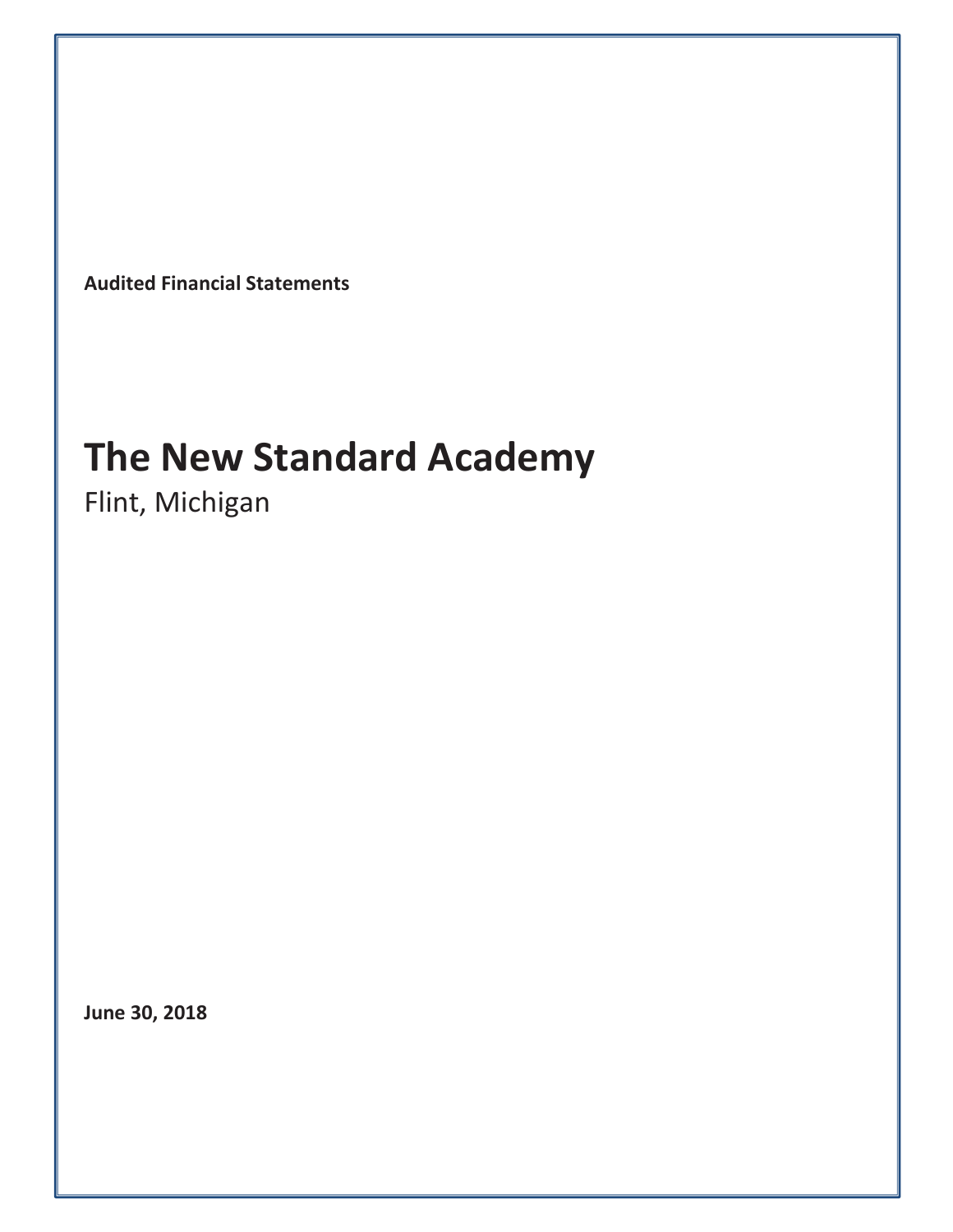# **C O N T E N T S**

|                                                                                                                                                  | Page       |
|--------------------------------------------------------------------------------------------------------------------------------------------------|------------|
| <b>Independent Auditor's Report</b>                                                                                                              | $i - ii$   |
| <b>Management's Discussion and Analysis</b>                                                                                                      | iii - viii |
| <b>Basic Financial Statements</b>                                                                                                                |            |
| <b>Statement of Net Position</b>                                                                                                                 | 1          |
| <b>Statement of Activities</b>                                                                                                                   | 2          |
| Combined Balance Sheet - All Governmental Funds                                                                                                  | 3          |
| Reconciliation of Total Governmental Fund Balance<br>to Net Position of Governmental Activities                                                  | 4          |
| Statement of Revenues, Expenditures and Changes in<br>Fund Balance - All Governmental Funds                                                      | 5          |
| Reconciliation of the Statement of Revenues, Expenditures<br>and Changes in Fund Balance of Governmental Funds to<br>the Statement of Activities | 6          |
| <b>Notes to Financial Statements</b>                                                                                                             | $7 - 17$   |
| <b>Supplementary Information</b>                                                                                                                 |            |
| Budgetary Comparison Schedule - General Fund                                                                                                     | 18         |
| Schedule of Revenues - General Fund                                                                                                              | 19         |
| Schedule of Expenditures - General Fund                                                                                                          | $20 - 21$  |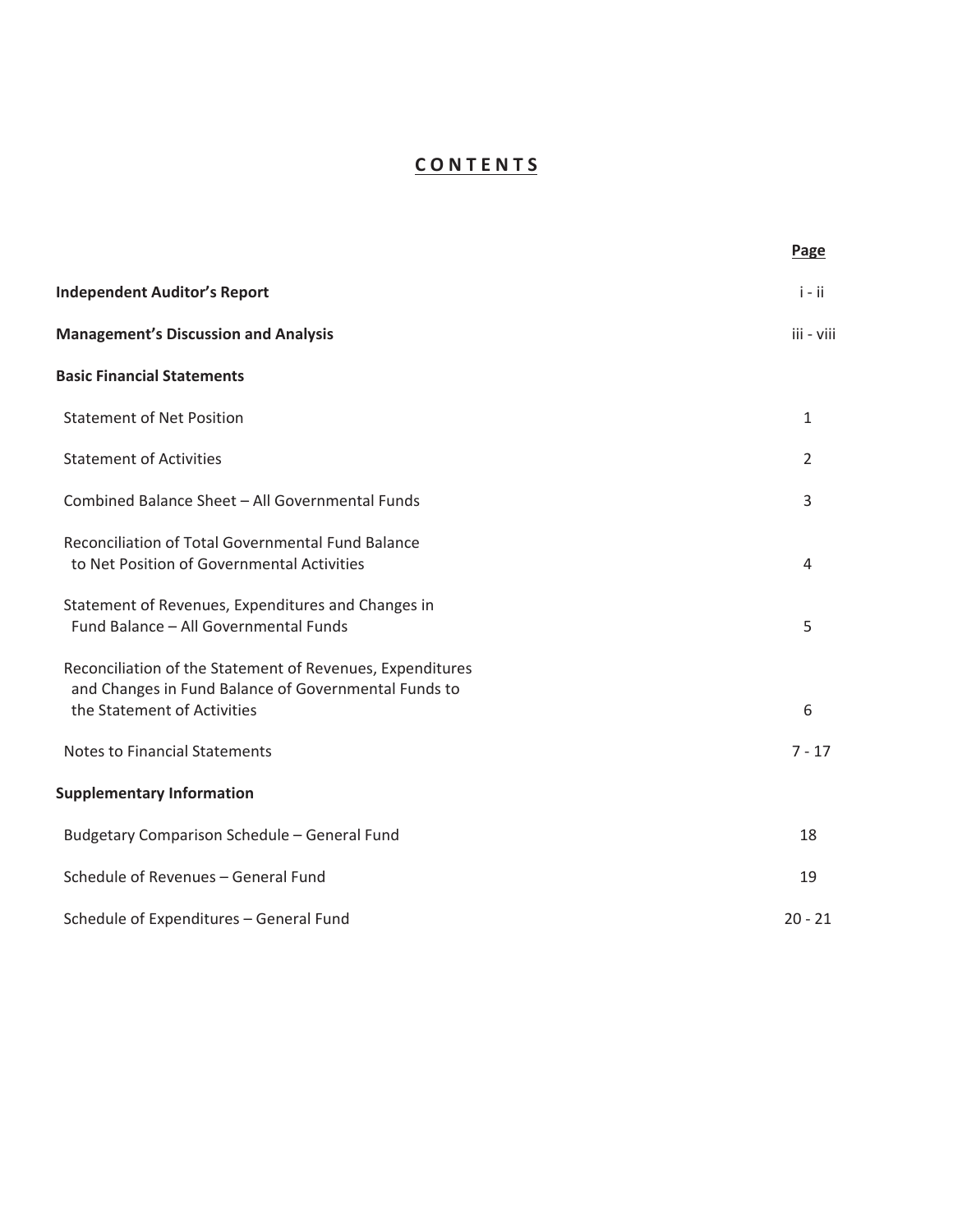## **C O N T E N T S – Continued**

|                                                                                                                                                                                                                          | Page        |
|--------------------------------------------------------------------------------------------------------------------------------------------------------------------------------------------------------------------------|-------------|
| <b>Appendix- Federal Awards Report</b>                                                                                                                                                                                   |             |
| Independent Auditor's Report on Internal Control Over Financial Reporting<br>and on Compliance and Other Matters Based on an Audit of Financial<br>Statements Performed in Accordance with Government Auditing Standards | $A-1 - A-2$ |
| Independent Auditor's Report on Compliance for Each Major Program<br>and on Internal Control Over Compliance Required by Uniform Guidance                                                                                | $A-3 - A-4$ |
| Schedule of Expenditures of Federal Awards                                                                                                                                                                               | $A-5 - A-6$ |
| Reconciliation of Basic Financial Statements Federal Revenue and<br>Receivables with Schedule of Expenditures of Federal Awards                                                                                          | $A-7$       |
| Notes to Schedule of Expenditures of Federal Awards                                                                                                                                                                      | $A - 8$     |
| Schedule of Findings and Questioned Costs                                                                                                                                                                                | $A-9$       |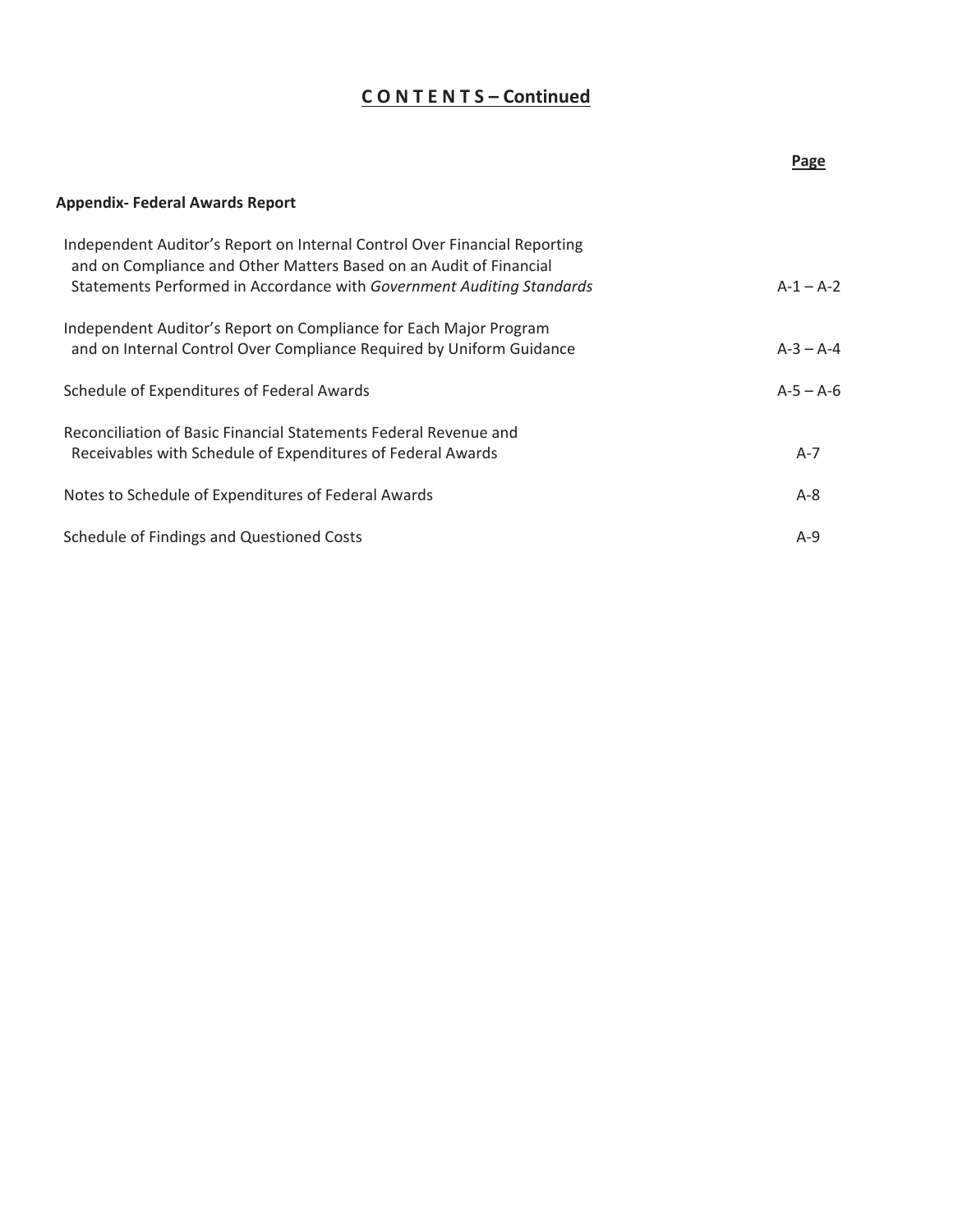

David M. Croskey, CPA Thomas B. Lanni, CPA Carolyn A. Jones, CPA, CFP® MST Clifton F. Powell Jr., CPA, CFP®, PFS Roger J. DeJong, CPA Patrick M. Sweeney, CPA Leonard A. Geronemus, CPA, PFS

#### **INDEPENDENT AUDITOR'S REPORT**

#### **To the Board of Directors of The New Standard Academy**

We have audited the accompanying financial statements of the governmental activities, each major fund, and the aggregate remaining fund information of The New Standard Academy as of and for the year ended June 30, 2018, and the related notes to the financial statements, which collectively comprise The New Standard Academy's basic financial statements as listed in the table of contents.

#### **Management's Responsibility for the Financial Statements**

Management is responsible for the preparation and fair presentation of these financial statements in accordance with accounting principles generally accepted in the United States of America; this includes the design, implementation, and maintenance of internal control relevant to the preparation and fair presentation of financial statements that are free from material misstatement, whether due to fraud or error.

#### **Auditor's Responsibility**

Our responsibility is to express opinions on these financial statements based on our audit.We conducted our audit in accordance with auditing standards generally accepted in the United States of America and the standards applicable to financial audits contained in *Government Auditing Standards*, issued by the Comptroller General of the United States. Those standards require that we plan and perform the audit to obtain reasonable assurance about whether the financial statements are free from material misstatement.

An audit involves performing procedures to obtain audit evidence about the amounts and disclosures in the financial statements. The procedures selected depend on the auditor's judgement, including the assessment of the risks of material misstatement of the financial statements, whether due to fraud or error. In making those risk assessments, the auditor considers internal control relevant to the entity's preparation and fair presentation of the financial statements in order to design audit procedures that are appropriate in the circumstances, but not for the purpose of expressing an opinion on the effectiveness of the entity's internal control. Accordingly, we express no such opinion. An audit also includes evaluating the appropriateness of accounting policies used and the reasonableness of significant accounting estimates made by management, as well as evaluating the overall presentation of the financial statements.

We believe that the audit evidence we have obtained is sufficient and appropriate to provide a basis for our audit opinions.

#### **Opinions**

j

In our opinion, the financial statements referred to above present fairly, in all material respects, the respective financial position of the governmental activities, each major fund, and the aggregate remaining fund information of The New Standard Academy as of June 30, 2018, and the respective changes in financial position, thereof for the year then ended in accordance with accounting principles generally accepted in the United States of America.

 Rochester, Michigan 48307 Novi, Michigan 48375 Boca Raton, Florida 33431-6652 Phone: 248.659.5300 Phone: 248.659.5300 Phone: 561.241.1040 Fax: 248.659.5305 Fax: 248.659.5305 Fax: 561.368.4641

345 Diversion Street • Suite 400 44725 Grand River Avenue • Suite 204 2505 NW Boca Raton Blvd. • Suite 202

www.croskeylanni.com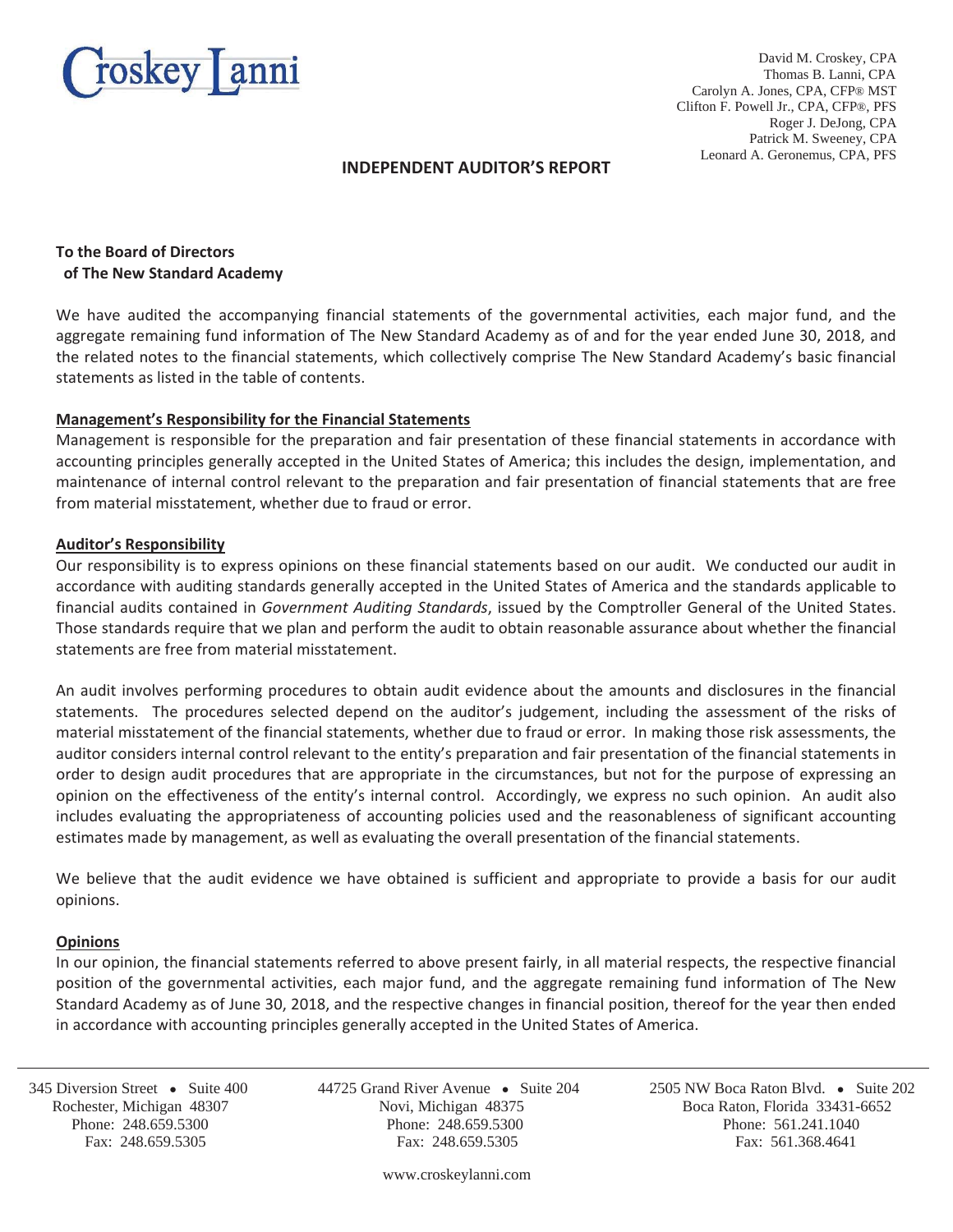#### **Other Matters**

#### *Required Supplementary Information*

Accounting principles generally accepted in the United States of America require that the management's discussion and analysis and budgetary comparison information, as identified in the table of contents, be presented to supplement the basic financial statements. Such information, although not a part of the basic financial statements, is required by the Governmental Accounting Standards Board, who considers it to be an essential part of financial reporting for placing the basic financial statements in an appropriate operational, economic, or historical context. We have applied certain limited procedures to the required supplementary information in accordance with auditing standards generally accepted in the United States of America, which consisted of inquiries of management about the methods of preparing the information and comparing the information for consistency with management's responses to our inquiries, the basic financial statements, and the other knowledge we obtained during our audit of the basic financial statements. We do not express an opinion or provide any assurance on the information because the limited procedures do not provide us with sufficient evidence to express an opinion or provide any assurance.

#### *Other Information*

Our audit was conducted for the purpose of forming opinions on the financial statements that collectively comprise The New Standard Academy's basic financial statements. The introductory section, combining and individual non-major fund financial statements, and statistical section, are presented for purpose of additional analysis and are not a required part of the basic financial statements. The schedule of expenditures of federal awards is presented for purposes of additional analysis as required by Title 2 U.S. *Code of Federal Regulations* Part 200, *Uniform Administrative Requirements, Cost Principles, and Audit Requirements for Federal Awards*, and is also not a required part of the basic financial statements.

The combining and individual non-major fund financial statements and the schedules of expenditures of federal awards are the responsibility of management and were derived from and relate directly to the underlying accounting and other records used to prepare the basic financial statements. Such information has been subjected to the auditing procedures applied in the audit of the basic financial statements and certain additional procedures, including comparing and reconciling such information directly to the underlying accounting and other records used to prepare the basic financial statements or to the basic financial statements themselves, and other additional procedures in accordance with auditing standards generally accepted in the United States of America. In our opinion, the combining and individual non-major fund financial statements and the schedule of expenditures of federal awards are fairly stated in all material respects in relation to the basic financial statements as a whole.

The introductory and statistical sections have not been subjected to the auditing procedures applied in the audit of the basic financial statements and, accordingly, we do not express an opinion or provide any assurance on them.

#### **Other Reporting Required by Government Auditing Standards**

In accordance with *Government Auditing Standards*, we have also issued our report dated October 31, 2018 on our consideration of The New Standard Academy's internal control over financial reporting and on our tests of its compliance with certain provisions of laws, regulations, contracts, and grant agreements and other matters. The purpose of that report is solely to describe the scope of our testing of internal control over financial reporting and compliance and the results of that testing, and not to provide an opinion on the effectiveness of The New Standard Academy's internal control over financial reporting or on compliance. That report is an integral part of an audit performed in accordance with *Government Auditing Standards* in considering The New Standard Academy's internal control over financial reporting and compliance.

( raskay Lauci

Croskey Lanni, PC

October 31, 2018 Rochester, Michigan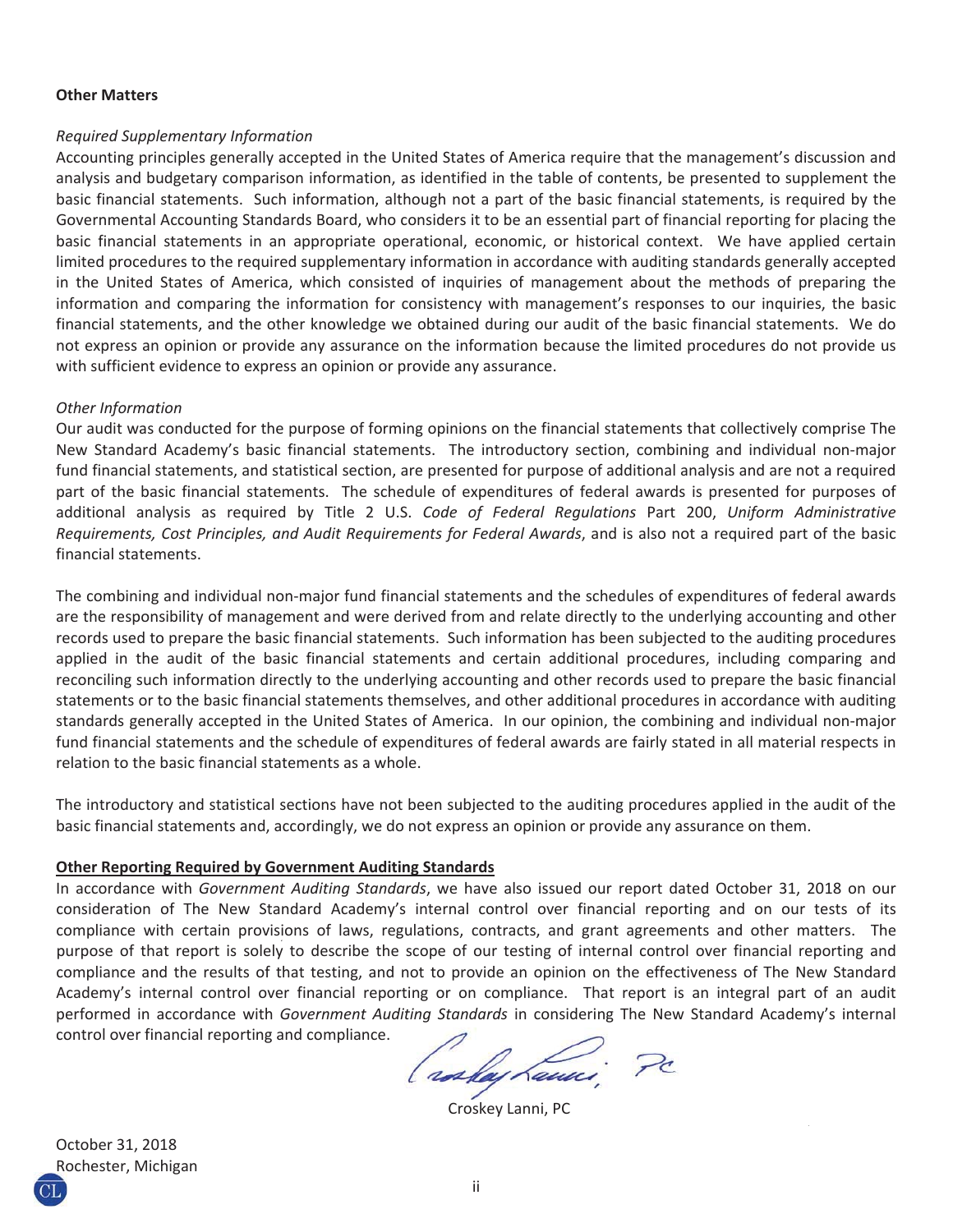## **MANAGEMENT'S DISCUSSION AND ANALYSIS**

This section of The New Standard Academy's, annual financial report presents our discussion and analysis of the school's financial performance during the fiscal year that ended on June 30, 2018. Please read it in conjunction with the school's financial statements, which immediately follow this section.

#### **FINANCIAL HIGHLIGHTS**

- $\cdot$  The total cost of basic programs was \$1,727,459.
- Revenues were at \$5,038,114 while expenditures were \$4,908,803 in the General Fund.
	- Blended enrollment used for state aid purposes was 503.04.
- The school has a positive General Fund balance of \$715,590.

#### **OVERVIEW OF THE FINANCIAL STATEMENTS**

This annual report consists of three parts – management's discussion and analysis (this section), the basic financial statements and required supplementary information. The basic financial statements include two kinds of statements that present different views of the school:

- $\cdot$  The first two statements are school-wide financial statements that provide both short-term and long-term information about the school's overall financial status.
- $\cdot \cdot$  The remaining statements are fund financial statements that focus on individual parts of the school, reporting the schools operations in more detail.
- $\cdot \cdot$  The governmental fund statements tell how basic services like regular and special education were financed.
- $\div$  Fiduciary funds statements provide information about the financial relationships in which the school acts solely as a trustee or agent for the benefit of others. These consist of student activity funds held by the school on behalf of the student group.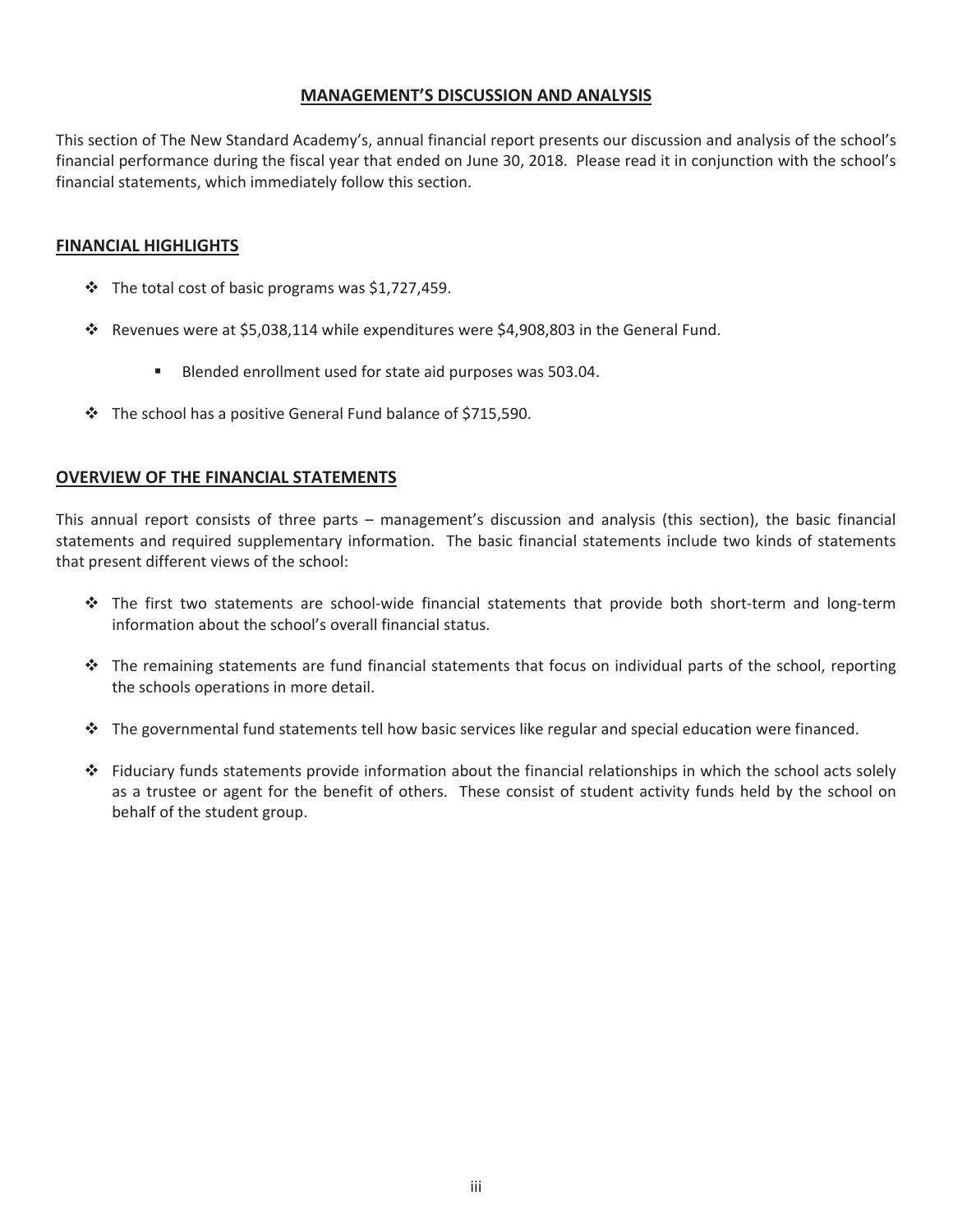

The financial statements also include notes that explain some of the information in the statements and provide more detailed data. The statements are followed by a section of required supplementary information that further explains and supports the financial statements with a comparison of the school's budget for the year. Figure A-1 shows how the various parts of this annual report are arranged and related to one another.

## **Figure A-2 Major Features of SchoolͲWide and Fund Financial Statements**

|                 | School-Wide                |                                            |                                  |
|-----------------|----------------------------|--------------------------------------------|----------------------------------|
|                 | Statements                 | Government Funds                           | <b>Fiduciary Funds</b>           |
| Scope           | Entire school (except      | The activities of the school that are not  | Instances in which the school    |
|                 | fiduciary funds)           | proprietary or fiduciary, such as special  | administers resources on behalf  |
|                 |                            | education and building maintenance.        | of someone else, such as         |
|                 |                            |                                            | scholarship programs and         |
|                 |                            |                                            | student activities monies        |
| Required        | *Statement of net          | *Balance sheet                             | *Statement of fiduciary net      |
| financial       | position                   | *Statement of revenues, expenditures       | position                         |
| statements      | *Statement of activities   | and changes in fund balances               | *Statement of changes in         |
|                 |                            |                                            | fiduciary net position           |
| Accounting      | Accrual accounting and     | Modified accrual accounting and current    | Accrual accounting and           |
| basis and       | economic resources         | financial resources                        | economic resources focus         |
| measurement     | focus                      |                                            |                                  |
| focus           |                            |                                            |                                  |
| Type of         | All assets and liabilities | Generally assets expected to be used up    | All assets and liabilities, both |
| asset/liability | both financial and         | and liabilities that come due during the   | short-term and long-term         |
| information     | capital, short-term and    | year or soon thereafter, no capital assets |                                  |
|                 | long-term                  | or long-term liabilities included          |                                  |
| Type of         | All revenues and           | Revenues for which cash is received        | All additions and deductions     |
| inflow/outflow  | expenses during year,      | during or soon after the end of the year,  | during the year, regardless of   |
| information     | regardless of when cash    | expenditures when goods or services        | when cash is received or paid    |
|                 | is received or paid        | have been received and the related         |                                  |
|                 |                            | liability is due and payable               |                                  |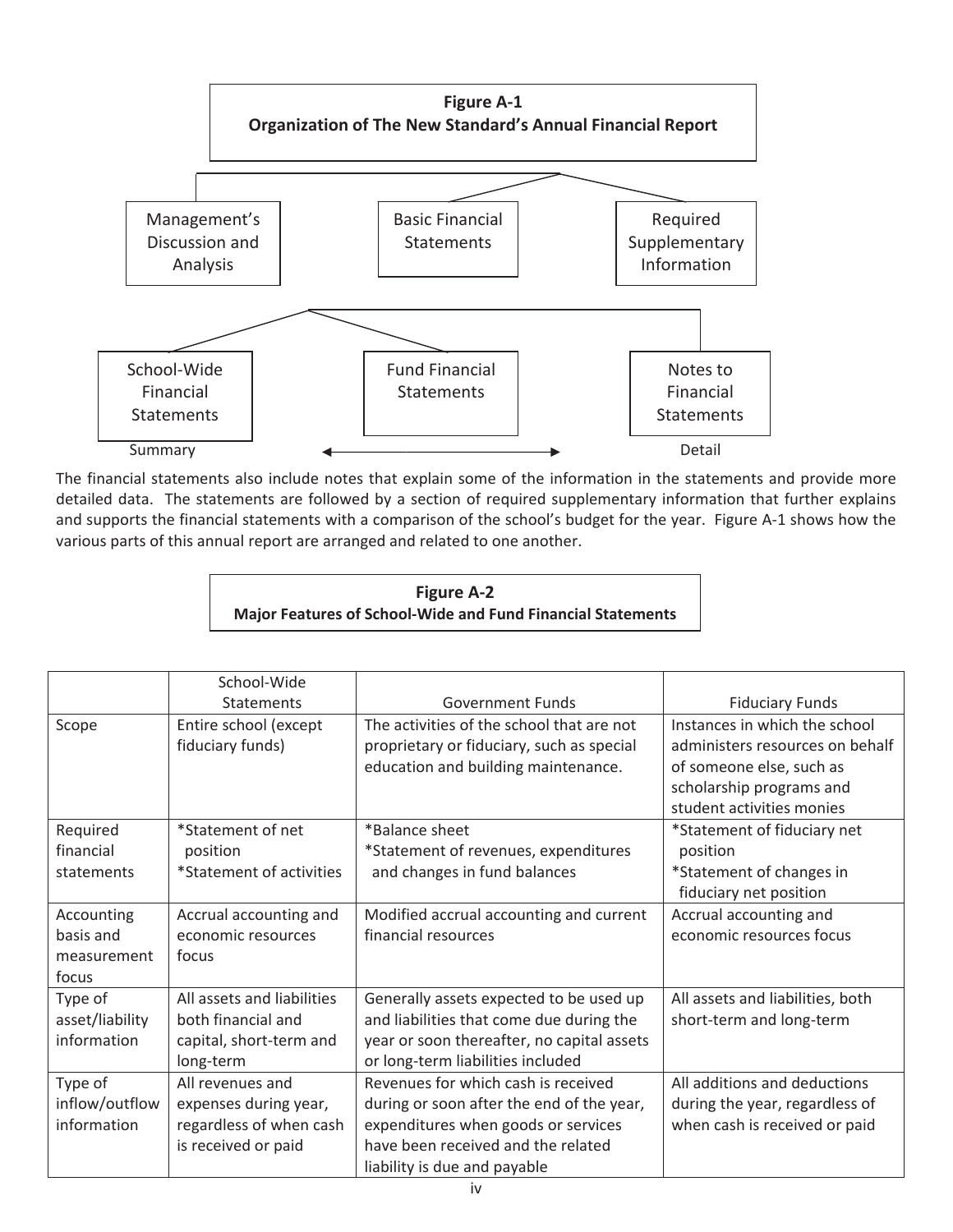Figure A-2 summarizes the major features of the school's financial statements, including the portion of the schools activities they cover and the types of information they contain. The remainder of this overview section of management's discussion and analysis highlights the structure and contents of each of the statements.

### **SCHOOLͲWIDE STATEMENTS**

The school-wide statements report information about the school as a whole using accounting methods similar to those used by private-sector companies. The statement of net position includes all of the school's assets and liabilities. All of the current year's revenues and expenses are accounted for in the statement of activities regardless of when cash is received or paid.

The two school-wide statements report the school's net position and how it has changed. Net position – the difference between the school's assets and liabilities – are one way to measure the school's financial health or position*.*

- Over time, increases or decreases in the school's assets are an indicator of whether its financial position is improving or deteriorating, respectively.
- $\cdot$  To assess the overall health of the school, you need to consider additional non-financial factors such as changes in the school's enrollment and the condition of school buildings and other facilities.

#### **FUND FINANCIAL STATEMENTS**

The fund financial statements provide more detailed information about the school's funds*,* focusing on it's most significant or "major" funds – not the school as a whole. Funds are accounting devices the school uses to keep track of specific sources of funding and spending on particular programs:

- *Governmental activities –* Most of the school's basic services are included in the general fund, such as regular and special education and administration. State foundation aid finances most of these activities.
- \* The school establishes other funds to control and manage money for particular purposes (like repaying its longterm debts) or to show that it is properly using certain revenues.

The school has one kind of fund:

 *Governmental funds –* Most of the school's basic services are included in governmental funds, which generally focus on (1) how cash and other financial assets that can readily be converted to cash flow in and out and (2) the balances left at year-end that are available for spending. Consequently, the governmental funds statements provide a detailed short-term view that helps you determine whether there are more or fewer financial resources that can be spent in the near future to finance the school's programs. Because this information does not encompass the additional long-term focus of the school-wide statements, we provide additional information with governmental funds statements that explains the relationship (or differences) between them.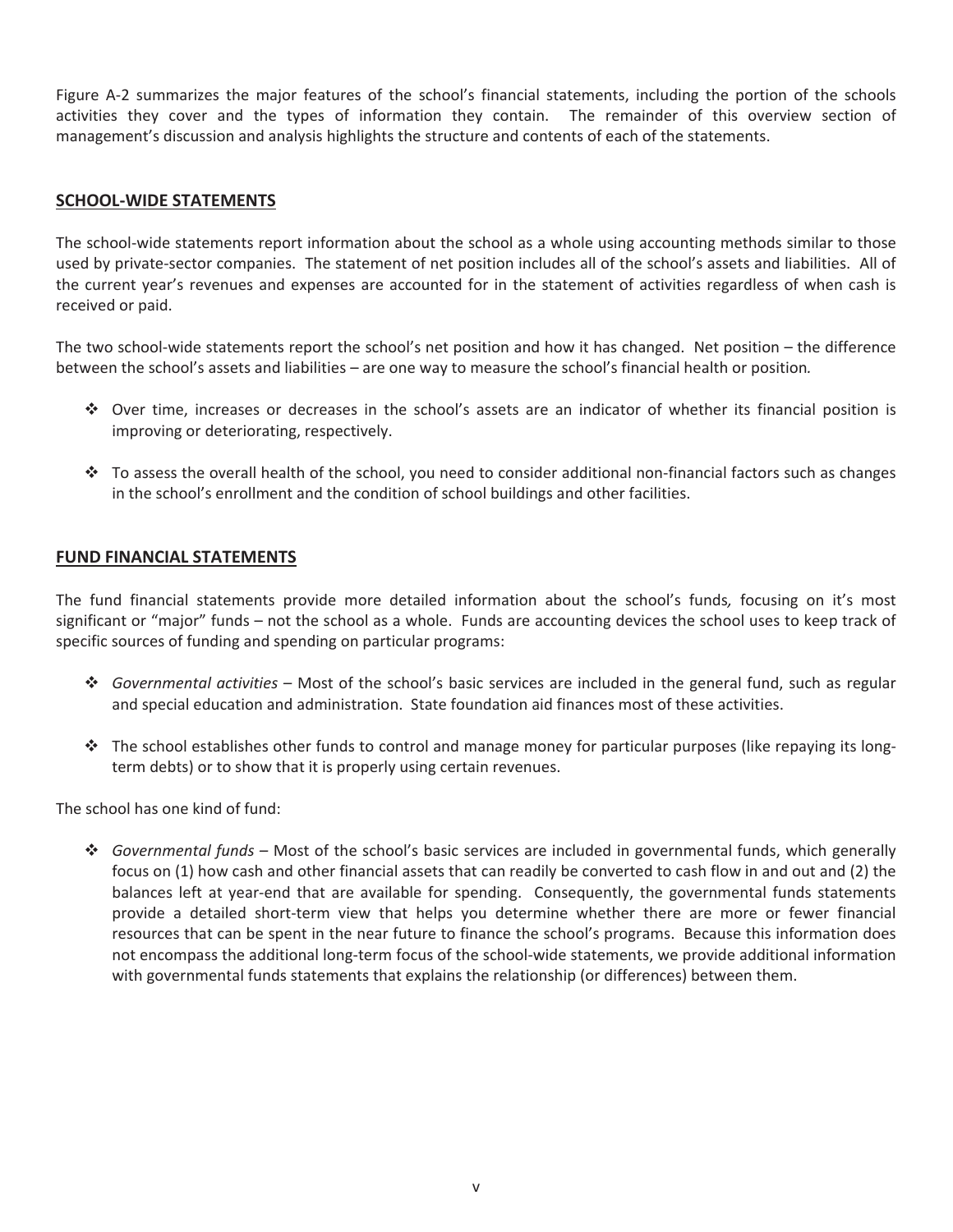## **FINANCIAL ANALYSIS OF THE SCHOOL AS A WHOLE**

The school's financial position is the product of many factors.

### **General Fund Budgetary Analysis**

Over the course of the year, the school reviewed and amended the annual operating budget several times.

#### **Financial Outlook**

The New Standard Academy's financial forecast continues to be optimistic heading into the 2018/2019 school year.

## $Table A-3$ **The New Standard Academy's Net Position**

|                                  |    | 2018      | 2017 |           |  |
|----------------------------------|----|-----------|------|-----------|--|
| Current and other assets         | \$ | 2,156,954 | \$   | 1,961,689 |  |
| Capital assets                   |    | 118,782   |      | 147,775   |  |
| Total assets                     |    | 2,275,736 |      | 2,109,464 |  |
| Other liabilities                |    | 1,276,165 |      | 1,166,221 |  |
| Net position:                    |    |           |      |           |  |
| Net investment in capital assets |    | 118,782   |      | 147,775   |  |
| Unrestricted                     |    | 880,789   |      | 795,468   |  |
| Total net position               |    | 999,571   | \$   | 943,243   |  |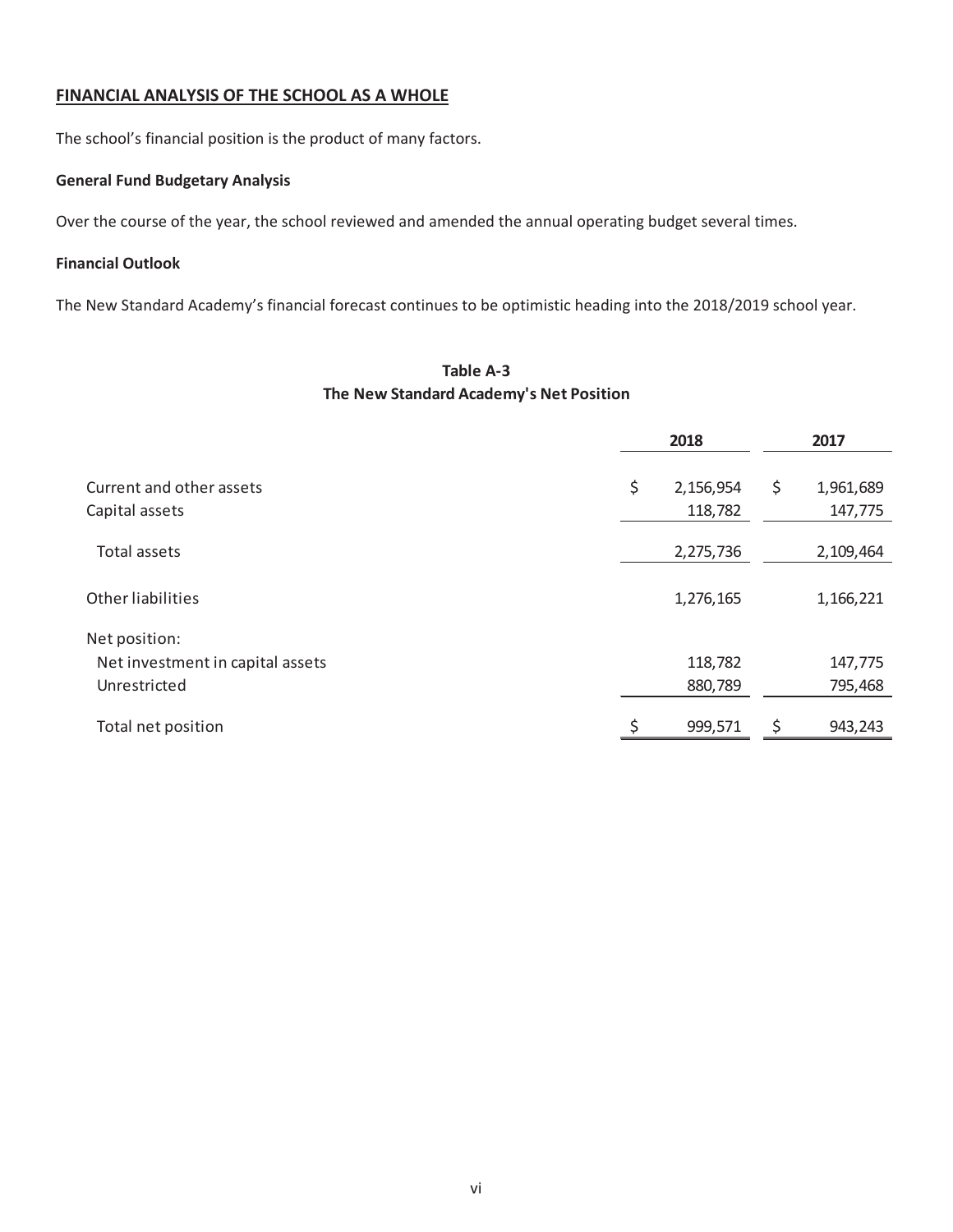## **Table A-4 Changes in The New Standard Academy's Net Position**

| Revenues:                          | 2018      | 2017 |           |  |
|------------------------------------|-----------|------|-----------|--|
| Program revenues:                  |           |      |           |  |
| Charges for services               | \$        | \$   |           |  |
| Federal and state operating grants | 1,679,879 |      | 1,823,473 |  |
| General revenues:                  |           |      |           |  |
| State aid - unrestricted           | 3,821,231 |      | 3,757,324 |  |
| Miscellaneous                      | 9,876     |      | 15,366    |  |
|                                    |           |      |           |  |
| Total revenues                     | 5,510,986 |      | 5,596,163 |  |
| Expenses:                          |           |      |           |  |
| Instruction                        | 2,233,522 |      | 2,256,488 |  |
| Support services                   | 3,174,246 |      | 3,063,243 |  |
| Interest on long-term debt         |           |      | 653       |  |
| Unallocated depreciation           | 46,890    |      | 55,852    |  |
| Total expenses                     | 5,454,658 |      | 5,376,236 |  |
| Change in net position             | 56,328    |      | 219,927   |  |

## **CAPITAL ASSET AND DEBT ADMINISTRATION**

#### **Capital Assets**

By the end of 2018, the school had invested \$671,254 in capital assets, including computers and software. See Table A-5 below for a listing of capital assets, and the accumulated depreciation.

## **The New Standard Academy's Capital Assets**  $Table A-5$

|                                | <b>Balance</b><br>June 30, 2018 |         |    | <b>Balance</b><br>June 30, 2017 |
|--------------------------------|---------------------------------|---------|----|---------------------------------|
| Equipment                      | \$                              | 141,136 | \$ | 141,136                         |
| Furniture                      |                                 | 217,267 |    | 202,267                         |
| Technology equipment           |                                 | 271,397 |    | 268,500                         |
| Other                          |                                 | 41,454  |    | 41,454                          |
| Subtotal                       |                                 | 671,254 |    | 653,357                         |
| Less: accumulated depreciation |                                 | 552,472 |    | 505,582                         |
| Net book value of assets       |                                 | 118,782 | \$ | 147,775                         |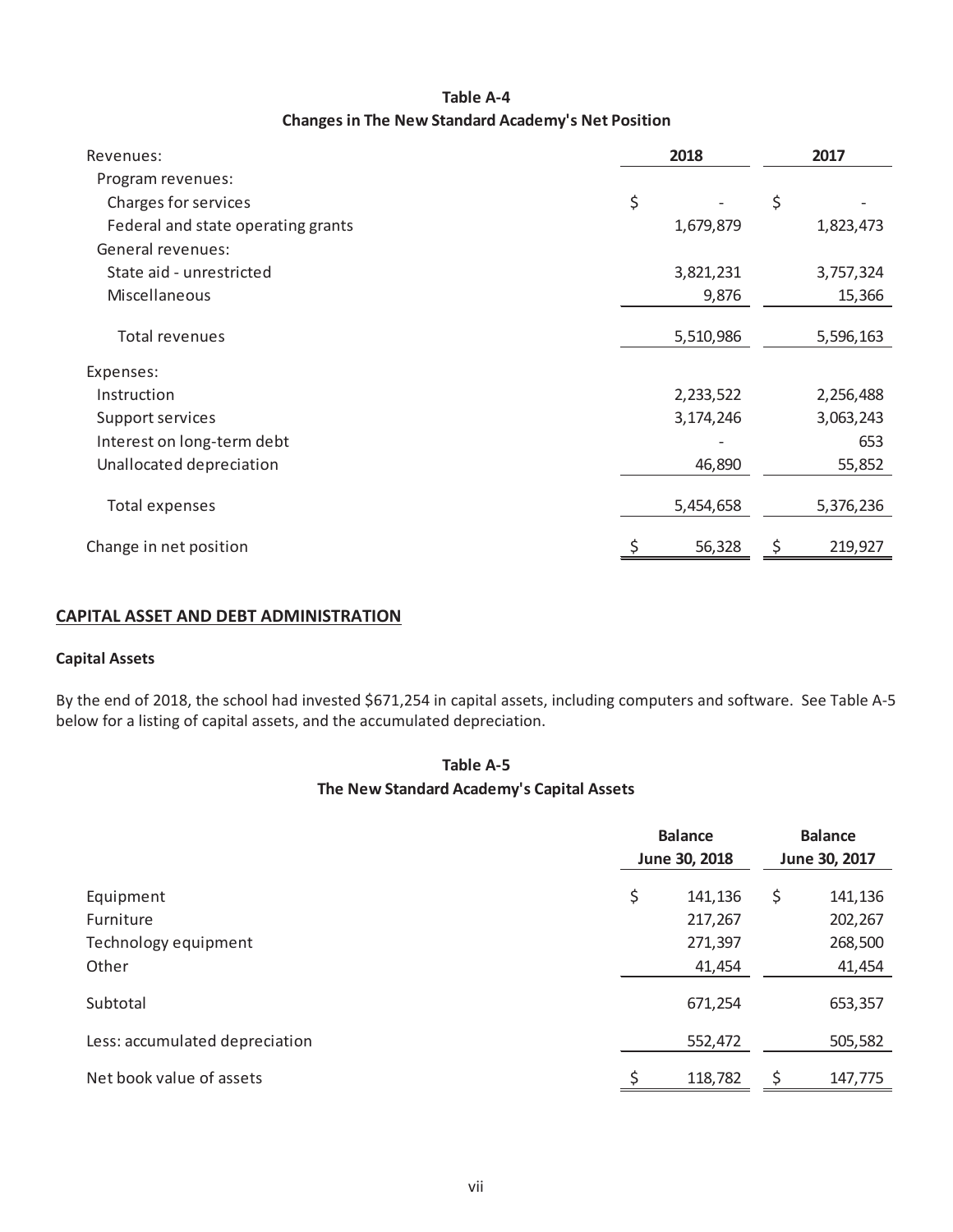#### **Long-Term** Debt

The Academy had no long-term debt as of June 30, 2018.

## **FACTORS BEARING ON THE SCHOOL'S FUTURE**

- Maintenance of enrollment trends
- State aid foundation grant stabilization

### **CONTACTING THE SCHOOL'S FINANCIAL MANAGEMENT**

This financial report is designed to provide our students, parents and creditors with a general overview of the school's finances and to demonstrate the school's accountability for the money it receives. If you have questions about this report or need additional information, contact the management office at:

The Romine Group 7877 Stead, Utica, MI 48317 (586)731-5300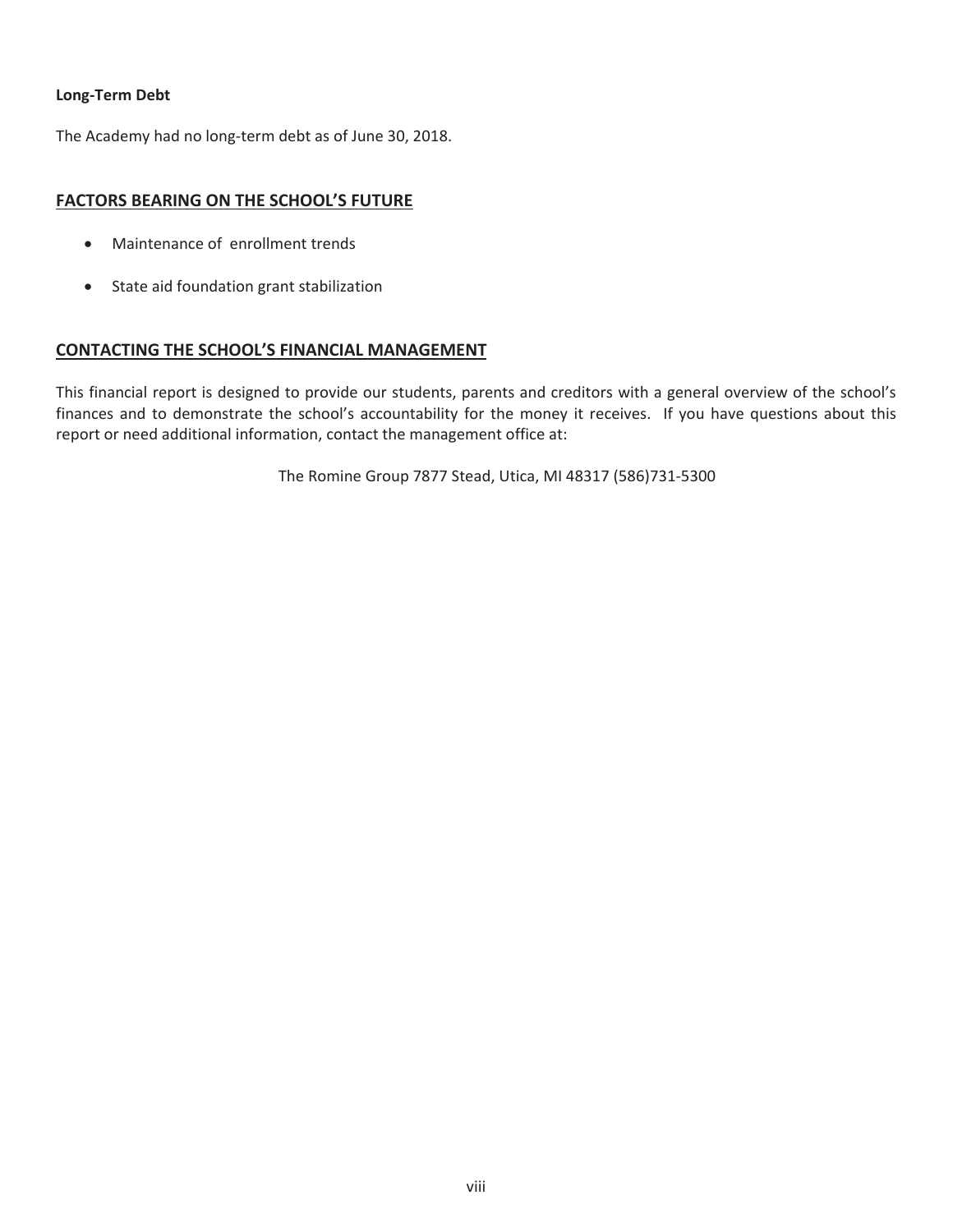STATEMENT OF NET POSITION JUNE 30, 2018

### **ASSETS**

#### **Current Assets**

| Cash and cash equivalents<br>Due from other governmental units<br>Prepaid expenses | \$<br>760,307<br>1,376,561<br>20,086 |
|------------------------------------------------------------------------------------|--------------------------------------|
| Total current assets                                                               | 2,156,954                            |
| <b>Capital Assets - Net of Accumulated Depreciation</b>                            | 118,782                              |
| Total assets                                                                       | 2,275,736                            |

## **LIABILITIES AND NET POSITION**

## **Current Liabilities**

| Accounts payable<br>Other accrued expenses       | \$<br>831,026<br>445,139 |
|--------------------------------------------------|--------------------------|
| <b>Total current liabilities</b>                 | 1,276,165                |
| <b>Net Position</b>                              |                          |
| Net investment in capital assets<br>Unrestricted | 118,782<br>880,789       |
| Total net position                               | 999,571                  |
| Total liabilities and net position               | 2,275,736                |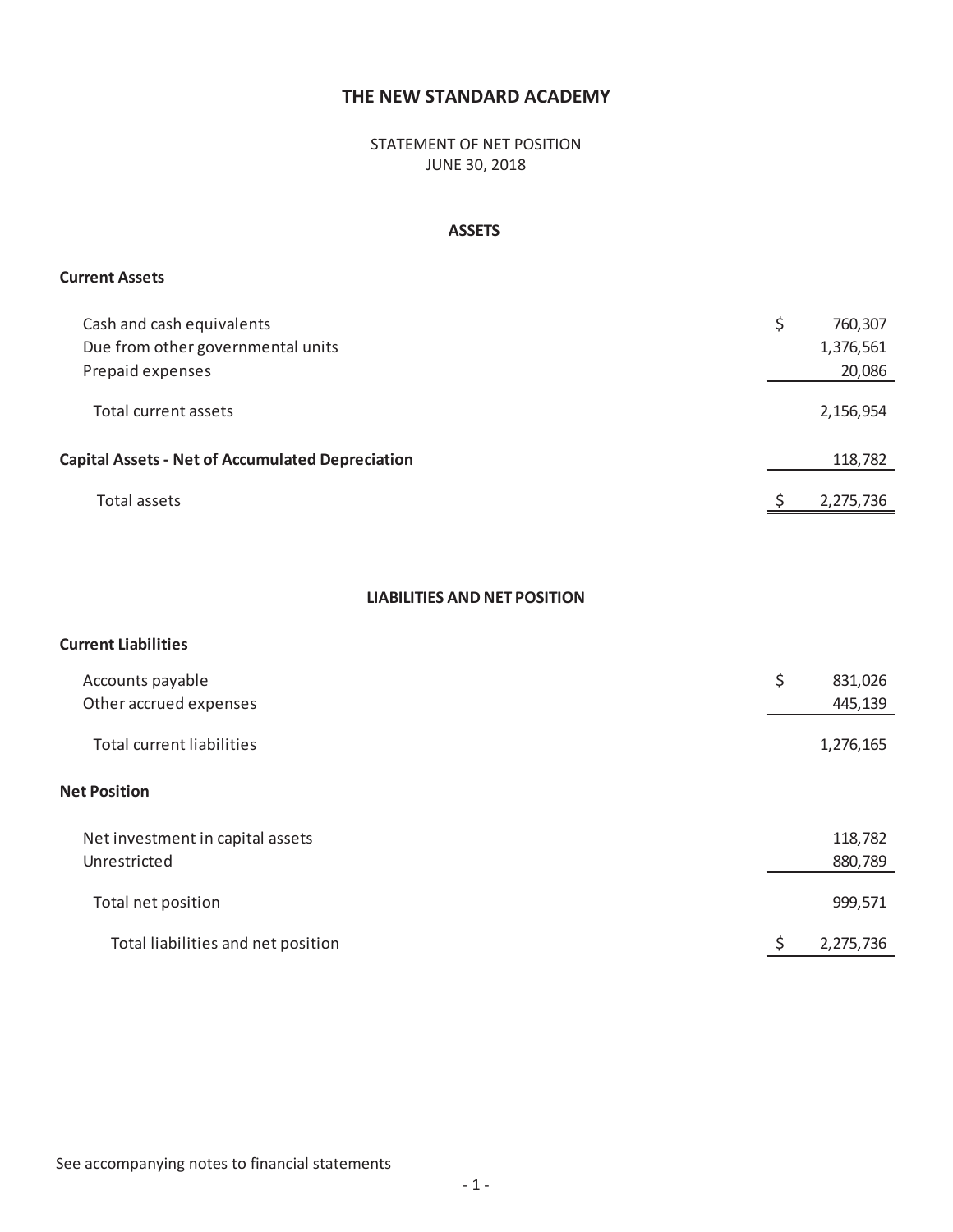## STATEMENT OF ACTIVITIES FOR THE YEAR ENDED JUNE 30, 2018

|                                      |                 | <b>Program Revenues</b>               |                                   |     | Net (Expense)<br><b>Revenues and</b><br><b>Changes in</b><br><b>Net Position</b> |
|--------------------------------------|-----------------|---------------------------------------|-----------------------------------|-----|----------------------------------------------------------------------------------|
|                                      | <b>Expenses</b> | <b>Charges for</b><br><b>Services</b> | <b>Operating</b><br><b>Grants</b> |     | Government<br><b>Type</b><br><b>Activities</b>                                   |
| <b>Functions</b>                     |                 |                                       |                                   |     |                                                                                  |
| Instruction                          |                 |                                       |                                   |     |                                                                                  |
| <b>Basic programs</b>                | \$<br>1,727,459 | \$                                    | \$<br>568,612                     | \$  | (1, 158, 847)                                                                    |
| Added needs                          | 506,063         |                                       | 505,326                           |     | (737)                                                                            |
| Support services                     |                 |                                       |                                   |     |                                                                                  |
| Pupil support services               | 72,399          |                                       | 893                               |     | (71, 506)                                                                        |
| Instructional staff support services | 61,838          |                                       | 40,775                            |     | (21,063)                                                                         |
| General administration               | 629,502         |                                       |                                   |     | (629, 502)                                                                       |
| School administration                | 325,039         |                                       |                                   |     | (325,039)                                                                        |
| <b>Business support services</b>     | 524             |                                       |                                   |     | (524)                                                                            |
| Operations and maintenance           | 1,179,210       |                                       | 72,951                            |     | (1, 106, 259)                                                                    |
| <b>Pupil transportation services</b> | 298,572         |                                       | 18,000                            |     | (280, 572)                                                                       |
| Central support services             | 58,912          |                                       |                                   |     | (58, 912)                                                                        |
| Athletic activities                  | 31,388          |                                       |                                   |     | (31, 388)                                                                        |
| Food services                        | 516,862         |                                       | 473,322                           |     | (43, 540)                                                                        |
| Unallocated depreciation             | 46,890          | -                                     |                                   |     | (46, 890)                                                                        |
| Total primary government             | \$<br>5,454,658 | \$                                    | \$<br>1,679,879                   |     | (3, 774, 779)                                                                    |
| <b>General Purpose Revenues</b>      |                 |                                       |                                   |     |                                                                                  |
| State school aid - unrestricted      |                 |                                       |                                   |     | 3,821,231                                                                        |
| Miscellaneous revenues               |                 |                                       |                                   |     | 9,876                                                                            |
| Total general purpose revenues       |                 |                                       |                                   |     | 3,831,107                                                                        |
| Change in net position               |                 |                                       |                                   |     | 56,328                                                                           |
| Net position - July 1, 2017          |                 |                                       |                                   |     | 943,243                                                                          |
| Net position - June 30, 2018         |                 |                                       |                                   | \$. | 999,571                                                                          |
|                                      |                 |                                       |                                   |     |                                                                                  |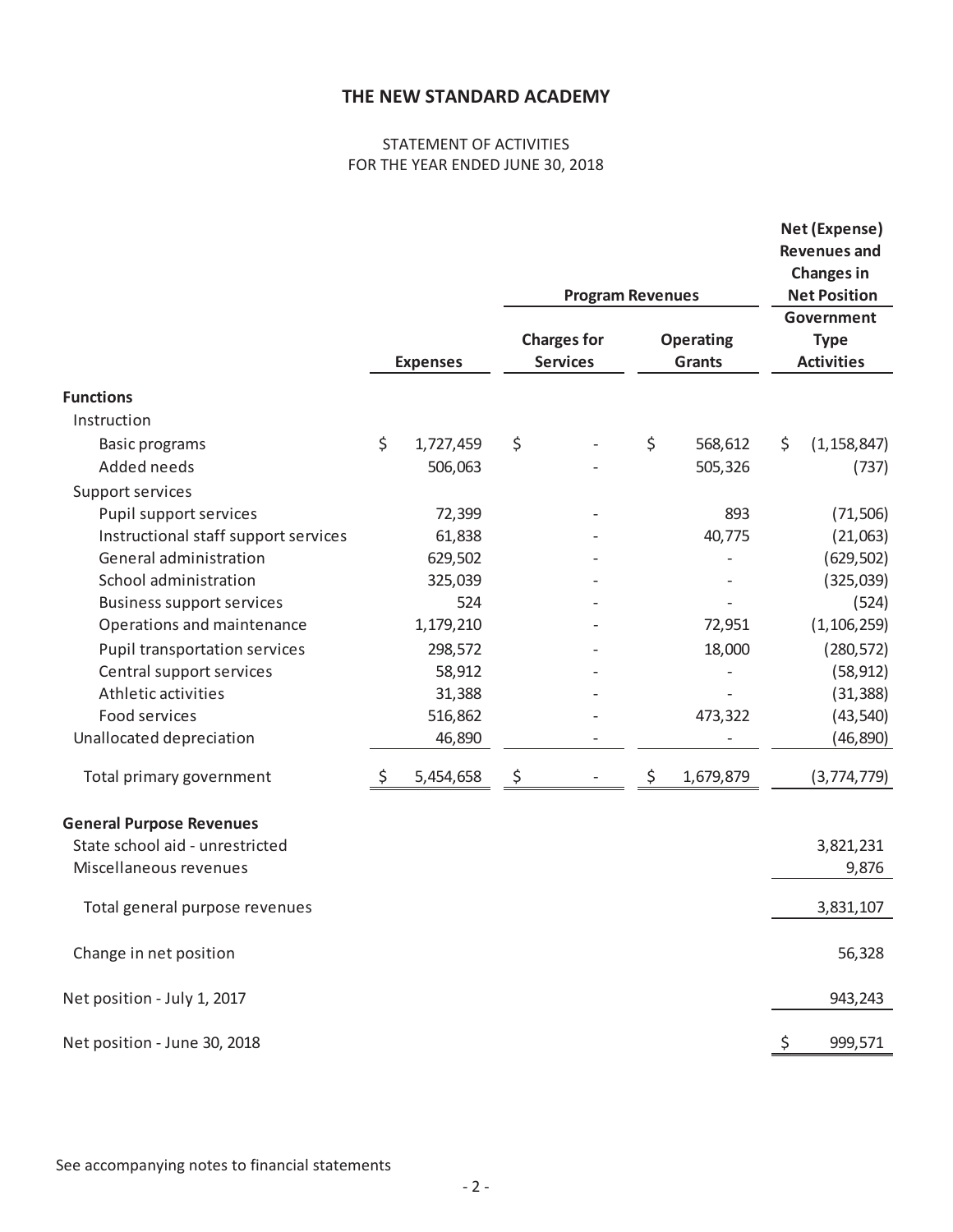## COMBINED BALANCE SHEET – ALL GOVERNMENTAL FUNDS JUNE 30, 2018

## **ASSETS**

|                                   | <b>Non-Major</b>                  |   |                   |       |           |  |
|-----------------------------------|-----------------------------------|---|-------------------|-------|-----------|--|
|                                   | <b>Special Revenue</b><br>General |   |                   | Total |           |  |
| Cash and cash equivalents         | 760,307                           | Ś | $\qquad \qquad -$ |       | 760,307   |  |
| Due from other governmental units | 1,376,561                         |   |                   |       | 1,376,561 |  |
| Due from other funds              | $\overline{\phantom{0}}$          |   | 165,199           |       | 165,199   |  |
| Prepaid expenses                  | 20,086                            |   |                   |       | 20,086    |  |
|                                   |                                   |   |                   |       |           |  |
| Total assets                      | 2,156,954                         |   | 165,199           |       | 2,322,153 |  |

## **LIABILITIES AND FUND BALANCE**

| <b>Liabilities</b>       |    |           |                                |                 |
|--------------------------|----|-----------|--------------------------------|-----------------|
| Accounts payable         | \$ | 831,026   | \$<br>$\overline{\phantom{a}}$ | \$<br>831,026   |
| Due to other funds       |    | 165,199   | $\overline{\phantom{a}}$       | 165,199         |
| Other accrued expenses   |    | 445,139   |                                | 445,139         |
| <b>Total liabilities</b> |    | 1,441,364 |                                | 1,441,364       |
| <b>Fund Balance</b>      |    |           |                                |                 |
| Nonspendable             |    | 20,086    |                                | 20,086          |
| Restricted               |    |           | 165,199                        | 165,199         |
| Unassigned               |    | 695,504   | $\qquad \qquad$                | 695,504         |
| Total fund balance       |    | 715,590   | 165,199                        | 880,789         |
| Total liabilities and    |    |           |                                |                 |
| fund balance             | Ś  | 2,156,954 | \$<br>165,199                  | \$<br>2,322,153 |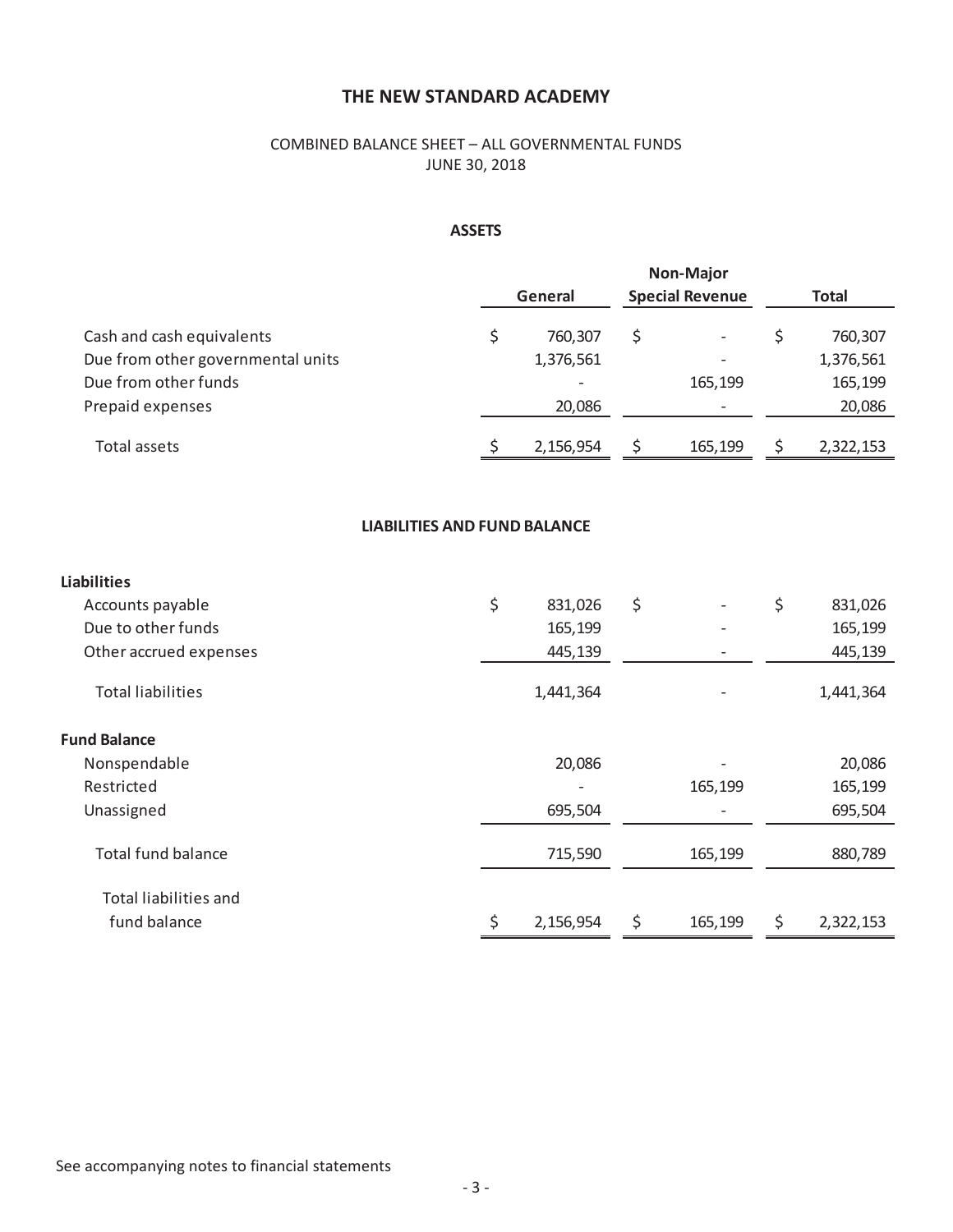## RECONCILIATION OF TOTAL GOVERNMENTAL FUND BALANCE TO NET POSITION OF GOVERNMENTAL ACTIVITIES JUNE 30, 2018

Amounts reported for governmental activities in the statement of net position are different because:

| <b>Total Governmental Fund Balances</b>                                         | 880.789 |
|---------------------------------------------------------------------------------|---------|
|                                                                                 |         |
|                                                                                 |         |
|                                                                                 |         |
| Capital assets used in governmental activities are not financial resources and, |         |
| therefore, are not reported in the funds. The cost of the assets is \$671,254   |         |
| and the accumulated depreciation is \$552,472.                                  | 118,782 |
|                                                                                 |         |
|                                                                                 |         |
|                                                                                 |         |
| <b>Net Position of Governmental Activities</b>                                  | 999,571 |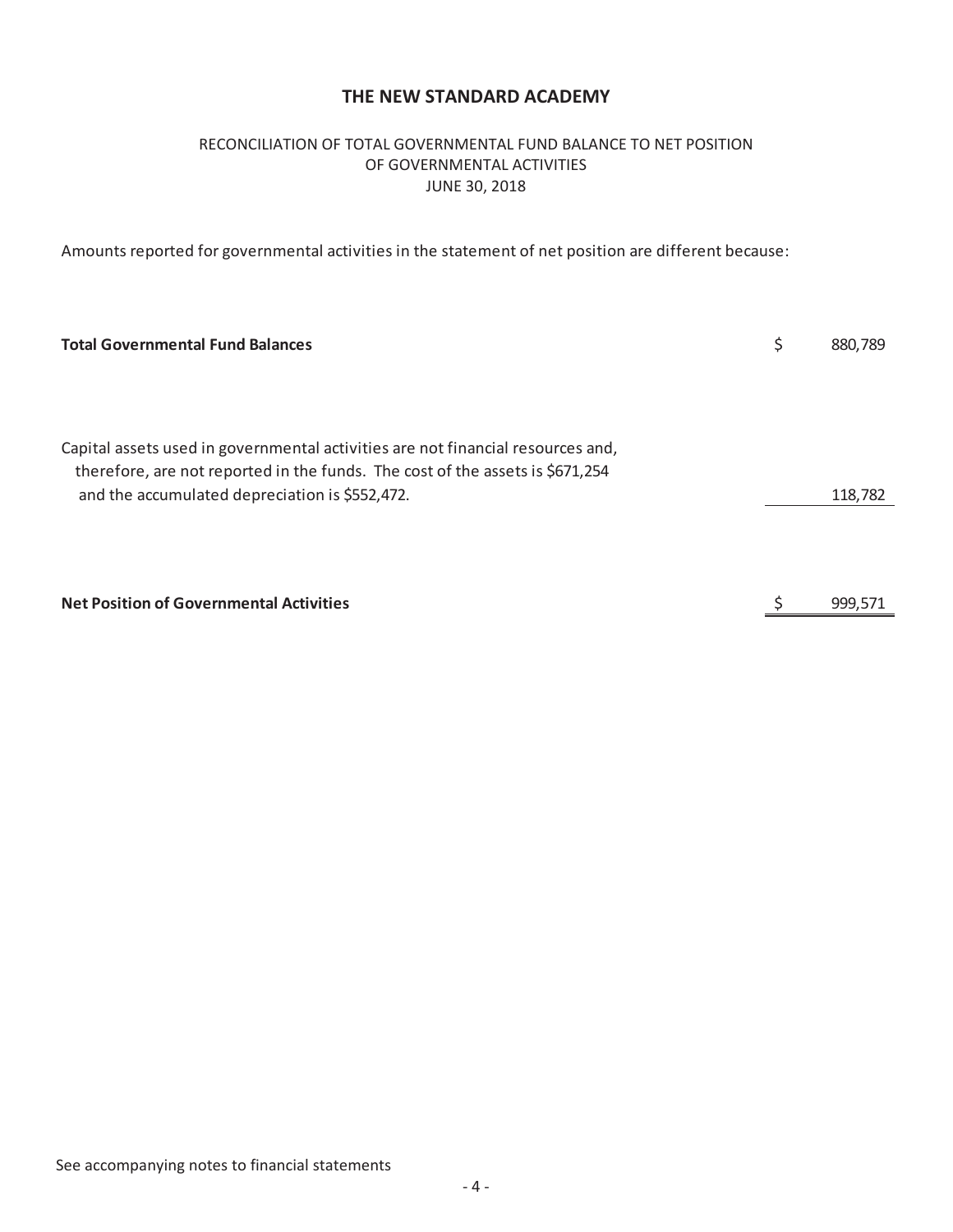## STATEMENT OF REVENUES, EXPENDITURES AND CHANGES IN FUND BALANCE – ALL GOVERNMENTAL FUNDS FOR THE YEAR ENDED JUNE 30, 2018

|                                      | Non-Major<br><b>Special</b><br>General<br>Revenue |    |          | <b>Total</b> |           |
|--------------------------------------|---------------------------------------------------|----|----------|--------------|-----------|
| <b>Revenues</b>                      |                                                   |    |          |              |           |
| Local sources                        | \$<br>9,876                                       | \$ |          | \$           | 9,876     |
| State sources                        | 4,534,200                                         |    | 5,950    |              | 4,540,150 |
| Federal sources                      | 466,094                                           |    | 466,922  |              | 933,016   |
| Interdistrict sources                | 27,944                                            |    |          |              | 27,944    |
| Total governmental fund revenues     | 5,038,114                                         |    | 472,872  |              | 5,510,986 |
| <b>Expenditures</b>                  |                                                   |    |          |              |           |
| Instruction                          |                                                   |    |          |              |           |
| <b>Basic programs</b>                | 1,727,459                                         |    |          |              | 1,727,459 |
| Added needs                          | 506,063                                           |    |          |              | 506,063   |
| Support services                     |                                                   |    |          |              |           |
| Pupil support services               | 72,399                                            |    |          |              | 72,399    |
| Instructional staff support services | 61,838                                            |    |          |              | 61,838    |
| General administration               | 629,502                                           |    |          |              | 629,502   |
| School administration                | 325,039                                           |    |          |              | 325,039   |
| <b>Business support services</b>     | 524                                               |    |          |              | 524       |
| Operations and maintenance           | 1,179,210                                         |    |          |              | 1,179,210 |
| Pupil transportation services        | 298,572                                           |    |          |              | 298,572   |
| Central support services             | 58,912                                            |    |          |              | 58,912    |
| Athletic activities                  | 31,388                                            |    |          |              | 31,388    |
| Food services                        |                                                   |    | 516,862  |              | 516,862   |
| Capital outlay                       | 17,897                                            |    |          |              | 17,897    |
| Total governmental fund expenditures | 4,908,803                                         |    | 516,862  |              | 5,425,665 |
| Excess (deficiency) of revenues over |                                                   |    |          |              |           |
| expenditures                         | 129,311                                           |    | (43,990) |              | 85,321    |
| Fund balance - July 1, 2017          | 586,279                                           |    | 209,189  |              | 795,468   |
| Fund balance - June 30, 2018         | \$<br>715,590                                     | \$ | 165,199  | \$           | 880,789   |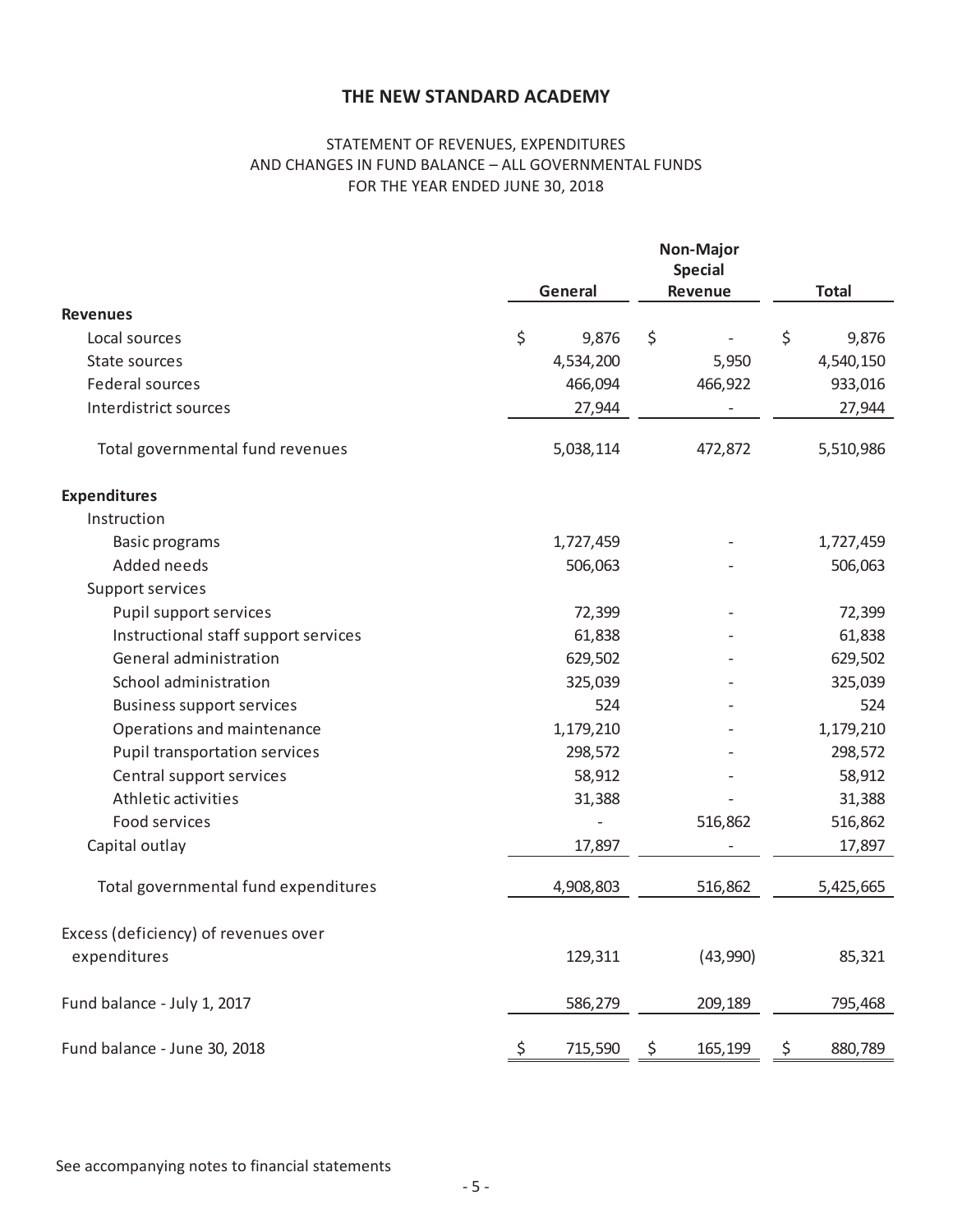## RECONCILIATION OF THE STATEMENT OF REVENUES, EXPENDITURES AND CHANGES IN FUND BALANCE OF GOVERNMENTAL FUNDS TO THE STATEMENT OF ACTIVITIES FOR THE YEAR ENDED JUNE 30, 2018

Amounts reported for governmental activities in the statement of activities are different because:

| <b>Net Change in Fund Balances - Total Governmental Funds</b>                                                                                                                                                                                                                                                                                                       |                           | \$<br>85,321 |
|---------------------------------------------------------------------------------------------------------------------------------------------------------------------------------------------------------------------------------------------------------------------------------------------------------------------------------------------------------------------|---------------------------|--------------|
| Governmental funds report capital outlays as expenditures. However,<br>in the statement of activities, assets are capitalized and the cost is<br>allocated over their estimated useful lives and reported as depreciation<br>and amortization expense. This is the amount by which capital outlays<br>exceeded depreciation and amortization in the current period: |                           |              |
| Capital outlay<br>Depreciation and amortization expense                                                                                                                                                                                                                                                                                                             | \$<br>17,897<br>(46, 890) | (28, 993)    |
| <b>Change in Net Position of Governmental Activities</b>                                                                                                                                                                                                                                                                                                            |                           | 56,328       |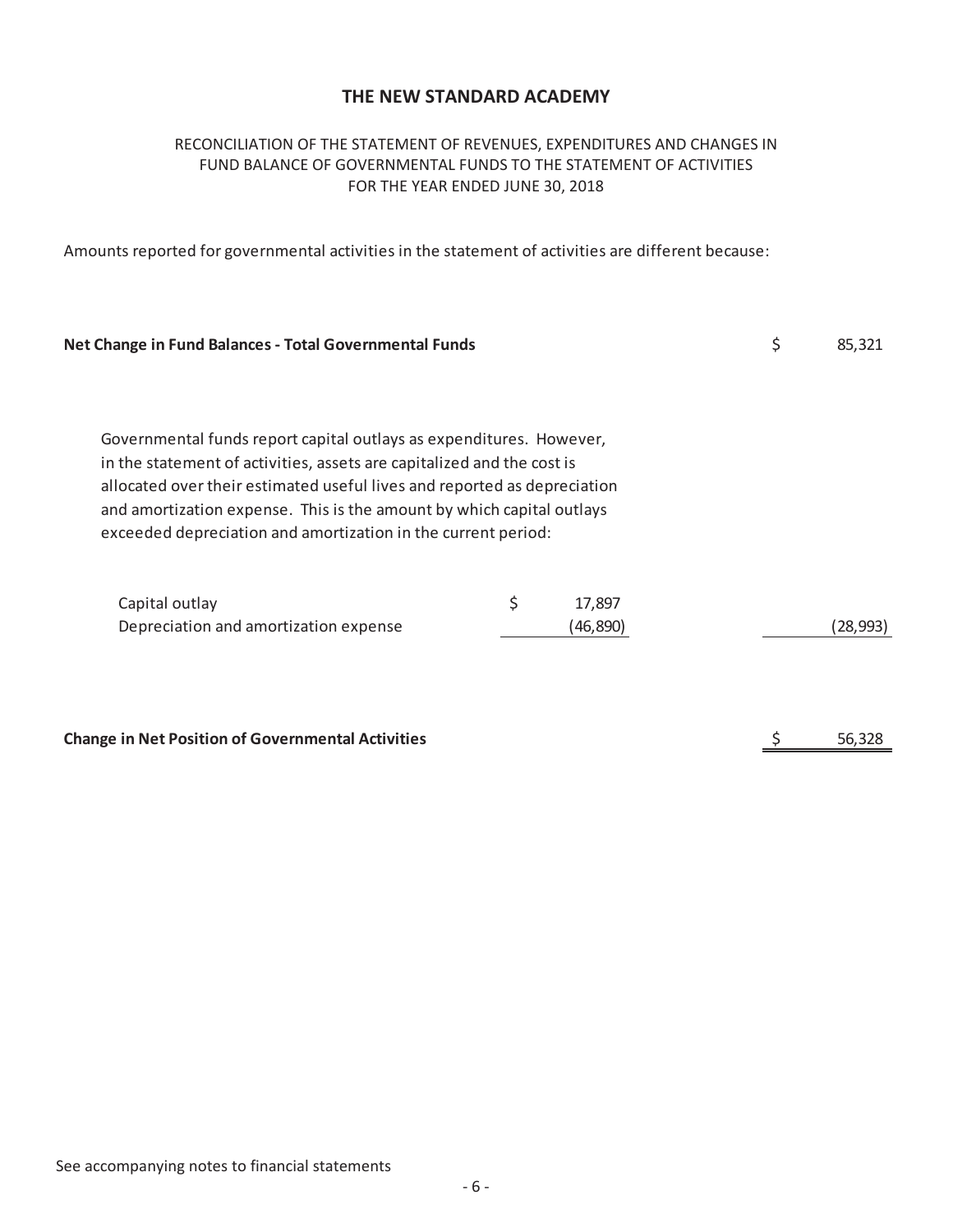NOTES TO FINANCIAL STATEMENTS FOR THE YEAR ENDED JUNE 30, 2018

### **NOTE 1 – SUMMARY OF SIGNIFICANT ACCOUNTING POLICIES**

The accounting policies of The New Standard Academy (the "Academy") conform to generally accepted accounting principles applicable to public school academies. The following is a summary of the significant accounting policies:

#### **Reporting Entity**

The New Standard Academy was formed as a public school academy pursuant to the Michigan School Code of 1976, as amended by Act No. 362 of the Public Acts of 1993 and Act No. 416 of the Public Acts of 1994. The Academy filed articles of incorporation as a nonprofit corporation pursuant to the provisions of the Michigan Nonprofit Corporation Act of 1982, as amended, and began operation in May 2012.

In July 2016, the Academy extended an existing contract with the Saginaw Valley State University Board of Control to charter a public school academy through June 30, 2019. The contract requires the Academy to act exclusively as a governmental agency and not undertake any action inconsistent with its status as an entity authorized to receive state school aid funds pursuant to the State constitution. The University's Board of Control is the fiscal agent for the Academy and is responsible for overseeing the Academy's compliance with the contract and all applicable laws. The Academy pays the Saginaw Valley State University Board of Control three percent of state aid as administrative fees. Total administrative fees paid for the year ended June 30, 2018 were approximately \$114,610.

In July 2016, the Academy entered into an agreement with The Romine Group, Inc. through June 30, 2019. Under the terms of this agreement, The Romine Group, Inc. provides a variety of services including financial management, educational programs and consulting, as well as teacher training. The Academy is obligated to pay The Romine Group, Inc. ten percent of its state school aid revenue and all other governmental revenue sources.Total compensation in no event shall be less than \$350,000 and no more than \$700,000 in any fiscal year. The total paid for these services amounted to approximately \$490,700 for the year ended June 30, 2018.

The accompanying financial statements have been prepared in accordance with criteria established by the Governmental Accounting Standards Board for determining the various governmental organizations to be included in the reporting entity. These criteria include significant operational or financial relationships with the public school academy. Based on application of criteria, the Academy does not contain component units.

#### **Fund Financial Statements**

Fund financial statements report detailed information about the Academy. The focus of governmental fund financial statements is on major funds rather than reporting funds by type. Each major fund is presented in a separate column. Non-major funds are aggregated and presented in a single column.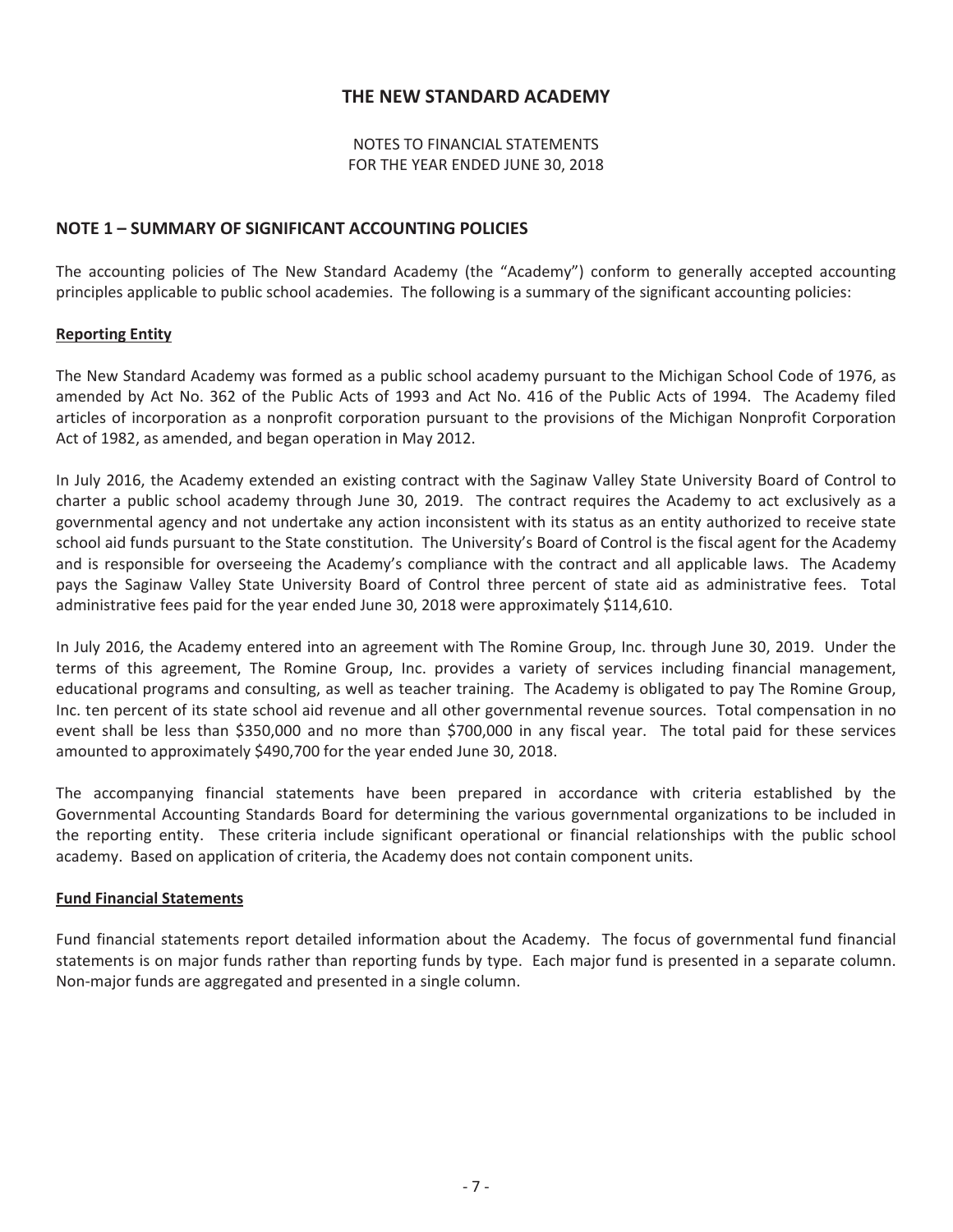NOTES TO FINANCIAL STATEMENTS - Continued FOR THE YEAR ENDED JUNE 30, 2018

## **NOTE 1 - SUMMARY OF SIGNIFICANT ACCOUNTING POLICIES - Continued**

#### **Basis of Presentation – Fund Accounting**

The accounts of the Academy are organized on the basis of funds. The operations of a fund are accounted for with a separate set of self-balancing accounts that comprise its assets, liabilities, fund balance, revenue and expenditures. Government resources are allocated to and accounted for in individual funds based on the purposes for which they are to be spent and the means by which spending activities are controlled. The various funds are grouped, in the combined financial statements in this report, into generic fund types in two broad fund categories.

#### **Governmental Funds**

A governmental fund is a fund through which most Academy functions typically are financed. The acquisition, use and balances of the Academy's expendable financial resources and the related current liabilities are accounted for through a governmental fund.

**General Fund** - The general fund is used to record the general operations of the Academy pertaining to education and those operations not provided for in other funds. Included are all transactions related to the approved current operating budget.

**Special Revenue Fund** - The special revenue fund is used to account for the food service program operations. The special revenue fund is a subsidiary operation and is an obligation of the general fund. Therefore any shortfall in the special revenue fund will be covered by an operating transfer from the general fund.

**Debt Service Fund** - The debt service fund, which the Academy does not currently maintain, is used to record certain revenue and the payment of interest, principal and other expenditures on long-term debt.

**Capital Projects Fund** - The capital projects fund, which the Academy does not currently maintain, accounts for financial resources to be used for the acquisition, construction, or improvement of capital facilities.

**Fiduciary Fund** - The fiduciary fund, which the Academy does not currently maintain, is used to account for assets held by the Academy in a trustee capacity or as an agent. The agency fund is custodial in nature and does not involve the measurement of results of operations.

**Activity (Agency) Fund** - The Academy does not presently maintain an activity fund, which would be used to record the transactions of a student group for school and school-related purposes. The fund would be segregated and held in trust for the students.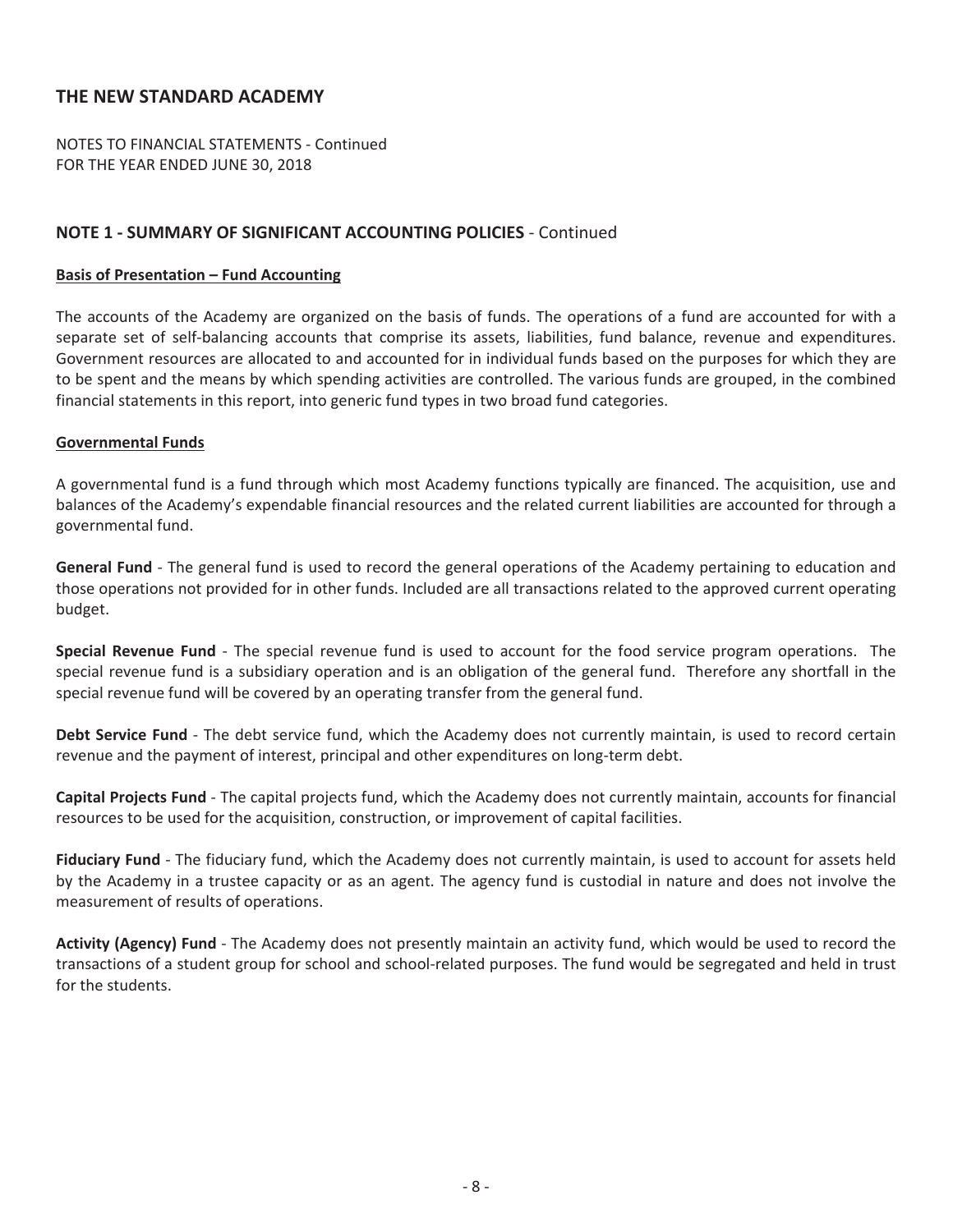NOTES TO FINANCIAL STATEMENTS - Continued FOR THE YEAR ENDED JUNE 30, 2018

## **NOTE 1 - SUMMARY OF SIGNIFICANT ACCOUNTING POLICIES - Continued**

Governmental and agency funds utilize the modified accrual basis of accounting.Modifications in such method from the accrual basis are as follows:

- a. Revenue that is both measurable and available for use to finance operations is recorded as revenue when earned. Revenues are considered to be available when they are collectible within the current period or soon enough thereafter to pay liabilities of the current period. For this purpose, the Academy considers revenues to be available if they are collected within sixty days of the end of the current fiscal period.
- b. Payments for inventoriable types of supplies, which are not significant at year end, are recorded as expenditures at the time of purchase.
- c. Principal and interest of general long-term debt are not recorded as expenditures until their due dates.
- d. The State of Michigan utilizes a foundation allowance funding approach, which provides for specific annual amount of revenue per student based on a state-wide formula. The foundation allowance is funded from a combination of state and local sources. Revenue from state sources is primarily governed by the School Aid Act and the School Code of Michigan. The state portion of the foundation is provided from the State's School Aid Fund and is recognized as revenue in accordance with state law. A major portion of the Academy's revenue is derived from this state aid. As such, the Academy is considered to be economically dependent on this aid. The Academy's existence is dependent upon qualification for such aid.

#### **GovernmentͲWide Financial Statements**

The government-wide financial statements (i.e. the Statement of Net Position and the Statement of Activities) report information on all of the non-fiduciary activities of the primary government. The government-wide financial statements are prepared using the economic resources measurement focus and the accrual basis of accounting. This approach differs from the manner in which governmental fund financial statements are prepared. Therefore, governmental fund financial statements include reconciliations with brief explanations to better identify the relationships between the government-wide statements and the statements for governmental funds.

The government-wide Statement of Activities presents a comparison between expenses and program revenues for each segment of the business-type activities of the Academy and for each governmental program. Direct expenses are those that are specifically associated with a service, program or department and are therefore clearly identifiable to a particular function. The Academy does not allocate indirect expenses to programs. In creating the government-wide financial statements the Academy has eliminated inter-fund transactions. Program revenues include charges paid by the recipients of the goods or services offered by the programs and grants and contributions that are restricted to meeting the operational or capital requirements of a particular program. Revenues not classified as program revenues are presented as general revenues.The comparison of program revenues and expenses identifies the extent to which each program or function is self financing or draws from the general revenues of the Academy. When both restricted and unrestricted resources are available for use, it is the Academy's policy to use restricted resources first.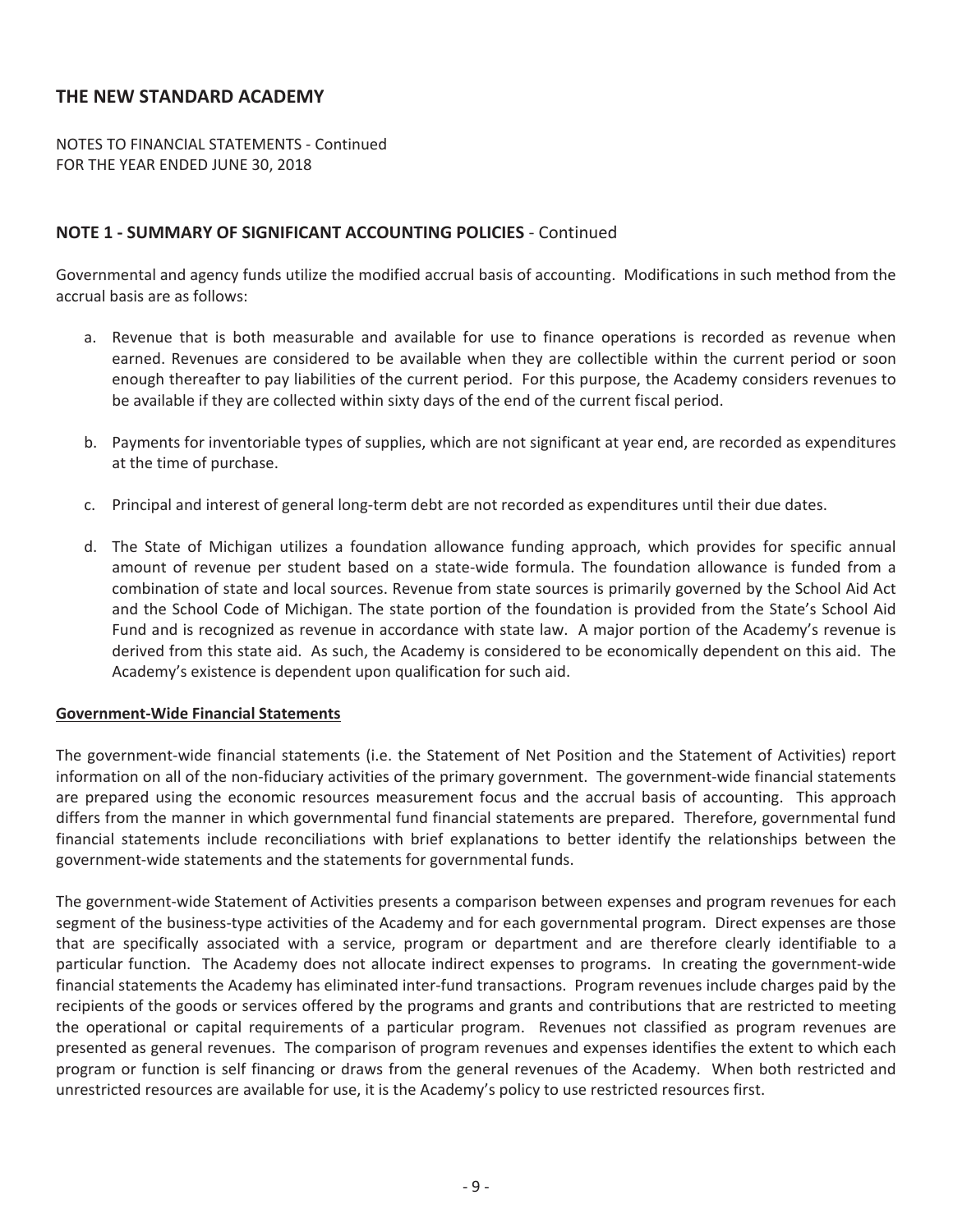NOTES TO FINANCIAL STATEMENTS - Continued FOR THE YEAR ENDED JUNE 30, 2018

## **NOTE 1 - SUMMARY OF SIGNIFICANT ACCOUNTING POLICIES - Continued**

Net position should be reported as restricted when constraints placed on net position's use are either externally imposed by creditors, grantors, contributors, or laws or regulations of other governments or imposed by law through constitutional provisions or enabling legislation. The Academy first utilizes restricted resources to finance qualifying activities.

Separate financial statements are provided for governmental funds and fiduciary funds, even though the latter are excluded from the government - wide financial statements.

#### **Cash and Cash Equivalents**

The Academy's cash and cash equivalents are considered to be cash on hand, demand deposits and short-term investments with maturities of three months or less from the date of acquisition. The Academy reports its investments in accordance with GASB Statement No. 31, Accounting and Financial Reporting for Certain Investments and for External Investment Pools and GASB No. 40, Deposit and Investment Risk Disclosures. Under these standards, certain investments are valued at fair value as determined by quoted market prices or by estimated fair values when quoted market prices are not available. The standards also provide that certain investments are valued at cost (or amortized cost) when they are of a short-term duration, the rate of return is fixed, and the Academy intends to hold the investment until maturity. The Academy held no investments during the year ended June 30, 2018. State statutes authorize the Academy to invest in bonds and other direct and certain indirect obligations of the U.S. Treasury; certificates of deposit, saving accounts, deposit accounts, and or depository receipts of a bank, savings and loan association, or credit union, which is a member of the Federal Deposit Insurance Corporation, Federal Savings and Loan Corporation or National Credit Union Administration, respectively; in commercial paper rated at the time of purchase within the three highest classifications established by not less than two standard rating services and which matures not more than 270 days after the date of purchase. The Academy is also authorized to invest in U.S. Government or Federal agency obligation repurchase agreements, bankers' acceptances of U.S. banks, and mutual funds composed of investments as outlined above.

#### **Receivables**

Receivables at June 30, 2018 consist primarily of state school aid due from the State of Michigan and the federal government.All receivables are expected to be fully collected in July and August of 2018 and are considered current for the purposes of these financial statements.

#### **Prepaid Assets**

Payments made to vendors for services that will benefit periods beyond June 30, 2018, are recorded as prepaid items using the consumption method. A current asset for the prepaid amount is recorded at the time of the purchase and an expenditure is reported in the year in which services are consumed.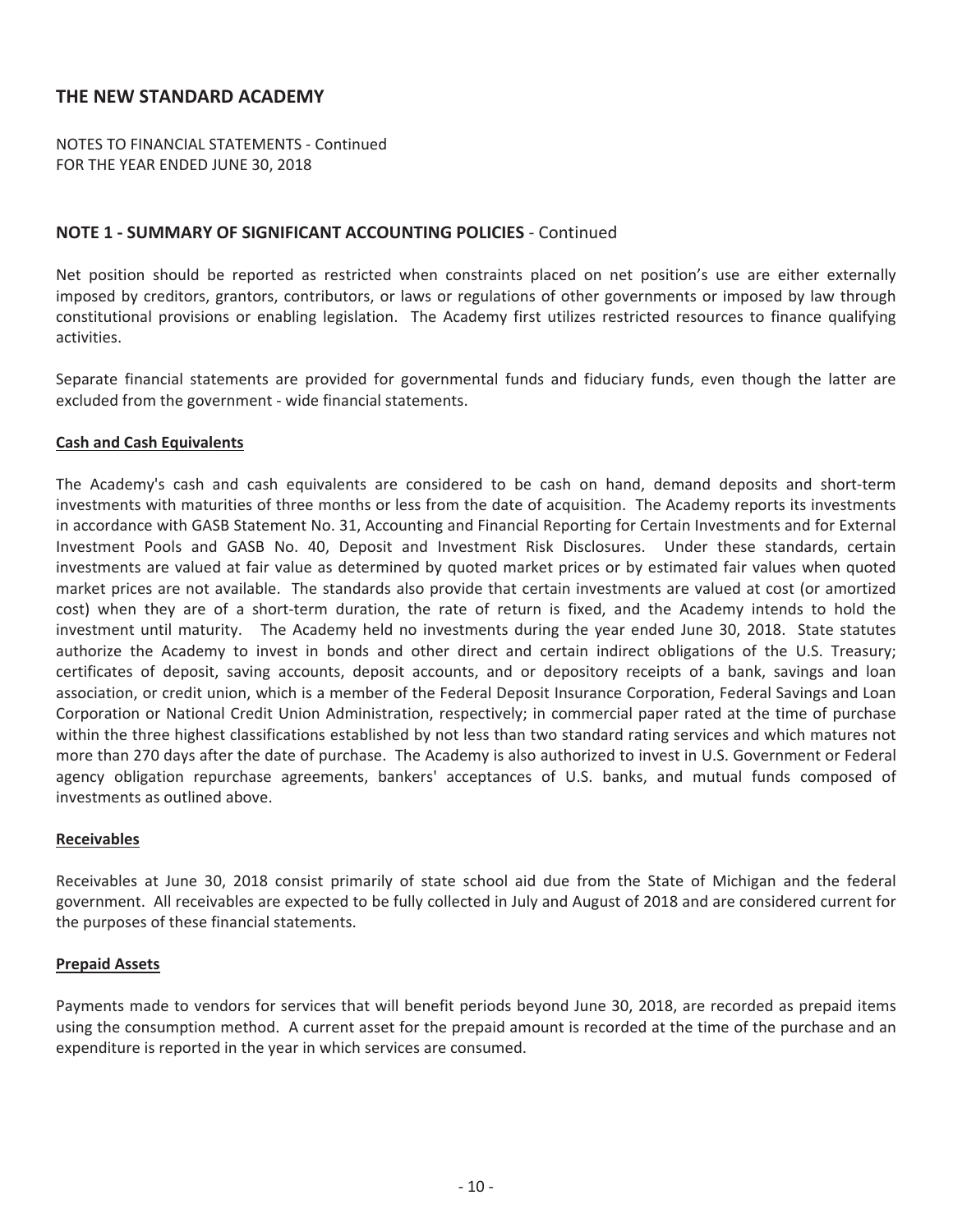NOTES TO FINANCIAL STATEMENTS - Continued FOR THE YEAR ENDED JUNE 30, 2018

## **NOTE 1 - SUMMARY OF SIGNIFICANT ACCOUNTING POLICIES - Continued**

#### **Capital Assets and Depreciation**

All capital assets are capitalized at cost (or estimated historical cost) and updated for additions or retirements during the year. The Academy follows the policy of not capitalizing assets with a useful life of less than one year. The Academy does not possess any infrastructure assets.

All reported capital assets, with the exception of land, are depreciated. Improvements are depreciated over the remaining useful lives of the related capital assets. Depreciation is computed using the straight-line method over the following useful lives:

| Building and improvements | $10 - 50$ years |
|---------------------------|-----------------|
| Furniture and equipment   | $5 - 15$ vears  |
| Computers and software    | $3 - 10$ years  |

#### **Accrued Liabilities and LongͲTerm Obligations**

All payables, accrued liabilities and long-term obligations are reported in the government-wide financial statements. In general, payables and accrued liabilities that will be paid from governmental funds are reported on the governmental fund financial statements regardless of whether they will be liquidated with current resources. However, the noncurrent portion of capital leases that will be paid from governmental funds are reported as a liability in the fund financial statements only to the extent that they will be paid with current, expendable, available financial resources. In general, payments made within sixty days after year-end are considered to have been made with current available financial resources. Other long-term obligations that will be paid from governmental funds are not recognized as a liability in the fund financial statements until due.

#### **Net Position**

Net position represents the difference between the sum of assets and deferred outflows and the sum of liabilities and deferred inflows. Net position is reported as restricted when there are limitations imposed on its use either through the enabling legislation adopted by the Academy or through external restrictions imposed by creditors, grantors or laws of regulations of other governments.

#### **Fund Equity**

The Academy has adopted GASB 54 as part of its fiscal year reporting. The intention of the GASB is to provide a more structured classification of fund balance and to improve the usefulness of fund balance reporting to the users of the Academy's financial statements. The reporting standard establishes a hierarchy for fund balance classifications and the constraints imposed on those resources.

GASB 54 provides for two major types of fund balances, which are nonspendable and spendable.Nonspendable fund balances are balances that cannot be spent because they are not expected to be converted to cash or they are legally or contractually required to remain intact. This category typically includes prepaid items and inventories.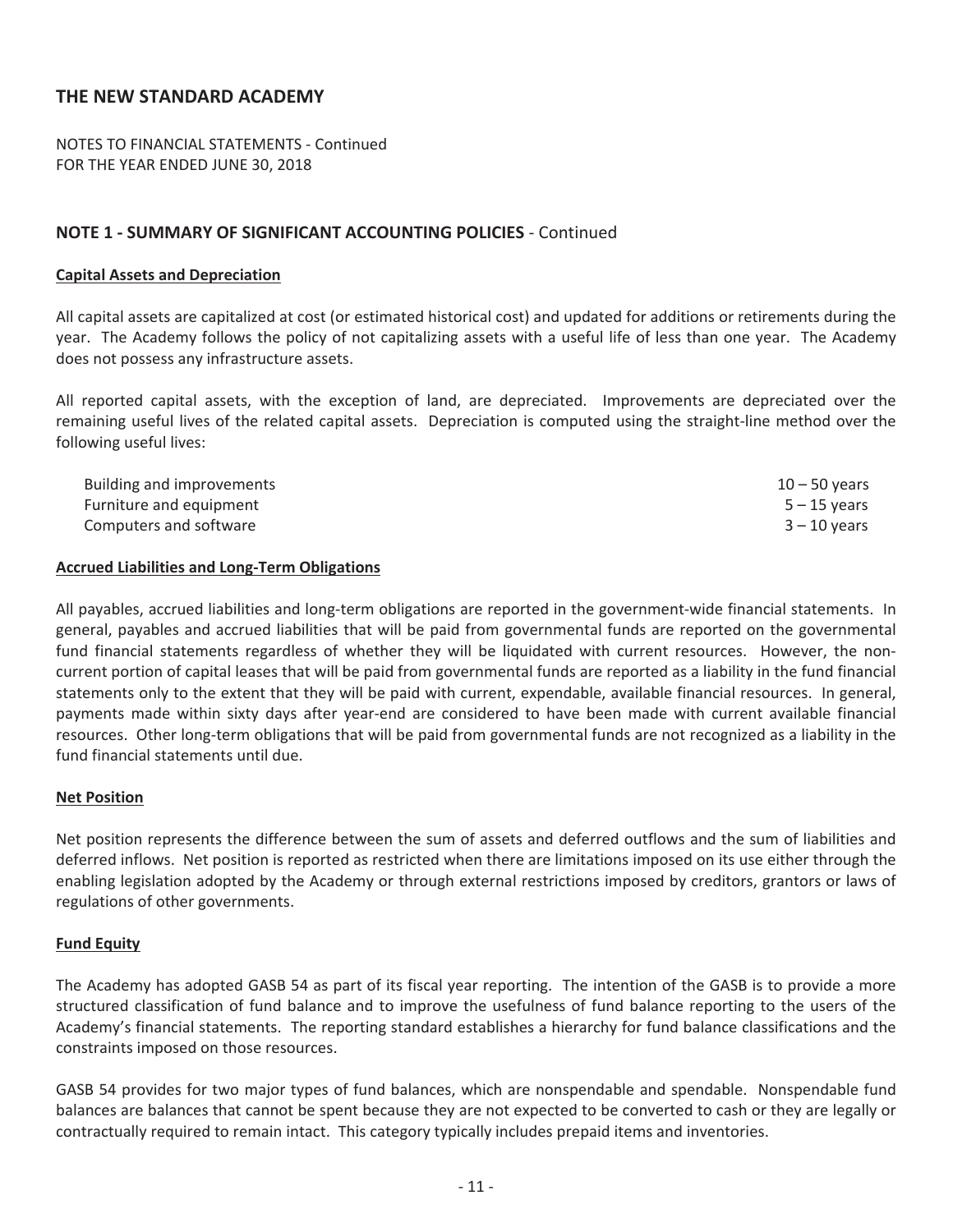NOTES TO FINANCIAL STATEMENTS - Continued FOR THE YEAR ENDED JUNE 30, 2018

## **NOTE 1 - SUMMARY OF SIGNIFICANT ACCOUNTING POLICIES - Continued**

In addition to nonspendable fund balance, GASB 54 has provided a hierarchy of spendable fund balances, based on a hierarchy of spending constraints.

- a. *Restricted fund balance* amounts constrained to specific purposes by their providers (such as grantors, bondholders, and higher levels of government), through constitutional provisions, or by enabling legislation.
- b. *Committed fund balance* amounts constrained to specific purposes by the Board; to be reported as committed, amounts cannot be used for any other purpose unless the Board takes action to remove or change the constraint.
- c. *Assigned fund balance* amounts the Board intends to use for a specific purpose; intent can be expressed by the Board or by an official or committee to which the Board delegates the authority.
- d. *Unassigned fund balance* amounts that are available for any purpose; these amounts are reported only in the general fund.

The Academy follows the policy that restricted, committed, or assigned amounts will be considered to have been spent when an expenditure is incurred for purposes for which both unassigned and restricted, committed, or assigned fund balances are available. There are no governmental funds with a deficit.

#### **Estimates**

The preparation of financial statements in conformity with accounting principles generally accepted in the United States of America requires management to make estimates and assumptions that affect the amounts reported in the financial statements and accompanying notes. Actual results may differ from those estimates.

## **NOTE 2ͲSTEWARDSHIP, COMPLIANCE AND ACCOUNTABILITY**

Annual budgets are adopted on a consistent basis with accounting principles generally accepted in the United States of America and state law for the general fund. All annual appropriations lapse at fiscal year end and encumbrances are not formally recorded.

The budget document presents information by fund and function. The legal level of budgetary control adopted by the governing body is the function level. State law requires the Academy to have its budget in place by July 1. Expenditures in excess of amounts budgeted is a violation of Michigan Law. The Academy is required by law to adopt a general fund budget. During the year ended June 30, 2018 the budget was amended in a legally permissible manner. During the year ended June 30, 2018 the Academy performed against its budget, as detailed on page 18 of these financial statements.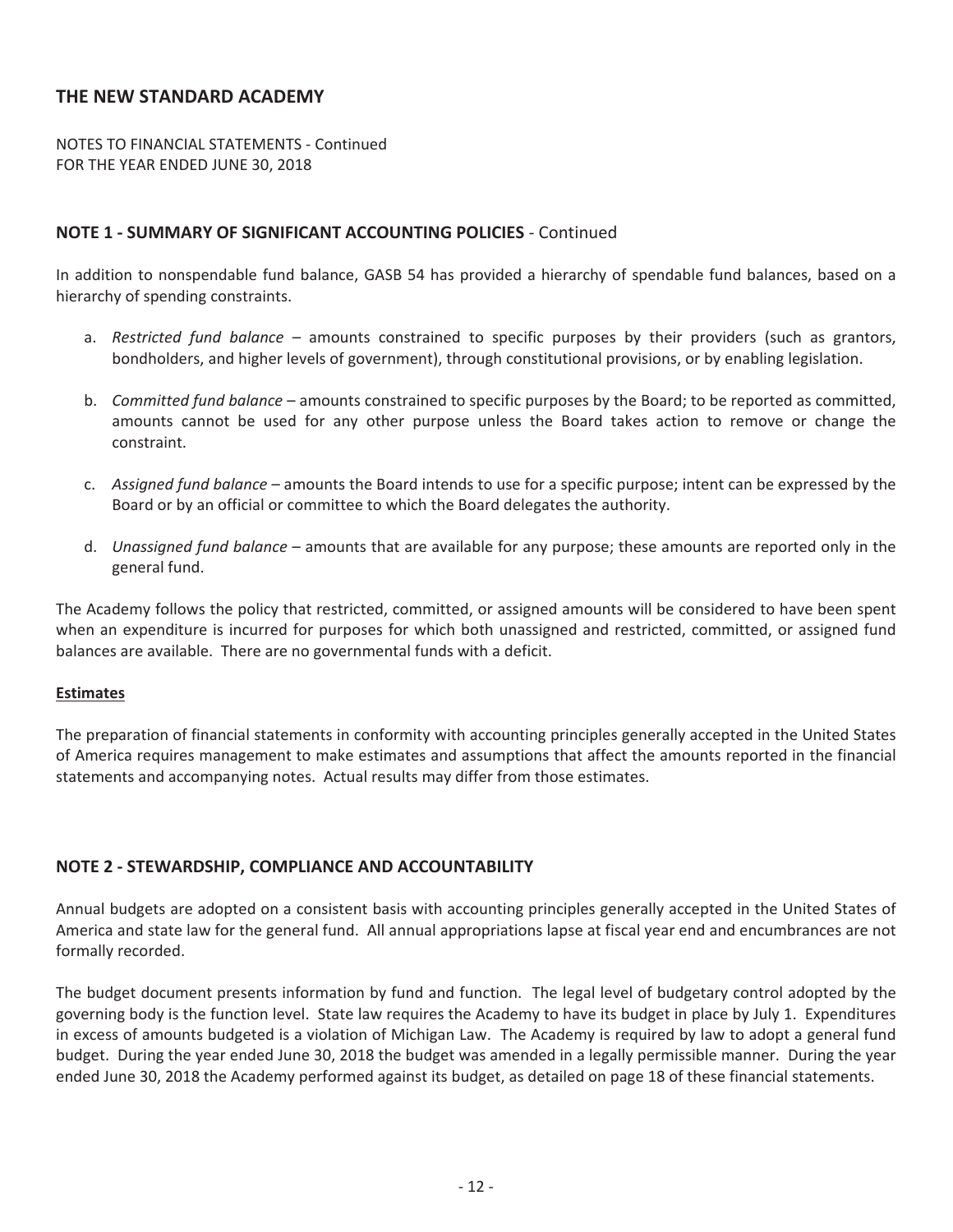NOTES TO FINANCIAL STATEMENTS - Continued FOR THE YEAR ENDED JUNE 30, 2018

#### **NOTE 3 - DEPOSITS AND INVESTMENTS**

#### **Interest Rate Risk**

In accordance with its investment policy, the Academy will minimize interest rate risk, which is the risk that the market value of securities in the portfolio will fall due to changes in market interest rates, by; structuring the investment portfolio so that securities mature to meet cash requirements for ongoing operations, thereby avoiding the need to sell securities in the open market; and, investing operating funds primarily in shorter-term securities, liquid asset funds, money market mutual funds, or similar investment pools and limiting the average maturity in accordance with the Academy's cash requirements.

#### **Credit Risk**

State law limits investments in commercial paper and corporate bonds to a prime or better rating issued by nationally recognized statistical rating organizations (NRSROs). As of June 30, 2018, the Academy held no investments.

#### **Concentration of Credit Risk**

The Academy will minimize concentration of credit risk, which is the risk of loss attributed to the magnitude of the Academy's investment in a single issuer, by diversifying the investment portfolio so that the impact of potential losses from any one type of security or issuer will be minimized.

#### **Custodial Credit Risk - Deposits**

In the case of deposits, this is the risk that in the event of a bank failure, the Academy's deposits may not be returned to it. As of June 30, 2018, \$583,420 of the Academy's cash was exposed to credit risk as it was not covered by federal deposit insurance.All cash balances were uncollateralized as of June 30, 2018.

#### **Custodial Credit Risk - Investments**

For an investment, this is the risk that, in the event of the failure of the counterparty, the Academy will not be able to recover the value of its investments or collateral securities that are in the possession of an outside party.

The Academy will minimize custodial credit risk, which is the risk of loss due to the failure of the security issuer or backer, by; limiting investments to the types of securities allowed by law; and pre-qualifying the financial institutions, broker/dealers, intermediaries and advisors with which the Academy will do business.

#### **Foreign Currency Risk**

The Academy is not authorized to invest in investments which have this type of risk.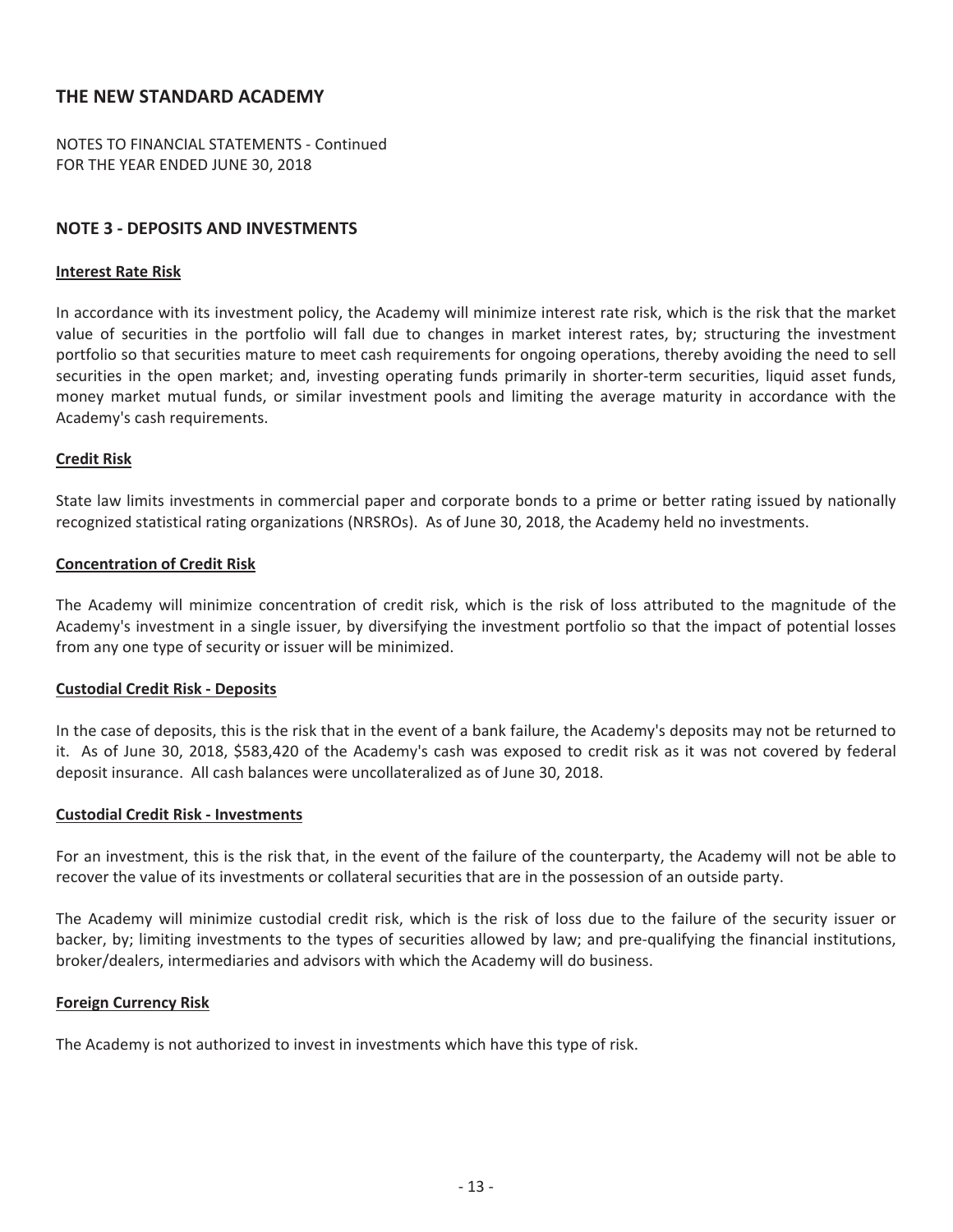NOTES TO FINANCIAL STATEMENTS - Continued FOR THE YEAR ENDED JUNE 30, 2018

### **NOTE 3 - DEPOSITS AND INVESTMENTS - Continued**

#### **Fair Value**

Generally accepted accounting principles define fair value, establish a framework for measuring fair value, and establish a fair value hierarchy that prioritizes the inputs to valuation techniques. Fair value is the price that would be received to sell an asset or paid to transfer a liability in an orderly transaction between market participants at the measurement date. A fair value measurement assumes that the transaction to sell the asset or transfer the liability occurs in the principal market for the asset or liability or, in the absence of a principal market, the most advantageous market. Valuation techniques that are consistent with the market, income or cost approach are used to measure fair value.

The fair value hierarchy prioritizes the inputs to valuation techniques used to measure fair value into three broad levels:

- a. Level 1 inputs are quoted prices (unadjusted) in active markets for identical assets or liabilities the Academy has the ability to access.
- b. Level 2 inputs are inputs (other than quoted prices included within Level 1) that are observable for the asset or liability, either directly or indirectly.
- c. Level 3 are unobservable inputs for the asset or liability and rely on management's own assumptions about the assumptions that market participants would use in pricing the asset or liability.(The observable inputs should be developed based on the best information available in the circumstances and may include the Academy's own data.)

The Academy does not have any investments that are subject to the fair value measurement.

#### **NOTE 4 – DUE FROM OTHER GOVERNMENTAL UNITS**

Amounts due from other governmental units consist of the following:

| Local sources   |  | 7,847     |
|-----------------|--|-----------|
| State sources   |  | 925,858   |
| Federal sources |  | 442,856   |
|                 |  |           |
| Total           |  | 1,376,561 |
|                 |  |           |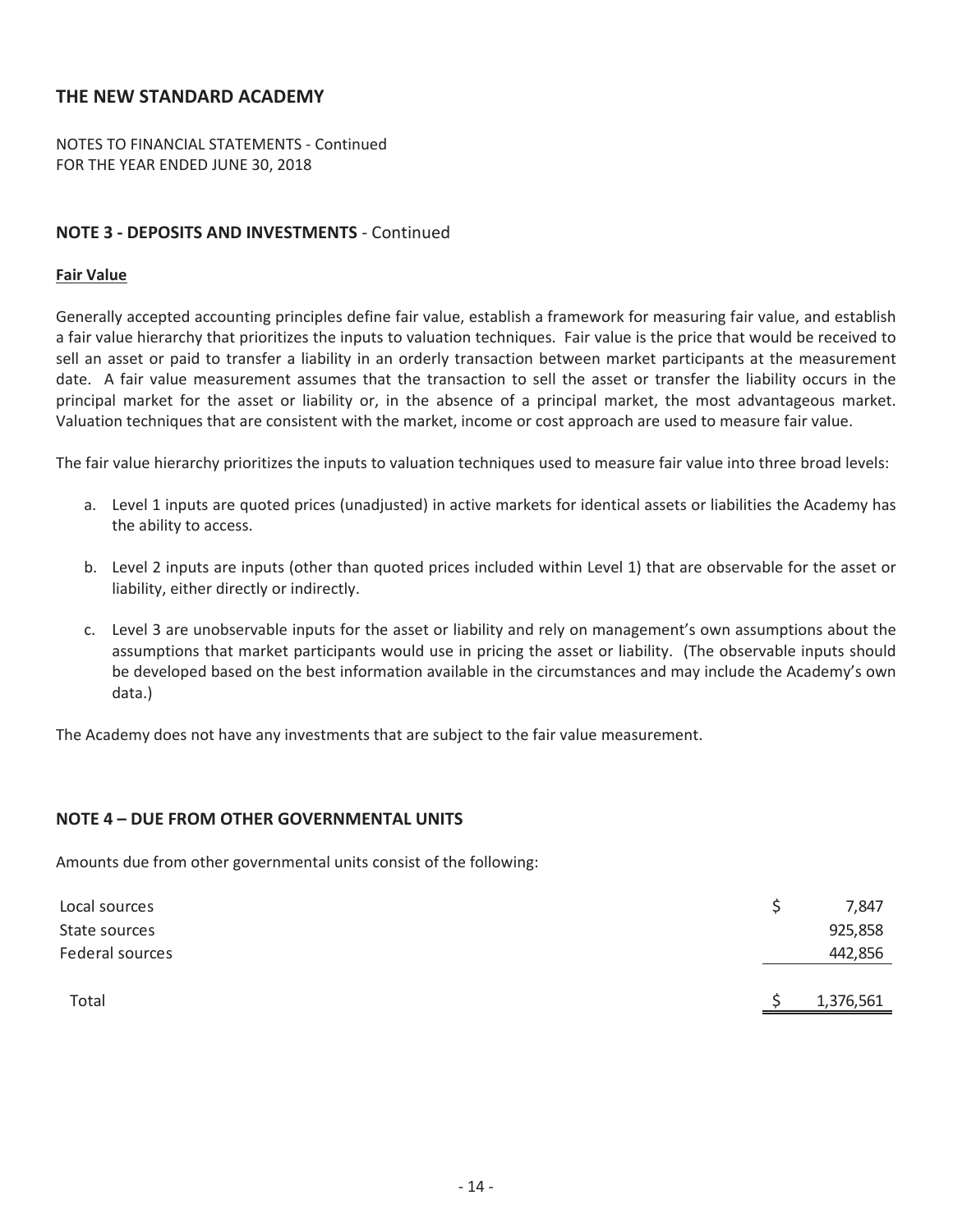NOTES TO FINANCIAL STATEMENTS - Continued FOR THE YEAR ENDED JUNE 30, 2018

## **NOTE 5** - **CAPITAL** ASSETS

Capital asset activity of the Academy's governmental activities was as follows:

|                                        | <b>Balance</b>      |         |    |                  |    |                  | <b>Balance</b> |               |
|----------------------------------------|---------------------|---------|----|------------------|----|------------------|----------------|---------------|
|                                        | <b>July 1, 2017</b> |         |    | <b>Additions</b> |    | <b>Disposals</b> |                | June 30, 2018 |
| Capital assets subject to depreciation |                     |         |    |                  |    |                  |                |               |
| Equipment                              | \$                  | 141,136 | \$ |                  | \$ |                  | \$             | 141,136       |
| Furniture                              |                     | 202,267 |    | 15,000           |    |                  |                | 217,267       |
| Technology equipment                   |                     | 268,500 |    | 2,897            |    |                  |                | 271,397       |
| Other                                  |                     | 41,454  |    |                  |    |                  |                | 41,454        |
| Sub-total                              |                     | 653,357 |    | 17,897           |    |                  |                | 671,254       |
| Accumulated depreciation               |                     |         |    |                  |    |                  |                |               |
| Equipment                              |                     | 132,408 |    | 1,775            |    |                  |                | 134,183       |
| Furniture                              |                     | 131,931 |    | 33,685           |    |                  |                | 165,616       |
| Technology equipment                   |                     | 226,097 |    | 6,204            |    |                  |                | 232,301       |
| Other                                  |                     | 15,146  |    | 5,226            |    |                  |                | 20,372        |
| Sub-total                              |                     | 505,582 |    | 46,890           |    |                  |                | 552,472       |
| Total net capital assets               | \$                  | 147,775 | \$ | (28, 993)        | \$ |                  | \$             | 118,782       |

Depreciation and amortization expense was not charged to activities as the Academy considers its assets to impact multiple activities and allocation is not practical.

## **NOTE 6 – NOTES PAYABLE**

| <b>Loan Information</b> |                 |                 |              |              |  |
|-------------------------|-----------------|-----------------|--------------|--------------|--|
|                         | <b>Interest</b> | <b>Maturity</b> |              |              |  |
|                         | Rate            | Date            |              | <b>Other</b> |  |
|                         |                 |                 |              |              |  |
|                         |                 |                 |              |              |  |
| SAAN 16/17              | 1.90%           | August, 2017    | Paid in full |              |  |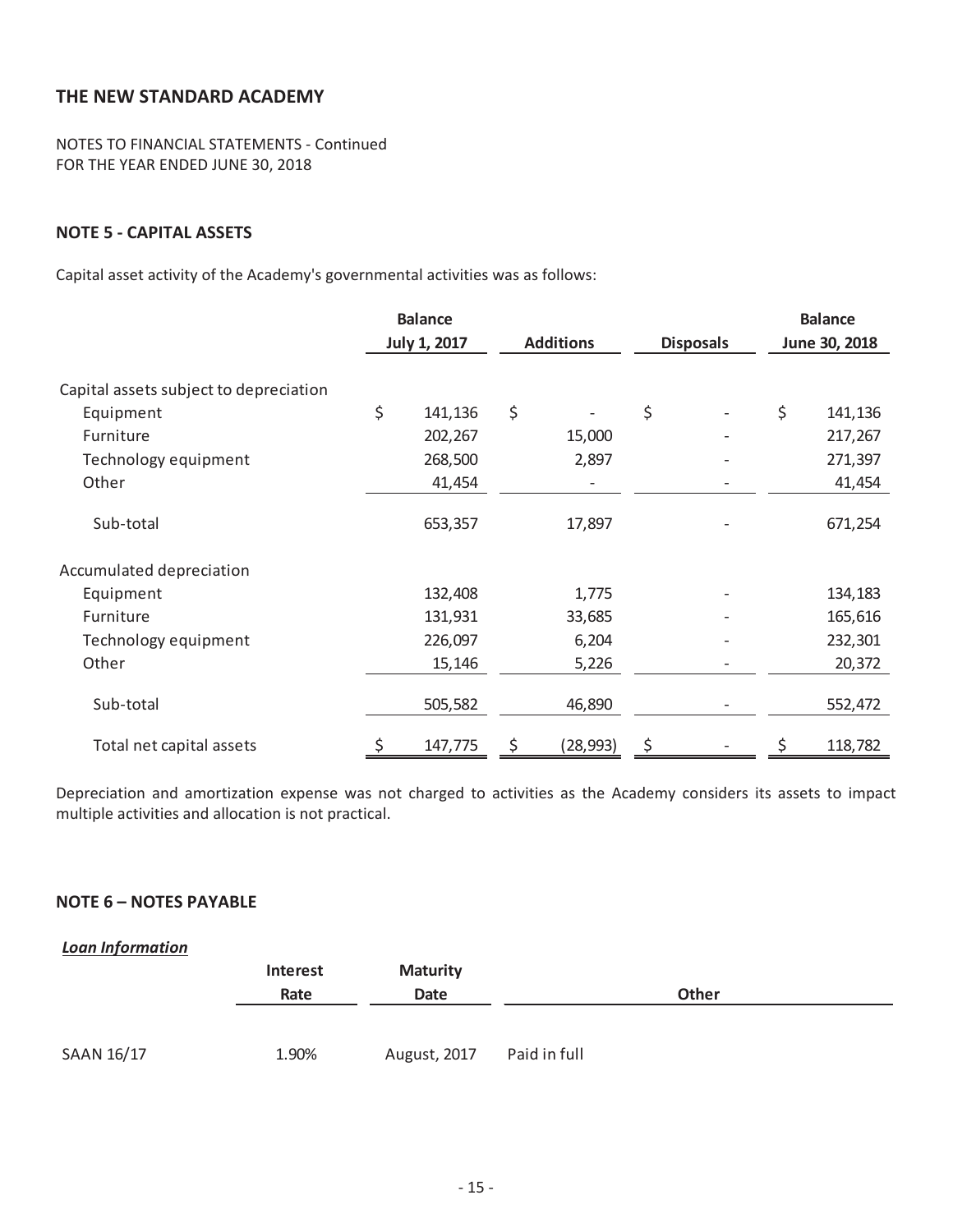NOTES TO FINANCIAL STATEMENTS - Continued FOR THE YEAR ENDED JUNE 30, 2018

## **NOTE 6 – NOTES PAYABLE**

#### *Loan Activity*

|            | <b>Balance</b> |                     |                  |                          | <b>Retirements</b> | <b>Balance</b> |               |                          |
|------------|----------------|---------------------|------------------|--------------------------|--------------------|----------------|---------------|--------------------------|
|            |                | <b>July 1, 2017</b> | <b>Additions</b> |                          | and Payments       |                | June 30, 2018 |                          |
| SAAN 16/17 |                | 146,492             |                  | $\overline{\phantom{a}}$ |                    | 146,492        |               | $\overline{\phantom{0}}$ |

#### **NOTE 7 – OTHER ACCRUED EXPENSES**

Other accrued expenses may be summarized as follows:

| Management fee<br>University oversight fee | 146,889<br>20,847 |
|--------------------------------------------|-------------------|
| Other accrued expenses                     | 16,727            |
| Total other accrued expenses               | 445,139           |

#### **NOTE 8 – OPERATING LEASES**

#### *Lease Information*

|                  | <b>Maturity</b><br>Date | Approximate<br>Payment | <b>Other</b>                                                                                                                                                         |
|------------------|-------------------------|------------------------|----------------------------------------------------------------------------------------------------------------------------------------------------------------------|
| Facilities lease | June, 2019              | Varies                 | Base rent will be the greater of \$385,000 or 13% of<br>all funds the Academy is entitled to receive<br>pursuant to the State School Aid Act of 1979, as<br>amended. |
| Bus lease        | June, 2019              | \$1,328 Monthly        | Seven buses                                                                                                                                                          |

The approximate amount of lease obligations coming due during the next year is as follows:

 $2019$  \$496,580

The Academy incurred lease expense of approximately \$499,030 during the year ended June 30, 2018.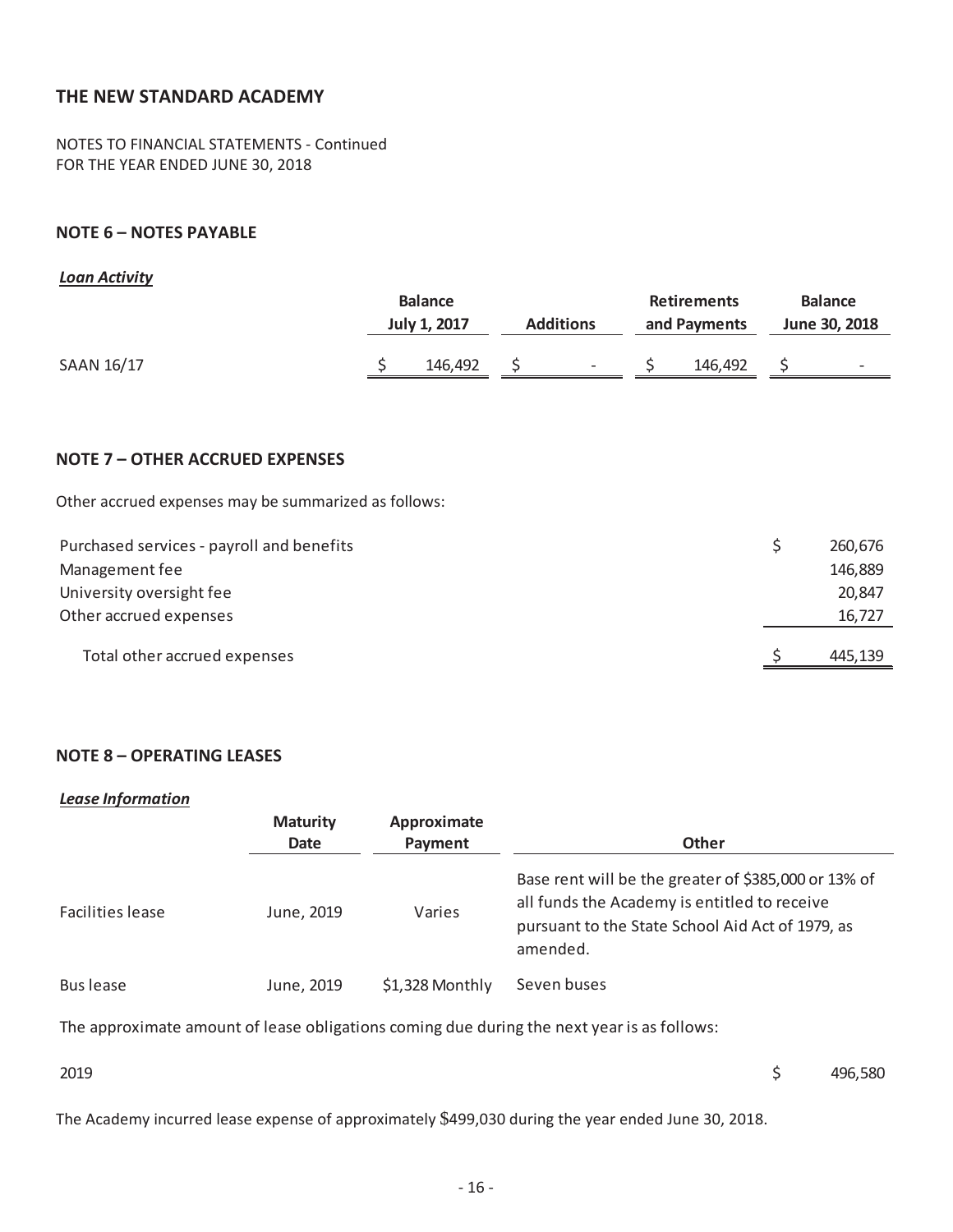NOTES TO FINANCIAL STATEMENTS - Continued FOR THE YEAR ENDED JUNE 30, 2018

#### **NOTE 9 - RETIREMENT PLAN**

All leased employees of the Academy are eligible to participate in a retirement plan established by the Academy's management company (the employer) which qualifies under the provisions of Section 401(k) of the Internal Revenue Code. The Academy, under this plan, will reimburse the employer's contribution of 4% of salaries regardless of the amount the employee contributes. The Academy will additionally reimburse the employer's match up to 4% of employee contributed funds. Eligible employees may contribute up to 15% of their salaries under the terms of this plan.

#### **NOTE 10 - RISK MANAGEMENT**

The Academy is exposed to various risks of loss related to property loss, torts, errors and omissions and employee injuries (worker's compensation), as well as medical benefits provided to employees. The Academy has purchased commercial insurance for all claims. Settled claims relating to the commercial insurance have not exceeded the amount of insurance coverage in any of the past three years.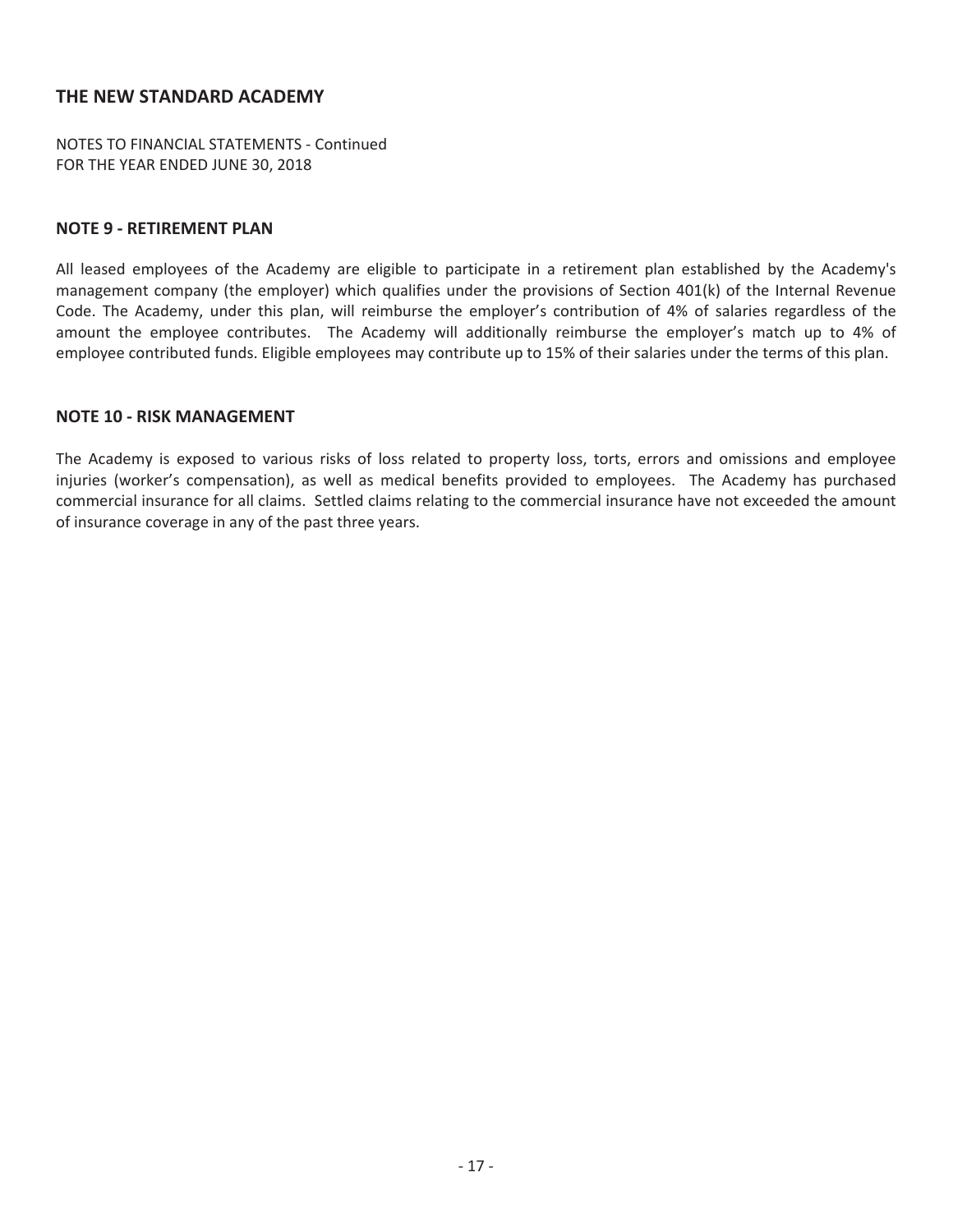# SUPPLEMENTARY INFORMATION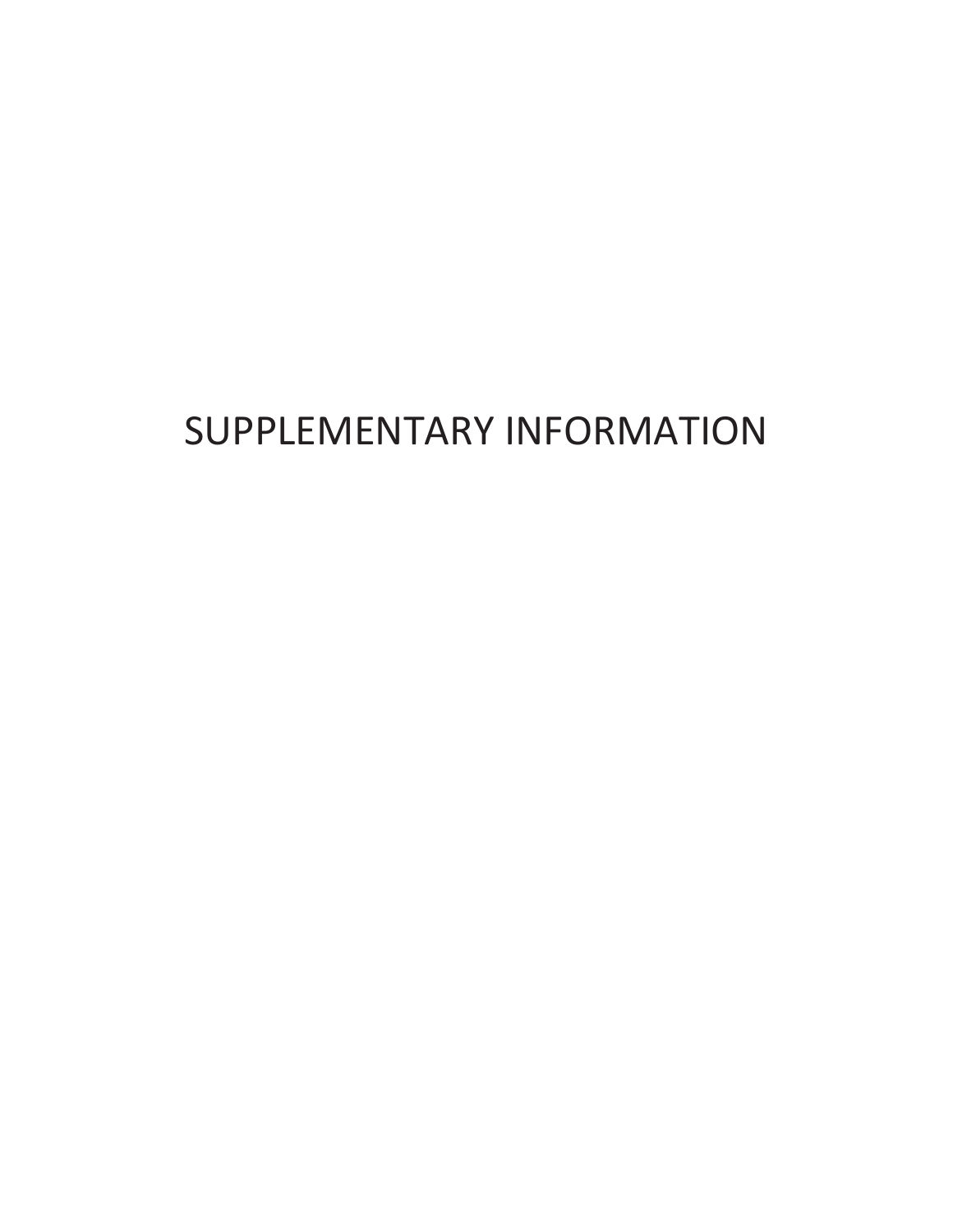## REQUIRED SUPPLEMENTARY INFORMATION BUDGETARY COMPARISON SCHEDULE – GENERAL FUND FOR THE YEAR ENDED JUNE 30, 2018

|                                      | <b>Original</b> |               | Final |               |               |          |            |
|--------------------------------------|-----------------|---------------|-------|---------------|---------------|----------|------------|
|                                      |                 | <b>Budget</b> |       | <b>Budget</b> | <b>Actual</b> | Variance |            |
| <b>Revenues</b>                      |                 |               |       |               |               |          |            |
| Local sources                        | \$              | 12,000        | \$    | 10,784        | \$<br>9,876   | \$       | (908)      |
| State sources                        |                 | 4,730,124     |       | 4,602,898     | 4,534,200     |          | (68, 698)  |
| Federal sources                      |                 | 496,712       |       | 514,678       | 466,094       |          | (48, 584)  |
| Interdistrict sources                |                 | 25,000        |       | 25,000        | 27,944        |          | 2,944      |
| Total general fund revenues          |                 | 5,263,836     |       | 5,153,360     | 5,038,114     |          | (115, 246) |
| <b>Expenditures</b>                  |                 |               |       |               |               |          |            |
| Instruction                          |                 |               |       |               |               |          |            |
| <b>Basic programs</b>                |                 | 1,879,697     |       | 1,799,411     | 1,727,459     |          | (71, 952)  |
| Added needs                          |                 | 580,046       |       | 578,343       | 506,063       |          | (72, 280)  |
| Support services                     |                 |               |       |               |               |          |            |
| Pupil support services               |                 | 36,150        |       | 50,912        | 72,399        |          | 21,487     |
| Instructional staff support services |                 | 58,000        |       | 63,828        | 61,838        |          | (1,990)    |
| General administration               |                 | 649,415       |       | 638,062       | 629,502       |          | (8, 560)   |
| School administration                |                 | 384,675       |       | 329,060       | 325,039       |          | (4,021)    |
| <b>Business support services</b>     |                 | 5,100         |       | 423           | 524           |          | 101        |
| Operations and maintenance           |                 | 1,199,591     |       | 1,159,187     | 1,179,210     |          | 20,023     |
| <b>Pupil transportation services</b> |                 | 245,000       |       | 304,300       | 298,572       |          | (5, 728)   |
| Central support services             |                 | 50,000        |       | 59,900        | 58,912        |          | (988)      |
| Athletic activities                  |                 | 44,248        |       | 41,035        | 31,388        |          | (9,647)    |
| Capital outlay                       |                 | 87,000        |       | 44,866        | 17,897        |          | (26, 969)  |
| Total general fund expenditures      |                 | 5,218,922     |       | 5,069,327     | 4,908,803     |          | (160, 524) |
| Excess (deficiency) of revenues      |                 |               |       |               |               |          |            |
| over expenditures                    |                 | 44,914        |       | 84,033        | 129,311       |          | 45,278     |
| Fund balance - July 1, 2017          |                 | 586,279       |       | 586,279       | 586,279       |          |            |
| Fund balance - June 30, 2018         | \$              | 631,193       | \$    | 670,312       | \$<br>715,590 | \$       | 45,278     |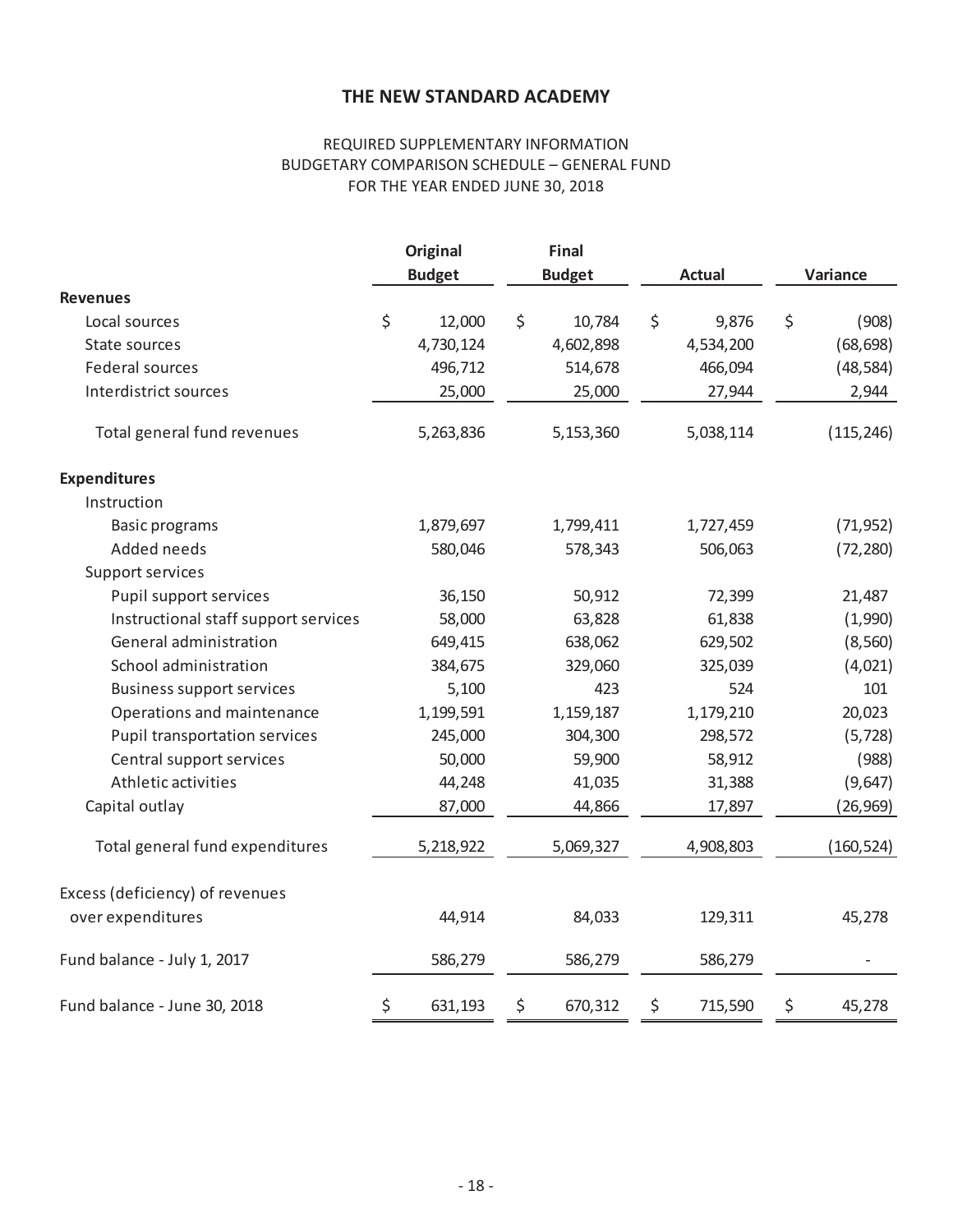## SCHEDULE OF REVENUES – GENERAL FUND FOR THE YEAR ENDED JUNE 30, 2018

| <b>Local Sources</b>          |    |           |
|-------------------------------|----|-----------|
| Other local revenues          | \$ | 9,876     |
| <b>State Sources</b>          |    |           |
| At risk                       |    | 354,409   |
| Great start readiness program |    | 313,164   |
| Special education             |    | 33,216    |
| State aid                     |    | 3,833,411 |
| Total state sources           |    | 4,534,200 |
| <b>Federal Sources</b>        |    |           |
| <b>IDEA</b>                   |    | 70,016    |
| Title I                       |    | 318,934   |
| Title II A                    |    | 67,144    |
| Title IV                      |    | 10,000    |
| <b>Total federal sources</b>  |    | 466,094   |
| <b>Interdistrict Sources</b>  |    | 27,944    |
| Total general fund revenues   | Ş  | 5,038,114 |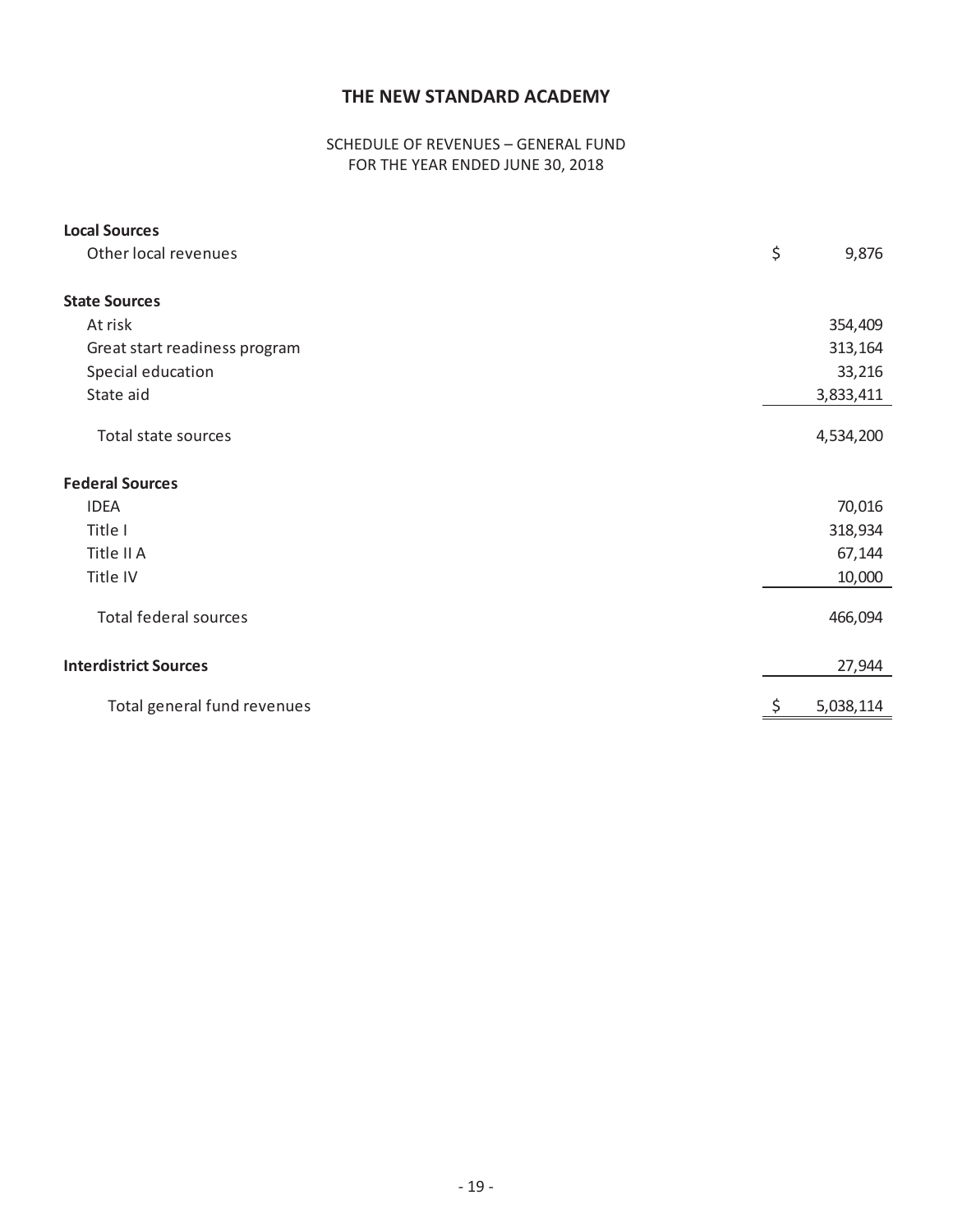## SCHEDULE OF EXPENDITURES – GENERAL FUND FOR THE YEAR ENDED JUNE 30, 2018

| <b>Basic Programs</b>                       |                 |
|---------------------------------------------|-----------------|
| <b>Purchased services</b>                   | \$<br>1,668,458 |
| Supplies and materials                      | 41,137          |
| Other expenditures                          | 17,864          |
| Total basic programs                        | 1,727,459       |
| <b>Added Needs</b>                          |                 |
| <b>Purchased services</b>                   | 504,491         |
| Supplies and materials                      | 1,572           |
| Total added needs                           | 506,063         |
| <b>Pupil Support Services</b>               |                 |
| Guidance services                           | 18              |
| Psychological services                      | 9,615           |
| Speech pathology and audiology              | 35,104          |
| Social work services                        | 27,662          |
| Total pupil support services                | 72,399          |
| <b>Instructional Staff Support Services</b> |                 |
| <b>Purchased services</b>                   | 50,921          |
| Supplies and materials                      | 10,917          |
| Total instructional staff support services  | 61,838          |
| <b>General Administration</b>               |                 |
| <b>Purchased services</b>                   | 22,152          |
| Management fees                             | 490,710         |
| University oversight                        | 114,607         |
| Other expenditures                          | 2,033           |
| Total general administration                | 629,502         |
| <b>School Administration</b>                |                 |
| <b>Purchased services</b>                   | 312,432         |
| Supplies and materials                      | 8,154           |
| Other expenditures                          | 4,453           |
| Total school administration                 | 325,039         |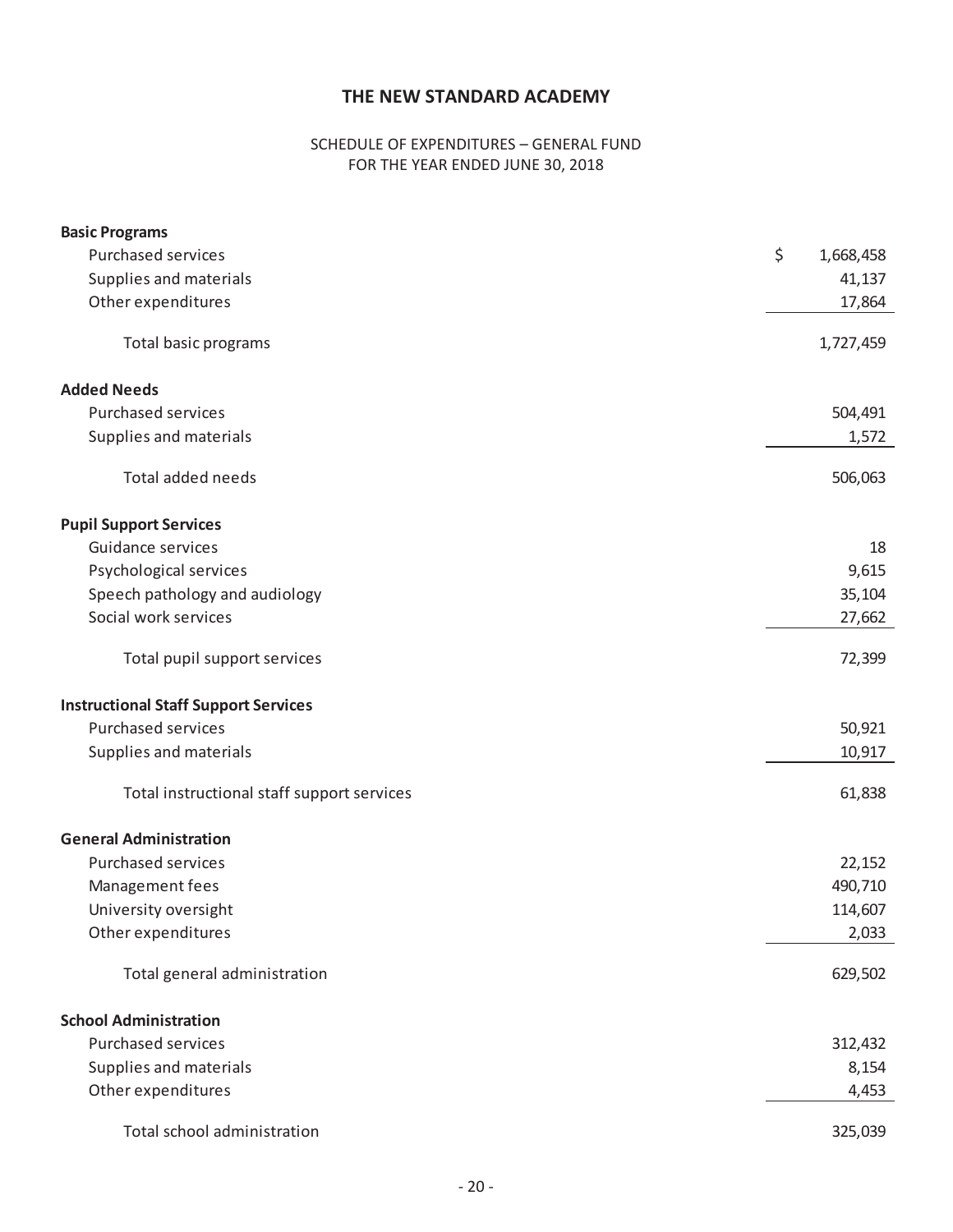## SCHEDULE OF EXPENDITURES - GENERAL FUND - CONTINUED FOR THE YEAR ENDED JUNE 30, 2018

| <b>Business Support Services</b>     |                 |
|--------------------------------------|-----------------|
| Other expenditures                   | 524             |
| <b>Operations and Maintenance</b>    |                 |
| <b>Purchased services</b>            | 333,033         |
| Repairs and maintenance              | 159,838         |
| Rentals                              | 504,164         |
| Supplies and materials               | 180,769         |
| Non-depreciable capital assets       | 1,406           |
| Total operations and maintenance     | 1,179,210       |
| <b>Pupil Transportation Services</b> |                 |
| <b>Purchased services</b>            | 164,814         |
| Repairs and maintenance              | 10,963          |
| Supplies and materials               | 28,391          |
| Other expenditures                   | 94,404          |
| Total pupil transportation services  | 298,572         |
| <b>Central Support Services</b>      |                 |
| Repairs and maintenance              | 58,912          |
| <b>Athletic Activities</b>           |                 |
| <b>Purchased services</b>            | 15,059          |
| Supplies and materials               | 12,042          |
| Other expenditures                   | 4,287           |
| Total athletic activities            | 31,388          |
| <b>Capital Outlay</b>                | 17,897          |
| Total general fund expenditures      | \$<br>4,908,803 |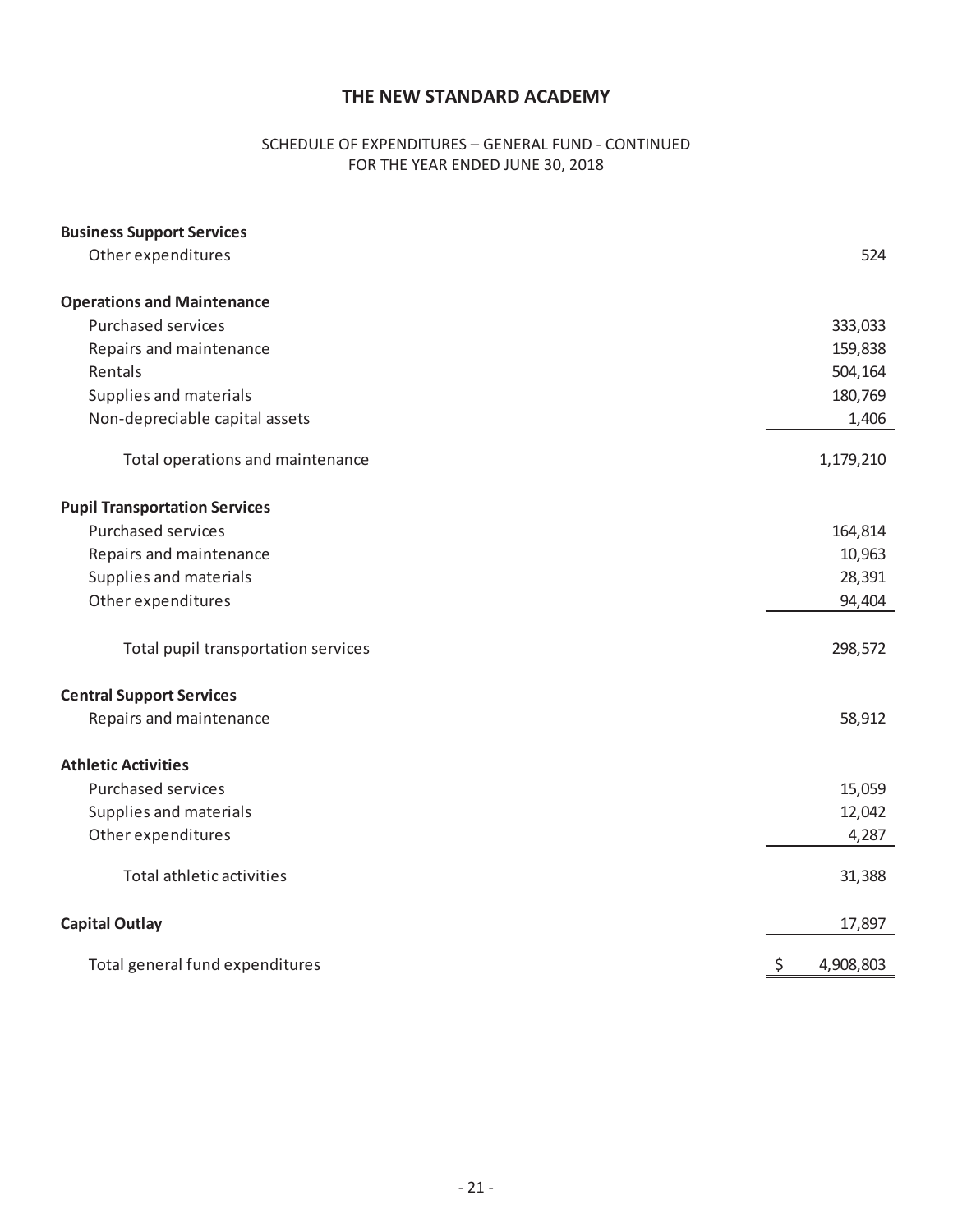APPENDIX

Federal Awards Report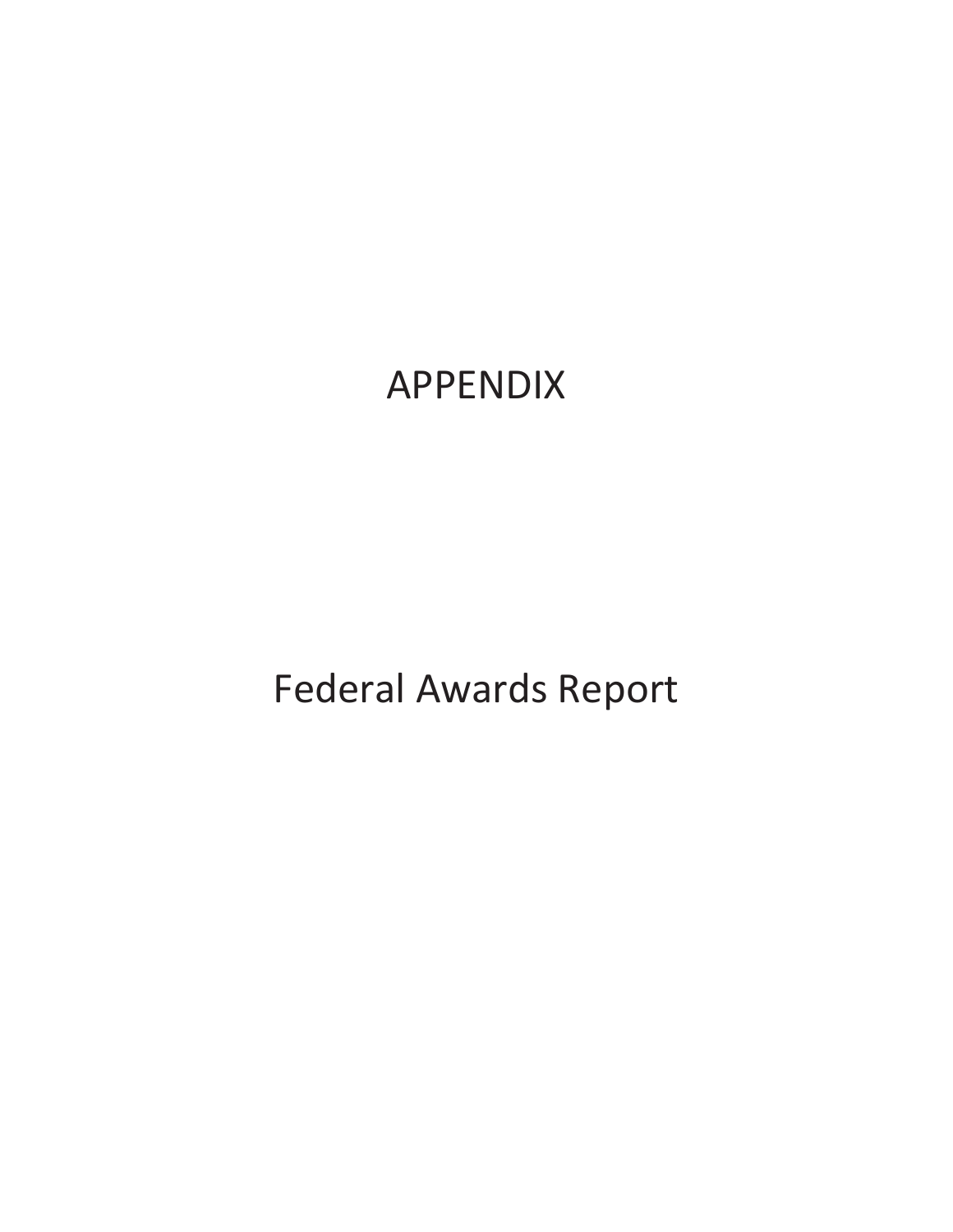

David M. Croskey, CPA Thomas B. Lanni, CPA Carolyn A. Jones, CPA, CFP® MST Clifton F. Powell Jr., CPA, CFP®, PFS Roger J. DeJong, CPA Patrick M. Sweeney, CPA Leonard A. Geronemus, CPA, PFS

## **INDEPENDENT AUDITOR'S REPORT ON INTERNAL CONTROL OVER FINANCIAL REPORTING AND ON COMPLIANCE AND OTHER MATTERS BASED ON AN AUDIT OF FINANCIAL STATEMENTS PERFORMED IN ACCORDANCE WITH** *GOVERNMENT AUDITING STANDARDS*

**To the Board of Directors of The New Standard Academy**

We have audited, in accordance with the auditing standards generally accepted in the United States of America and the standards applicable to financial audits contained in *Government Auditing Standards* issued by the Comptroller General of the United States, the financial statements of the governmental activities, each major fund, and the aggregate remaining fund information of The New Standard Academy, as of and for the year ended June 30, 2018, and the related notes to the financial statements, which collectively comprise The New Standard Academy's basic financial statements, and have issued our report thereon dated October 31, 2018.

#### **Internal Control over Financial Reporting**

In planning and performing our audit of the financial statements, we considered The New Standard Academy's internal control over financial reporting (internal control) to determine the audit procedures that are appropriate in the circumstances for the purpose of expressing our opinions on the financial statements, but not for the purpose of expressing an opinion on the effectiveness of The New Standard Academy's internal control. Accordingly, we do not express an opinion on the effectiveness of The New Standard Academy's internal control.

A *deficiency in internal control* exists when the design or operation of a control does not allow management or employees, in the normal course of performing their assigned functions, to prevent, or detect and correct, misstatements on a timely basis. A *material weakness* is a deficiency, or a combination of deficiencies, in internal control, such that there is a reasonable possibility that a material misstatement of the entity's financial statements will not be prevented, or detected and corrected on a timely basis. A *significant deficiency* is a deficiency, or a combination of deficiencies, in internal control that is less severe than a material weakness, yet important enough to merit attention by those charged with governance.

Our consideration of internal control was for the limited purpose described in the first paragraph of this section and was not designed to identify all deficiencies in internal control that might be material weaknesses or, significant deficiencies. Given these limitations, during our audit we did not identify any deficiencies in internal control that we consider to be material weaknesses. However, material weaknesses may exist that have not been identified.

j

 Rochester, Michigan 48307 Novi, Michigan 48375 Boca Raton, Florida 33431-6652 Phone: 248.659.5300 Phone: 248.659.5300 Phone: 561.241.1040 Fax: 248.659.5305 Fax: 248.659.5305 Fax: 561.368.4641

345 Diversion Street • Suite 400 44725 Grand River Avenue • Suite 204 2505 NW Boca Raton Blvd. • Suite 202

www.croskeylanni.com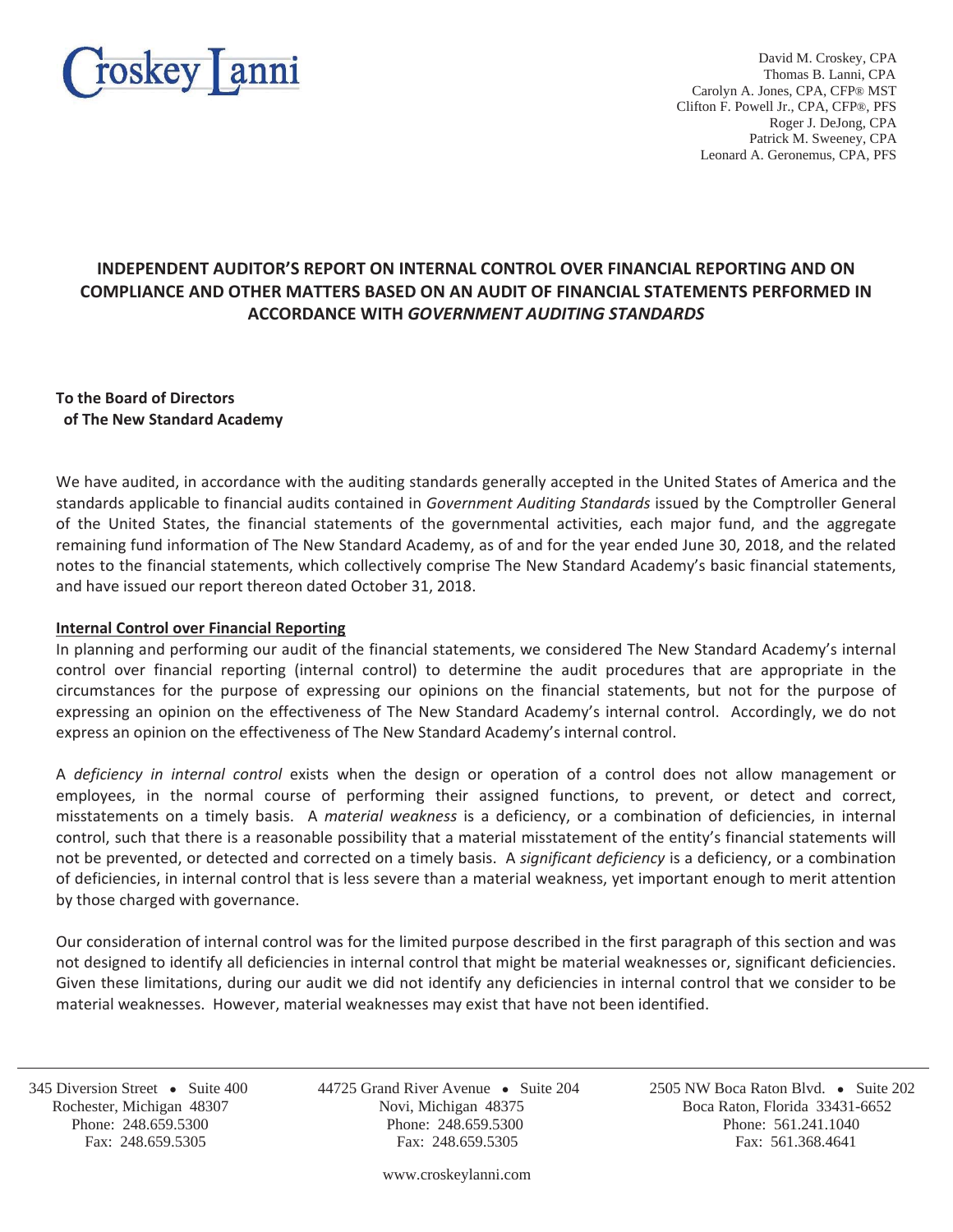#### **Compliance and Other Matters**

As part of obtaining reasonable assurance about whether The New Standard Academy's financial statements are free from material misstatement, we performed tests of its compliance with certain provisions of laws, regulations, contracts, and grant agreements, noncompliance with which could have a direct and material effect on the determination of financial statement amounts. However, providing an opinion on compliance with those provisions was not an objective of our audit, and accordingly, we do not express such an opinion. The results of our tests disclosed no instances of noncompliance or other matters that are required to be reported under *Government Auditing Standards*.

#### **Purpose of this Report**

The purpose of this report is solely to describe the scope of our testing of internal control and compliance and the results of that testing, and not to provide an opinion on the effectiveness of the entity's internal control or on compliance.This report is an integral part of an audit performed in accordance with *Government Auditing Standards* in considering the entity's internal control and compliance. Accordingly, this communication is not suitable for any other purpose.

( raskaj Lauri, Pc

Croskey Lanni, PC

October 31, 2018 Rochester, Michigan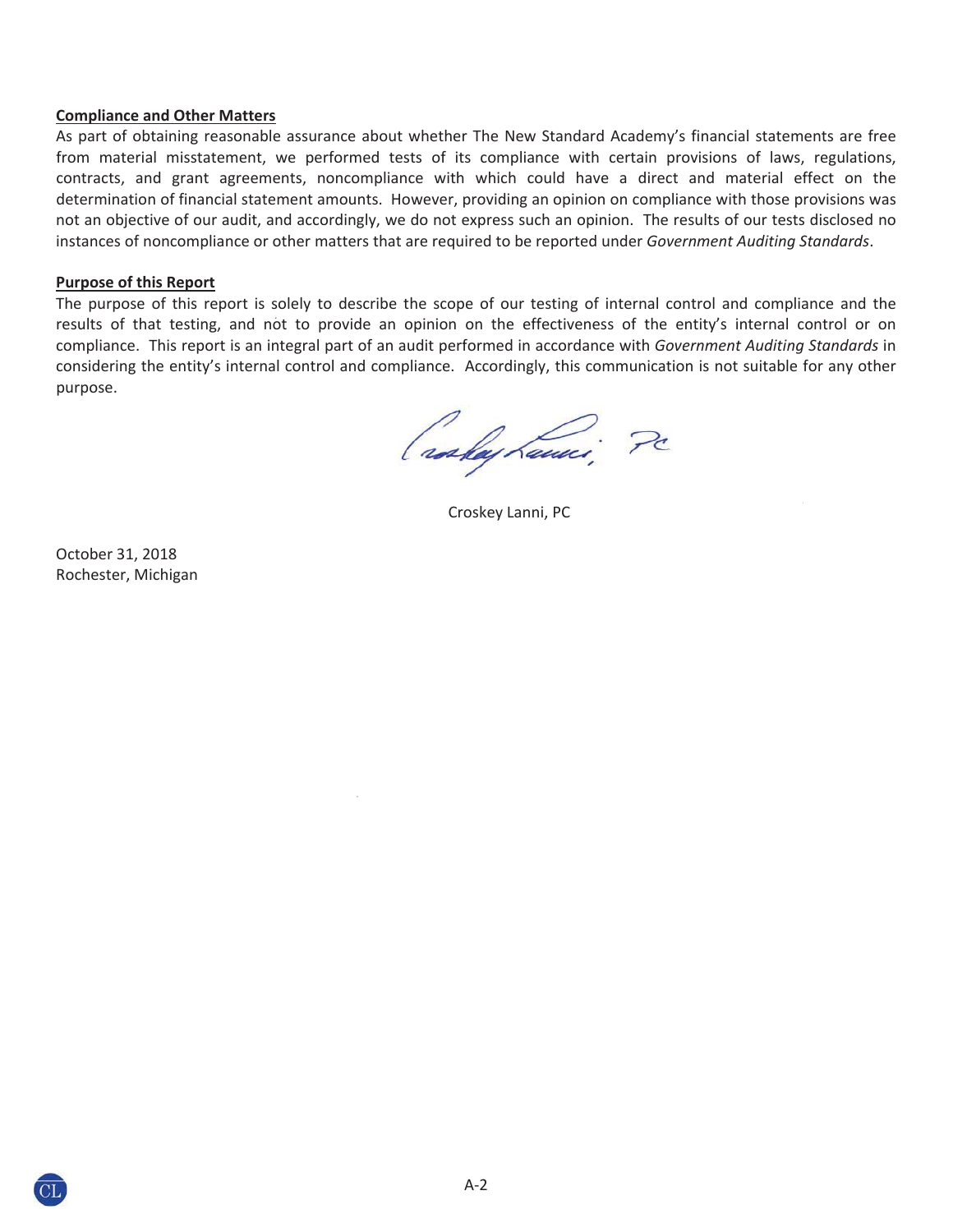

David M. Croskey, CPA Thomas B. Lanni, CPA Carolyn A. Jones, CPA, CFP® MST Clifton F. Powell Jr., CPA, CFP®, PFS Roger J. DeJong, CPA Patrick M. Sweeney, CPA Leonard A. Geronemus, CPA, PFS

## **INDEPENDENT AUDITOR'S REPORT ON COMPLIANCE FOR EACH MAJOR PROGRAM AND ON INTERNAL CONTROL OVER COMPLAINCE REQUIRED BY THE UNIFORM GUIDANCE**

#### **To the Board of Directors of The New Standard Academy**

#### **Report on Compliance for Each Major Federal Program**

We have audited The New Standard Academy's compliance with the types of compliance requirements described in the *OMB Compliance Supplement* that could have a direct and material effect on each of The New Standard Academy's major federal programs for the year ended June 30, 2018. The New Standard Academy's major federal programs are identified in the summary of auditor's results section of the accompanying schedule of findings and questioned costs.

#### **Management's Responsibility**

Management is responsible for compliance with federal statutes, regulations, and the terms and conditions of its federal awards applicable to its federal programs.

#### **Auditor's Responsibility**

Our responsibility is to express an opinion on compliance for each of The New Standard Academy's major federal programs based on our audit of the types of compliance requirements referred to above.We conducted our audit of compliance in accordance with auditing standards generally accepted in the United States of America; the standards applicable to financial audits contained in *Government Auditing Standards*, issued by the Comptroller General of the United States; and the audit requirements of Title 2 U.S. *Code of Federal Regulations* Part 200, *Uniform Administrative Requirements*, *Cost Principles, and Audit Requirements for Federal Awards* (Uniform Guidance).Those standards and the Uniform Guidance require that we plan and perform the audit to obtain reasonable assurance about whether noncompliance with the types of compliance requirements referred to above that could have a direct and material effect on a major federal program occurred. An audit includes examining, on a test basis, evidence about The New Standard Academy's compliance with those requirements and performing such other procedures as we considered necessary in the circumstances.

We believe that our audit provides a reasonable basis for our opinion on compliance for each major federal program. However, our audit does not provide a legal determination of The New Standard Academy's compliance.

#### **Opinion on Each Major Federal Program**

In our opinion, The New Standard Academy complied, in all material respects, with the types of compliance requirements referred to above that could have a direct and material effect on each of its major federal programs for the year ended June, 30, 2018.

j

 Rochester, Michigan 48307 Novi, Michigan 48375 Boca Raton, Florida 33431-6652 Phone: 248.659.5300 Phone: 248.659.5300 Phone: 561.241.1040 Fax: 248.659.5305 Fax: 248.659.5305 Fax: 561.368.4641

345 Diversion Street • Suite 400 44725 Grand River Avenue • Suite 204 2505 NW Boca Raton Blvd. • Suite 202

www.croskeylanni.com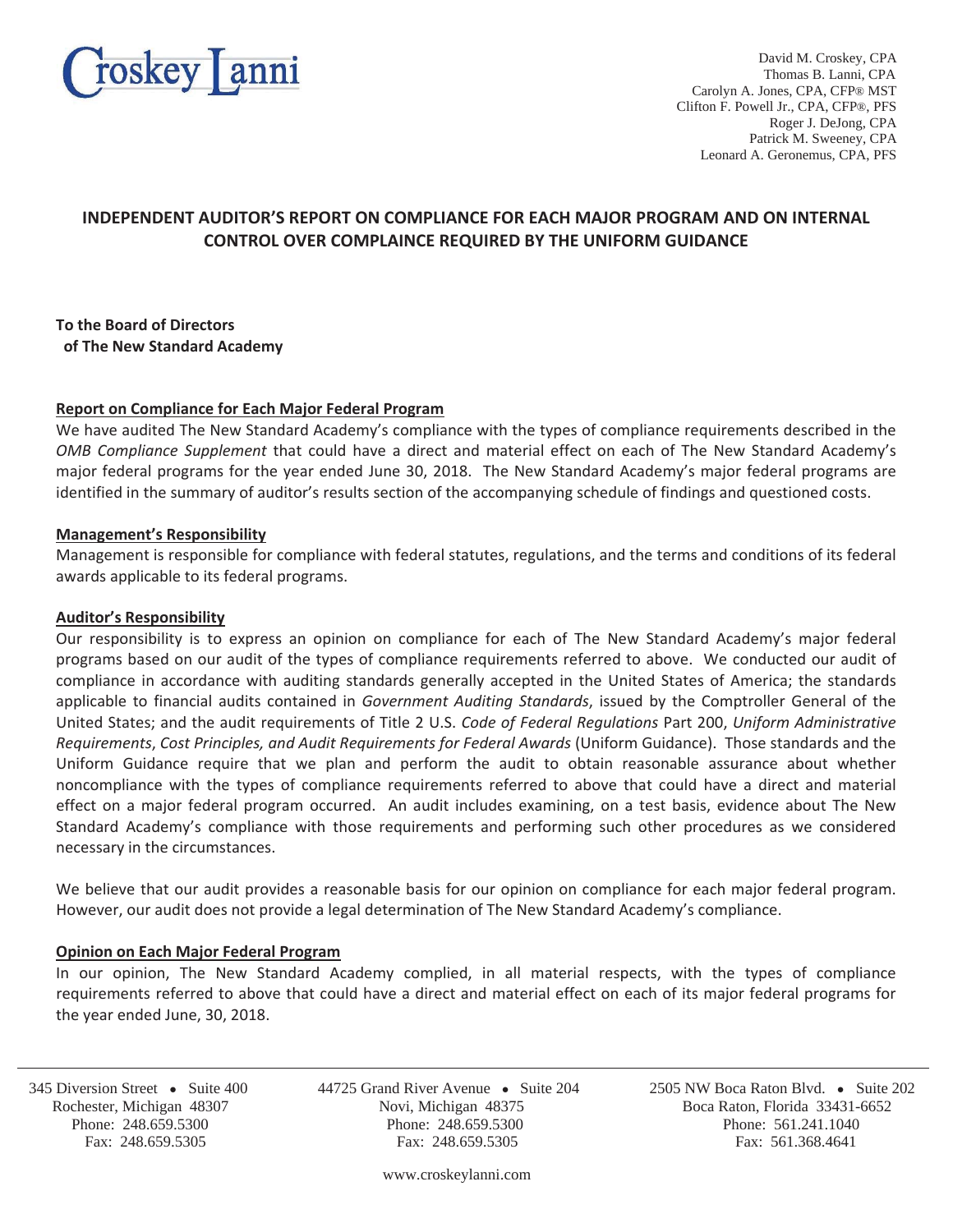#### **Report on Internal Control over Compliance**

Management of The New Standard Academy is responsible for establishing and maintaining effective internal control over compliance with the types of compliance requirements referred to above. In planning and performing our audit of compliance, we considered The New Standard Academy's internal control over compliance with the types of requirements that could have a direct and material effect on each major federal program to determine the auditing procedures that are appropriate in the circumstances for the purpose of expressing an opinion on compliance for each major federal program and to test and report on internal control over compliance in accordance with the Uniform Guidance, but not for the purpose of expressing an opinion on the effectiveness of internal control over compliance. Accordingly, we do not express an opinion on the effectiveness of The New Standard Academy's internal control over compliance.

A *deficiency in internal control over compliance* exists when the design or operation of a control over compliance does not allow management or employees, in the normal course of performing their assigned functions, to prevent, or detect and correct, noncompliance with a type of compliance requirement of a federal program on a timely basis.*A material weakness in internal control over compliance* is a deficiency or combination of deficiencies, in internal control over compliance, such that there is a reasonable possibility that material noncompliance with a type of compliance requirement of a federal program will not be prevented, or detected and corrected, on a timely basis. *A significant deficiency in internal control over compliance* is a deficiency, or a combination of deficiencies, in internal control over compliance with a type of compliance requirement of a federal program that is less severe than a material weakness in internal control over compliance, yet important enough to merit attention by those charged with governance.

Our consideration of internal control over compliance was for the limited purpose described in the first paragraph of this section and was not designed to identify all deficiencies in internal control over compliance that might be material weaknesses or significant deficiencies. We did not identify any deficiencies in internal control over compliance that we consider to be material weaknesses. However, material weaknesses may exist that have not been identified.

The purpose of this report on internal control over compliance is solely to describe the scope of our testing of internal control over compliance and the results of that testing based on the requirements of the Uniform Guidance. Accordingly, this report is not suitable for any other purpose.

( raskay hami, PC

Croskey Lanni, PC

October 31, 2018 Rochester, Michigan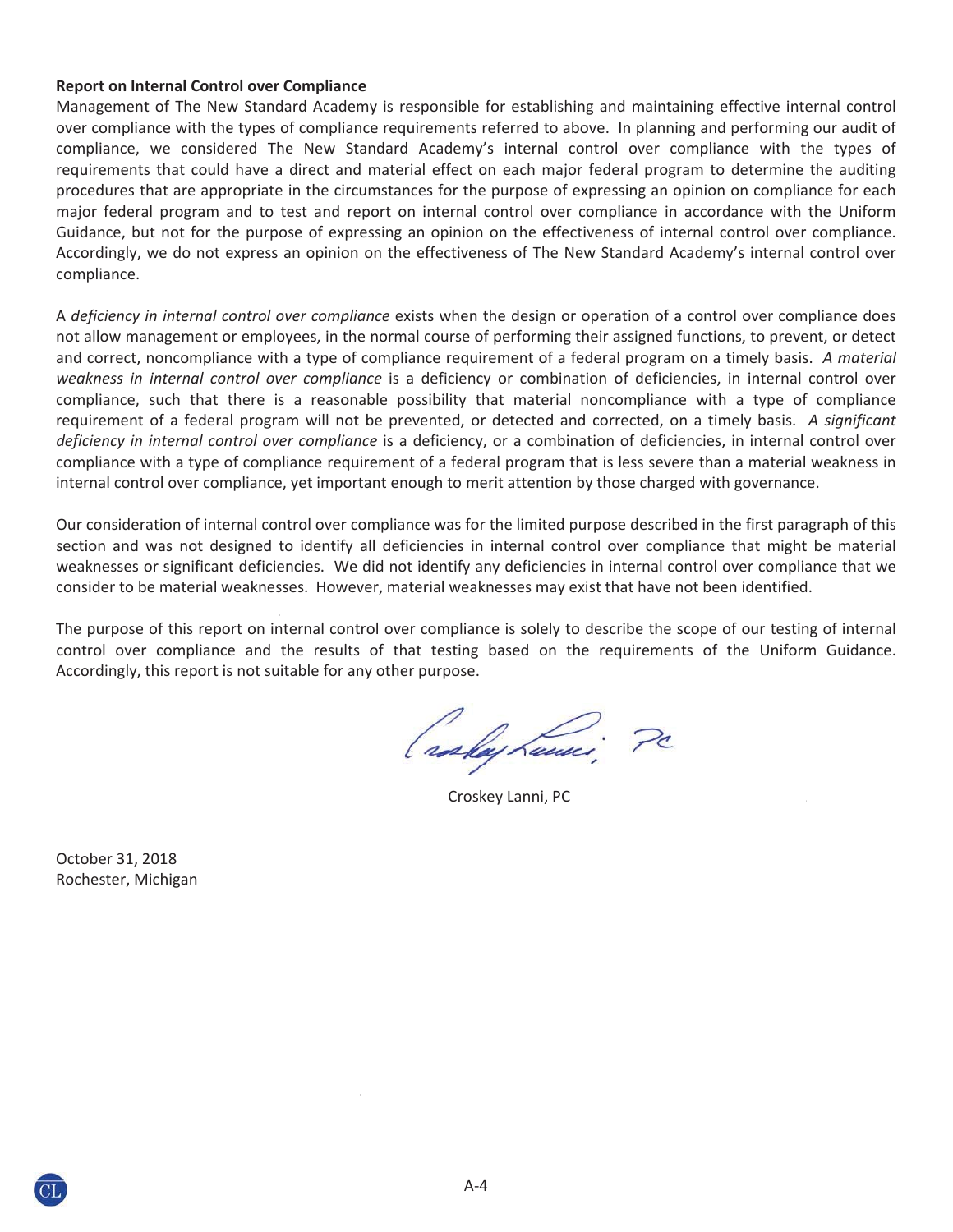#### SCHEDULE OF EXPENDITURES OF FEDERAL AWARDS FOR THE YEAR ENDED JUNE 30, 2018

| <b>Program Title/Project</b>                                                                                              | Grant/<br>Project | <b>CFDA</b>   | Approved<br>Awards | (Memo Only)<br><b>Prior Year</b> |        | Accrued<br>(Deferred)<br>Revenue at | <b>Adjustments</b><br>and |  | Federal Funds/<br>Payments<br>In-kind |         |                     | Accrued<br>(Deferred)<br>Revenue at<br>June 30, 2018 |        | <b>Current Year</b><br>Cash<br><b>Transferred To</b><br>Subrecipient |  |
|---------------------------------------------------------------------------------------------------------------------------|-------------------|---------------|--------------------|----------------------------------|--------|-------------------------------------|---------------------------|--|---------------------------------------|---------|---------------------|------------------------------------------------------|--------|----------------------------------------------------------------------|--|
| <b>Number Subrecipient Name</b>                                                                                           | <b>Number</b>     | <b>Number</b> | Amount             | Expenditures                     |        | July 1, 2017                        | <b>Transfers</b>          |  | Received                              |         | <b>Expenditures</b> |                                                      |        |                                                                      |  |
| <b>Clusters:</b>                                                                                                          |                   |               |                    |                                  |        |                                     |                           |  |                                       |         |                     |                                                      |        |                                                                      |  |
| Child Nutrition Cluster - U.S. Department of Agriculture -                                                                |                   |               |                    |                                  |        |                                     |                           |  |                                       |         |                     |                                                      |        |                                                                      |  |
| Passed through Michigan Department of Education:                                                                          |                   |               |                    |                                  |        |                                     |                           |  |                                       |         |                     |                                                      |        |                                                                      |  |
| <b>Noncash Assistance (Commodities) -</b>                                                                                 |                   |               |                    |                                  |        |                                     |                           |  |                                       |         |                     |                                                      |        |                                                                      |  |
| National Lunch Program Bonus                                                                                              |                   |               |                    |                                  |        |                                     |                           |  |                                       |         |                     |                                                      |        |                                                                      |  |
| Commodities 2017-18                                                                                                       | N/A               | 10.555        | \$<br>28,710       | $\zeta$                          |        | \$                                  | Ś                         |  | \$                                    | 26,126  | 26,126<br>\$        | $\zeta$                                              |        | $\zeta$                                                              |  |
| <b>Cash Assistance:</b>                                                                                                   |                   |               |                    |                                  |        |                                     |                           |  |                                       |         |                     |                                                      |        |                                                                      |  |
|                                                                                                                           | 171960/           |               |                    |                                  |        |                                     |                           |  |                                       |         |                     |                                                      |        |                                                                      |  |
|                                                                                                                           | 181960            |               |                    |                                  |        |                                     |                           |  |                                       |         |                     |                                                      |        |                                                                      |  |
| National School Lunch Program 2017-18                                                                                     | 181980            | 10.555        | 306,871            |                                  |        |                                     |                           |  |                                       | 306,871 | 306,871             |                                                      |        |                                                                      |  |
| National School Lunch Program                                                                                             |                   |               |                    |                                  |        |                                     |                           |  |                                       |         |                     |                                                      |        |                                                                      |  |
| (including commodities) Subtotal                                                                                          |                   | 10.555        | 335,581            |                                  |        |                                     |                           |  |                                       | 332,997 | 332,997             |                                                      |        |                                                                      |  |
|                                                                                                                           | 171970/           |               |                    |                                  |        |                                     |                           |  |                                       |         |                     |                                                      |        |                                                                      |  |
| National School Breakfast Program 2017-18                                                                                 | 181970            | 10.553        | 133,925            |                                  |        |                                     |                           |  |                                       | 133,925 | 133,925             |                                                      |        |                                                                      |  |
| <b>Total Child Nutrition Cluster</b>                                                                                      |                   |               | 469,506            |                                  |        |                                     |                           |  |                                       | 466,922 | 466,922             |                                                      |        |                                                                      |  |
| Special Education Cluster - U.S. Department of Ed. -<br>Passed through the Genesee County ISD<br><b>IDEA Flowthrough:</b> |                   |               |                    |                                  |        |                                     |                           |  |                                       |         |                     |                                                      |        |                                                                      |  |
| IDEA Flowthrough 1617                                                                                                     | 171450            | 84.027A       | 90,876             |                                  | 90,876 | 90,876                              |                           |  |                                       | 90,876  |                     |                                                      |        |                                                                      |  |
| IDEA Flowthrough 1718                                                                                                     | 181450            | 84.027A       | 70,016             |                                  | $\sim$ |                                     |                           |  |                                       | 50,847  | 70,016              |                                                      | 19,169 |                                                                      |  |
| <b>Total Special Education Cluster</b>                                                                                    |                   |               | 160,892            |                                  | 90,876 | 90,876                              |                           |  |                                       | 141,723 | 70,016              |                                                      | 19,169 |                                                                      |  |

See accompanying notes to schedule of expenditures of federal awards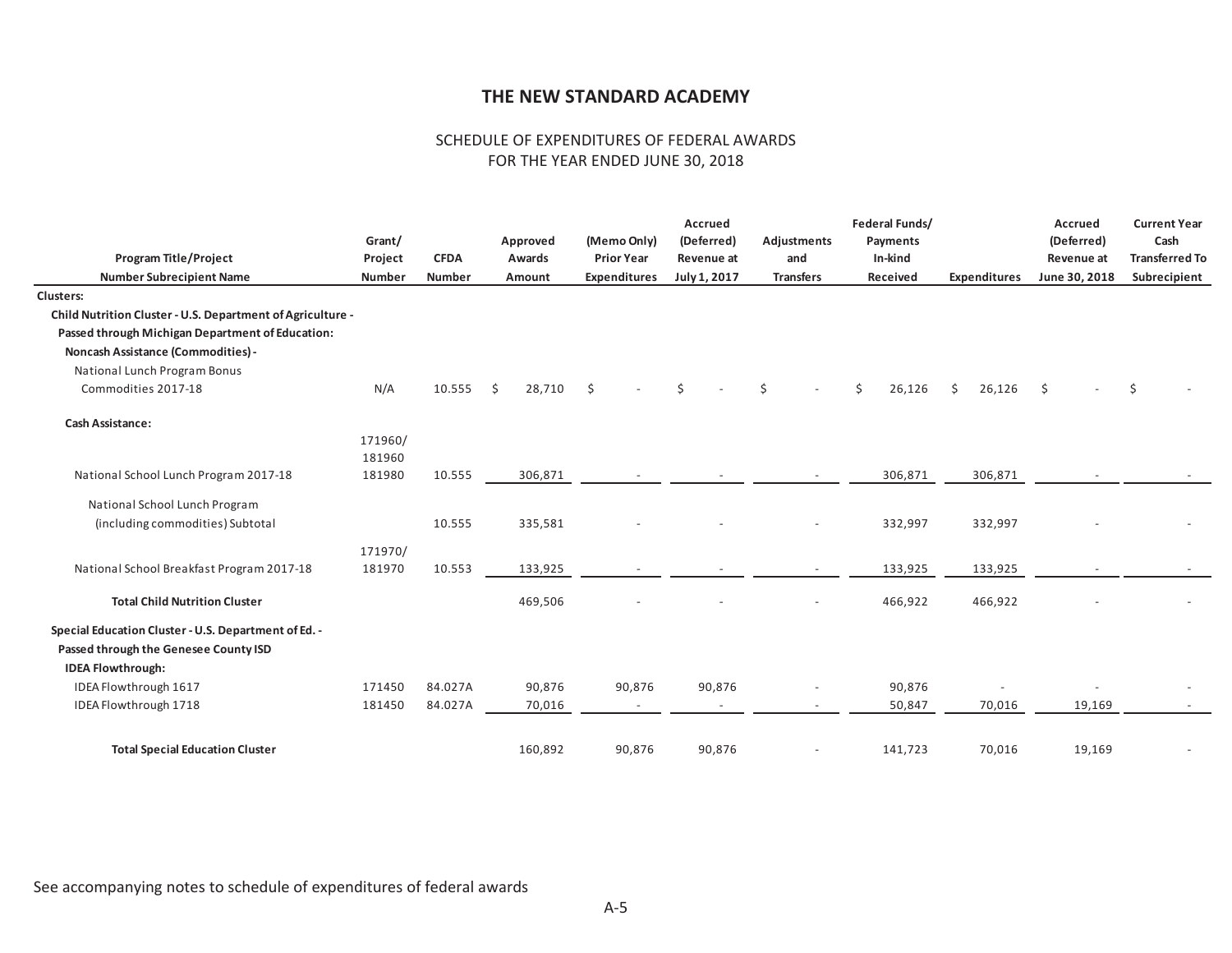#### SCHEDULE OF EXPENDITURES OF FEDERAL AWARDS - Continued FOR THE YEAR ENDED JUNE 30, 2018

|                                                                      |         |               |             |                                 | <b>Accrued</b> |                          | Federal Funds/ |                     | Accrued       | <b>Current Year</b>   |
|----------------------------------------------------------------------|---------|---------------|-------------|---------------------------------|----------------|--------------------------|----------------|---------------------|---------------|-----------------------|
|                                                                      | Grant/  |               | Approved    | (Memo Only)                     | (Deferred)     | Adjustments              | Payments       |                     | (Deferred)    | Cash                  |
| <b>Program Title/Project</b>                                         | Project | <b>CFDA</b>   | Awards      | <b>Prior Year</b><br>Revenue at |                | and                      | In-kind        |                     | Revenue at    | <b>Transferred To</b> |
| <b>Number Subrecipient Name</b>                                      | Number  | <b>Number</b> | Amount      | <b>Expenditures</b>             | July 1, 2017   | <b>Transfers</b>         | Received       | <b>Expenditures</b> | June 30, 2018 | Subrecipient          |
| <b>Other federal awards:</b>                                         |         |               |             |                                 |                |                          |                |                     |               |                       |
| Passed through the Michigan Department                               |         |               |             |                                 |                |                          |                |                     |               |                       |
| of Education:                                                        |         |               |             |                                 |                |                          |                |                     |               |                       |
| Title I Part A:                                                      |         |               |             |                                 |                |                          |                |                     |               |                       |
| Title I Part A 1617                                                  | 171530  | 84.010        | 451,334     | 434,818                         | 434,818        | $\overline{\phantom{a}}$ | 434,818        |                     |               |                       |
| Title I Part A 1718                                                  | 181530  | 84.010        | 366,803     |                                 |                |                          |                | 318,934             | 318,934       |                       |
| Total Title I Part A                                                 |         | 84.010        | 818,137     | 434,818                         | 434,818        | $\overline{a}$           | 434,818        | 318,934             | 318,934       |                       |
| Title II Part A - Improving Teacher Quality:                         |         |               |             |                                 |                |                          |                |                     |               |                       |
| Title II Part A 1617                                                 | 170520  | 84.367        | 46,290      | 22,250                          | 22,250         | $\overline{\phantom{a}}$ | 22,250         |                     |               |                       |
| Title II Part A 1718                                                 | 180520  | 84.367        | 67,859      |                                 |                |                          |                | 67,144              | 67,144        |                       |
| <b>Total Title II Part A</b>                                         |         | 84.367        | 114,149     | 22,250                          | 22,250         | $\overline{\phantom{a}}$ | 22,250         | 67,144              | 67,144        |                       |
| Title IV Part A - Student Support and<br><b>Academic Enrichment:</b> |         |               |             |                                 |                |                          |                |                     |               |                       |
| Title IV Part A 1718                                                 | 180750  | 84.424        | 10,000      |                                 |                |                          |                | 10,000              | 10,000        |                       |
| Total noncluster programs passed through                             |         |               |             |                                 |                |                          |                |                     |               |                       |
| the Michigan Department of Education                                 |         |               | 942,286     | 457,068                         | 457,068        |                          | 457,068        | 396,078             | 396,078       |                       |
| <b>Total Federal Awards</b>                                          |         |               | \$1,572,684 | 547,944<br>S.                   | \$547,944      |                          | \$1,065,713    | 933,016<br>Ŝ.       | 415,247<br>S. | \$                    |

See accompanying notes to schedule of expenditures of federal awards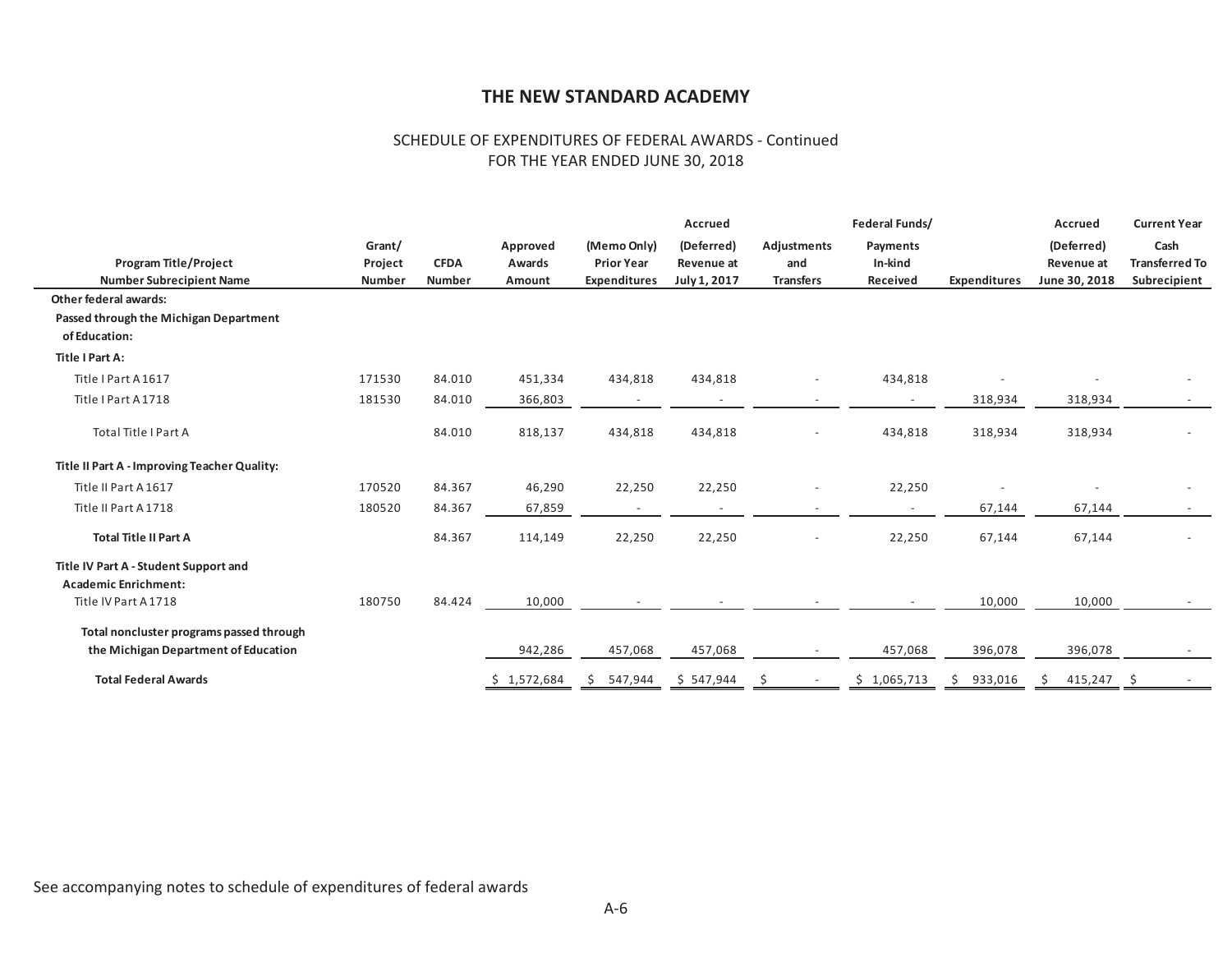## RECONCILIATION OF BASIC FINANCIAL STATEMENTS FEDERAL REVENUE AND RECEIVABLES WITH SCHEDULE OF EXPENDITURES OF FEDERAL AWARDS FOR THE YEAR ENDED JUNE 30, 2018

#### **Revenues to Expenditures**

Revenue from federal sources - As reported on modified accrual financial statements (includes all funds):

| General Fund<br>Special Revenue Fund                                    | \$<br>466,094<br>466,922 |
|-------------------------------------------------------------------------|--------------------------|
| Federal expenditures per the schedule of expenditures of federal awards | 933,016                  |
| <b>Receivables</b>                                                      |                          |
| Receivables from federal sources - As reported on financial statements  | \$<br>442,856            |
| Timing difference between MDE payment and Academy receipt               | 27,609                   |
| Federal receivables per the schedule of expenditures of federal awards  | 415.247                  |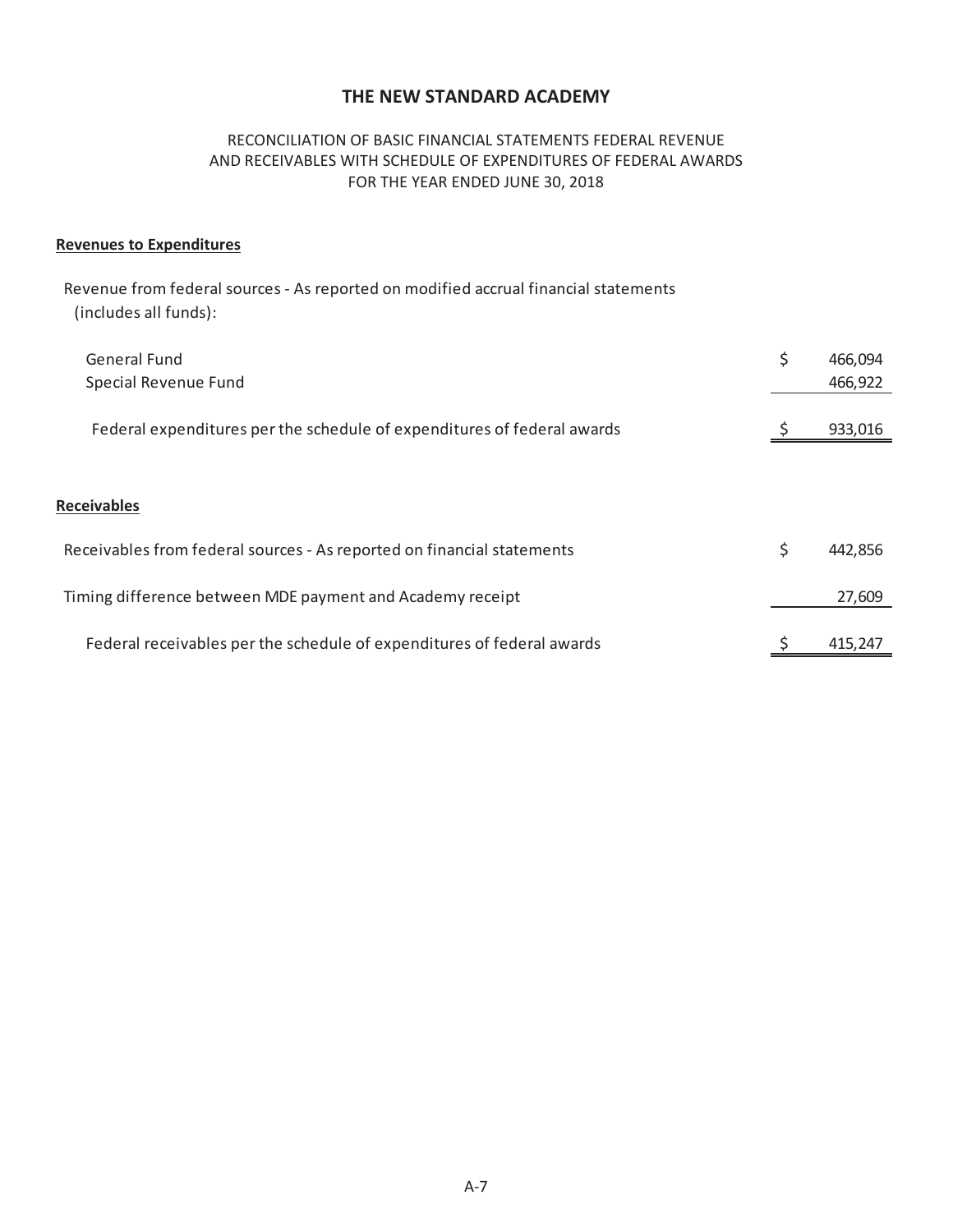#### NOTES TO SCHEDULE OF EXPENDITURES OF FEDERAL AWARDS FOR THE YEAR ENDED JUNE 30, 2018

#### **NOTE 1 – BASIS OF PRESENTATION**

The accompanying schedule of expenditures of federal awards (the "Schedule") includes the federal award activity of The New Standard Academy under programs of the federal government for the year ended June 30, 2018. The information in this Schedule is presented in accordance with the requirements of Title 2 U.S. *Code of Federal Regulations* Part 200, *Uniform Administrative Requirements, Cost Principles, and Audit Requirements for Federal Awards* (Uniform Guidance). Because the Schedule presents only a selected portion of the operations of The New Standard Academy, it is not intended to and does not present the financial position, changes in net assets, or cash flows of The New Standard Academy.

#### **NOTE 2 - SUMMARY OF SIGNIFICANT ACCOUNTING POLICIES**

Expenditures reported on the Schedule are reported on the accrual basis of accounting. Such expenditures are recognized following the cost principles contained in the Uniform Guidance, wherein certain types of expenditures are not allowable or are limited as to reimbursement. Negative amounts shown on the Schedule represent adjustments or credits made in the normal course of business to amounts reported as expenditures in prior years.

#### **NOTE 3 – INDIRECT COST RATE**

The New Standard Academy has elected to not use the 10-percent *de minimis* indirect cost rate allowed under the Uniform Guidance.

#### **NOTE 4 - NONCASH ASSISTANCE**

The value of the noncash assistance received was determined in accordance with the provisions of Uniform Guidance.

#### **NOTE 5 - GRANT AUDITOR'S REPORT**

Management has utilized the Grant Auditor's report in preparing the schedule of expenditures of federal awards. Unreconciled differences, if any, have been disclosed to the auditor.